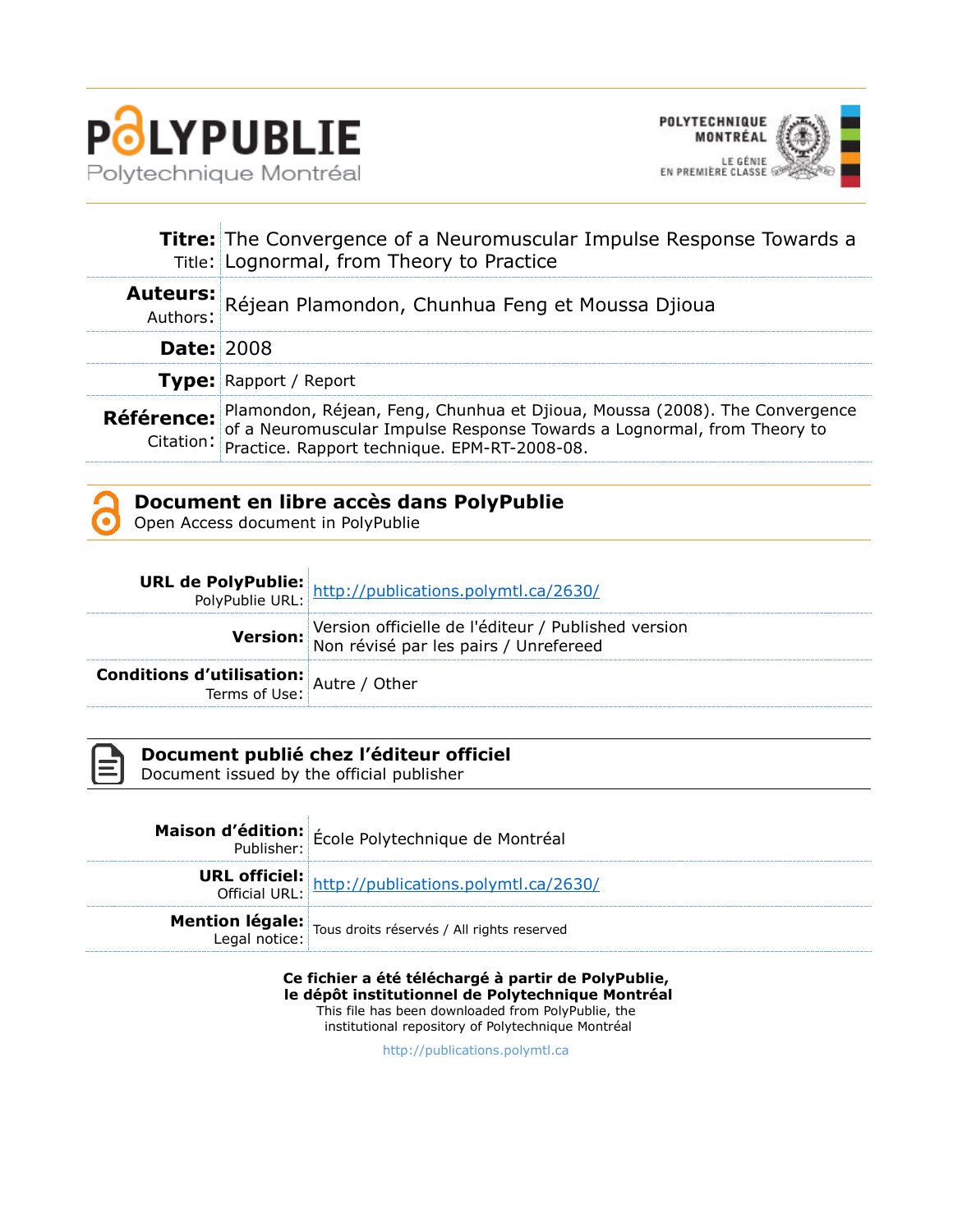

**EPM–RT–2008-08**

#### **THE CONVERGENCE OF A NEUROMUSCULAR IPULSE RESPONSE TOWARDS A LOGNORMAL, FROM THEORY TO PRACTICE**

Réjean Plamondon, Chunhua Feng et Moussa Djioua Département de Génie électrique, Laboratoire Scribens, École Polytechnique de Montréal

**Octobre 2008**

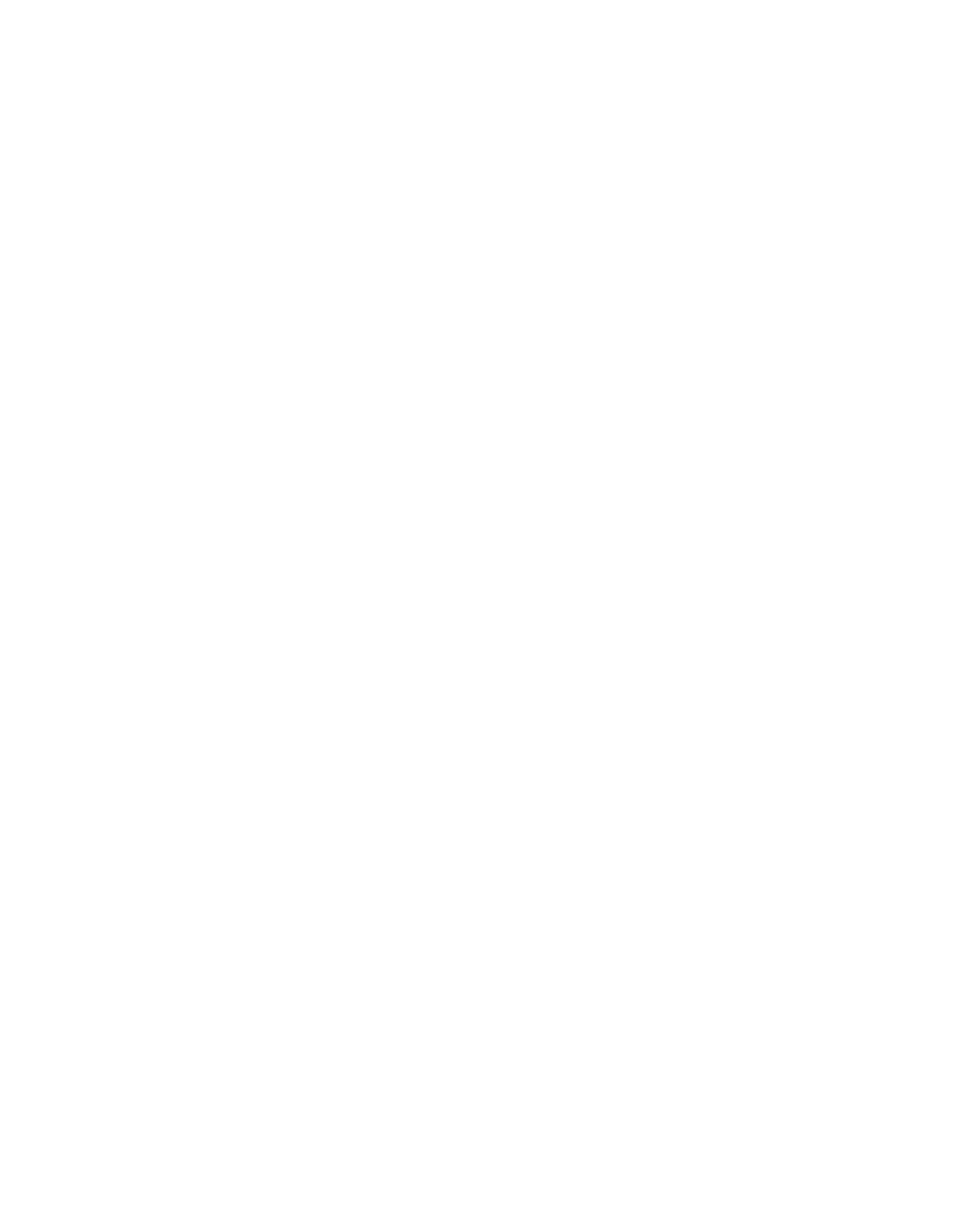EPM-RT-2008-08

# **The Convergence of a Neuromuscular Impulse Response Towards a Lognormal, from Theory to Practice**

Réjean PLAMONDON, Chunhua FENG et Moussa DJIOUA

Département de Génie Électrique, Laboratoire Scribens, École Polytechnique de Montréal.

10/2008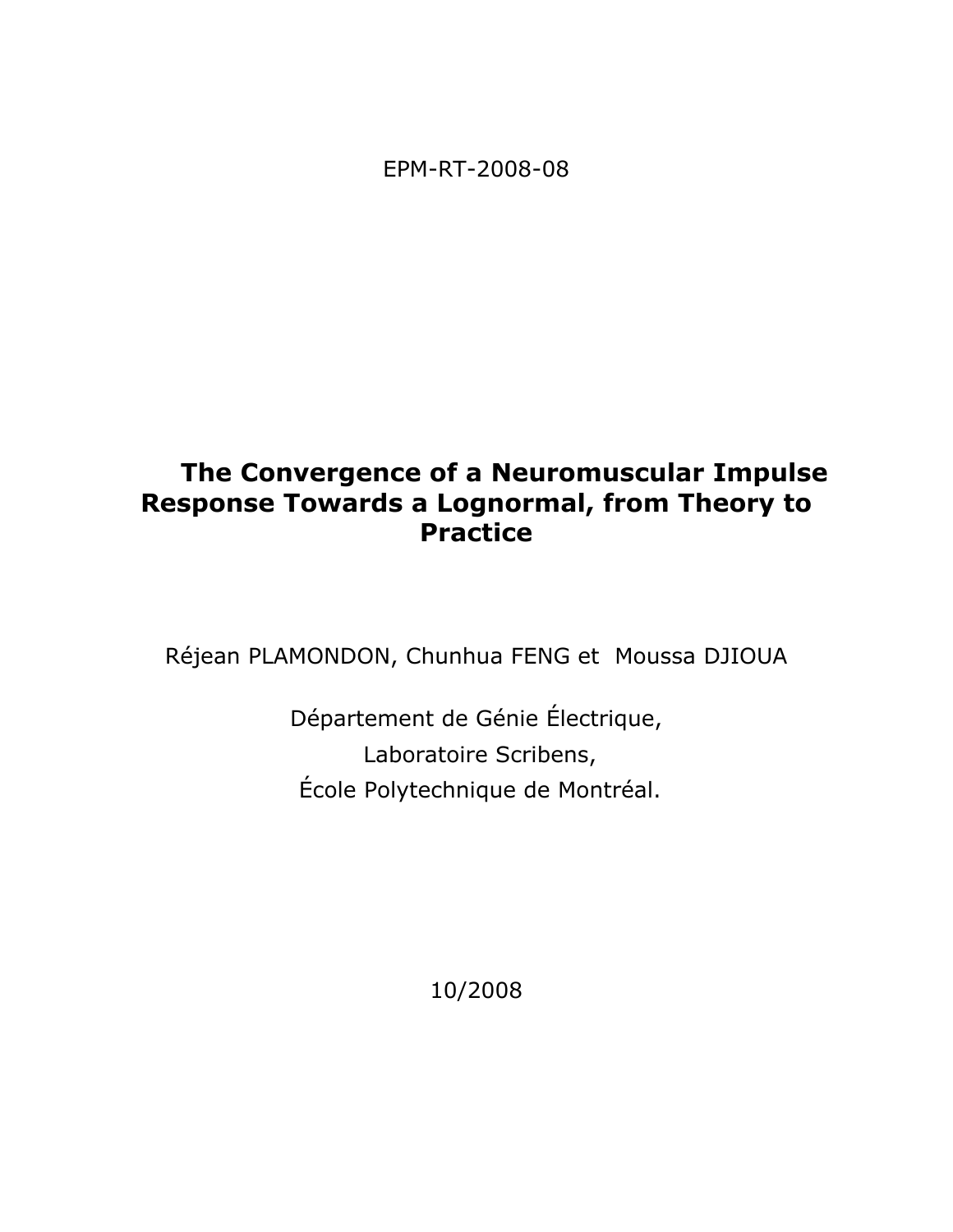©2008 **Réjean Plamondon, Chunhua Feng, Moussa Djioua**, Tous droits réservés

Dépôt légal : Bibliothèque nationale du Québec, 2008 Bibliothèque nationale du Canada, 2008

EPM-RT-2008-08

*The Convergence of a Neuromuscular Impulse Response Towards a Lognormal, from Theory to Practice* 

#### : **Réjean Plamondon, Chunhua Feng, Moussa Djioua**

Département de génie électrique, Laboratoire Scribens École Polytechnique de Montréal

Toute reproduction de ce document à des fins d'étude personnelle ou de recherche est autorisée à la condition que la citation ci-dessus y soit mentionnée.

Tout autre usage doit faire l'objet d'une autorisation écrite des auteurs. Les demandes peuvent être adressées directement aux auteurs (consulter le bottin sur le site http://www.polymtl.ca/) ou par l'entremise de la Bibliothèque :

> École Polytechnique de Montréal Bibliothèque – Service de fourniture de documents Case postale 6079, Succursale «Centre-Ville» Montréal (Québec) Canada H3C 3A7

Téléphone : (514) 340-4846 Télécopie : (514) 340-4026 Courrier électronique : biblio.sfd@courriel.polymtl.ca

Ce rapport technique peut-être repéré par auteur et par titre dans le catalogue de la Bibliothèque : <http://www.polymtl.ca/biblio/catalogue/>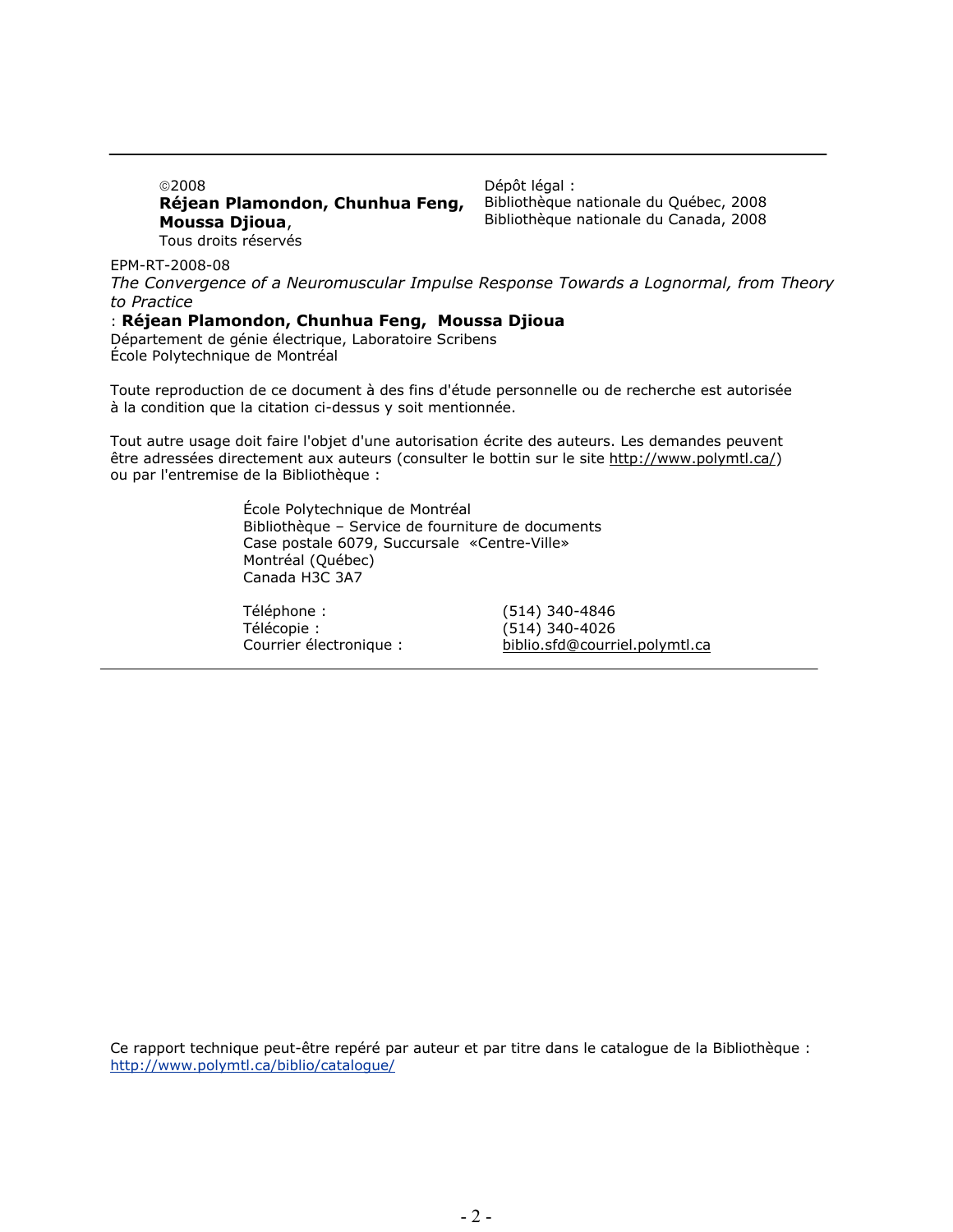**Abstract:** Lognormal functions have been found among the best descriptors of the impulse response of neuromuscular systems under various experimental conditions. This arises from the fact that lognormal patterns automatically emerge when a large number of coupled systems interact to produce a response. This paper evaluates the error of convergence towards a lognormal. Under the umbrella of the Central Limit Theorem, the error functions for lognormal and deltalognormal equations are derived and analyzed. It is shown that these errors can be computed from the estimated values of the lognormal parameters, without any explicit reference to the number of subsystems involved. The resulting theoretical framework is then exploited in three applications: the comparative benchmarking of parameter extraction algorithms, the validation of the results in analysis-by-synthesis experiments and the estimation of the range of acceptable movement times in tests involving rapid movements.

#### **1. Introduction**

 Computational models have been used for many years to study, characterize and comprehend human motor control. From a movement execution perspective, most of these models can be depicted as systems that perform a mapping from a task space to an action space. In this context, these various models can be classified according to their task representation (action plans, virtual targets, terminal attractors, optimization criteria, equilibrium points, etc.), their mapping processes (a wide range of methods, from a network of differential equations to compact analytical expressions) or their action spaces (dynamics, kinematics, statics, etc.). Each model encompasses the benefits as well as the limitations of its own interpretation scheme and it is important to study a model in details to better delimit its zone of validity and its domains of application. In this paper, we pursue our analysis of such a model to further circumscribe its practical use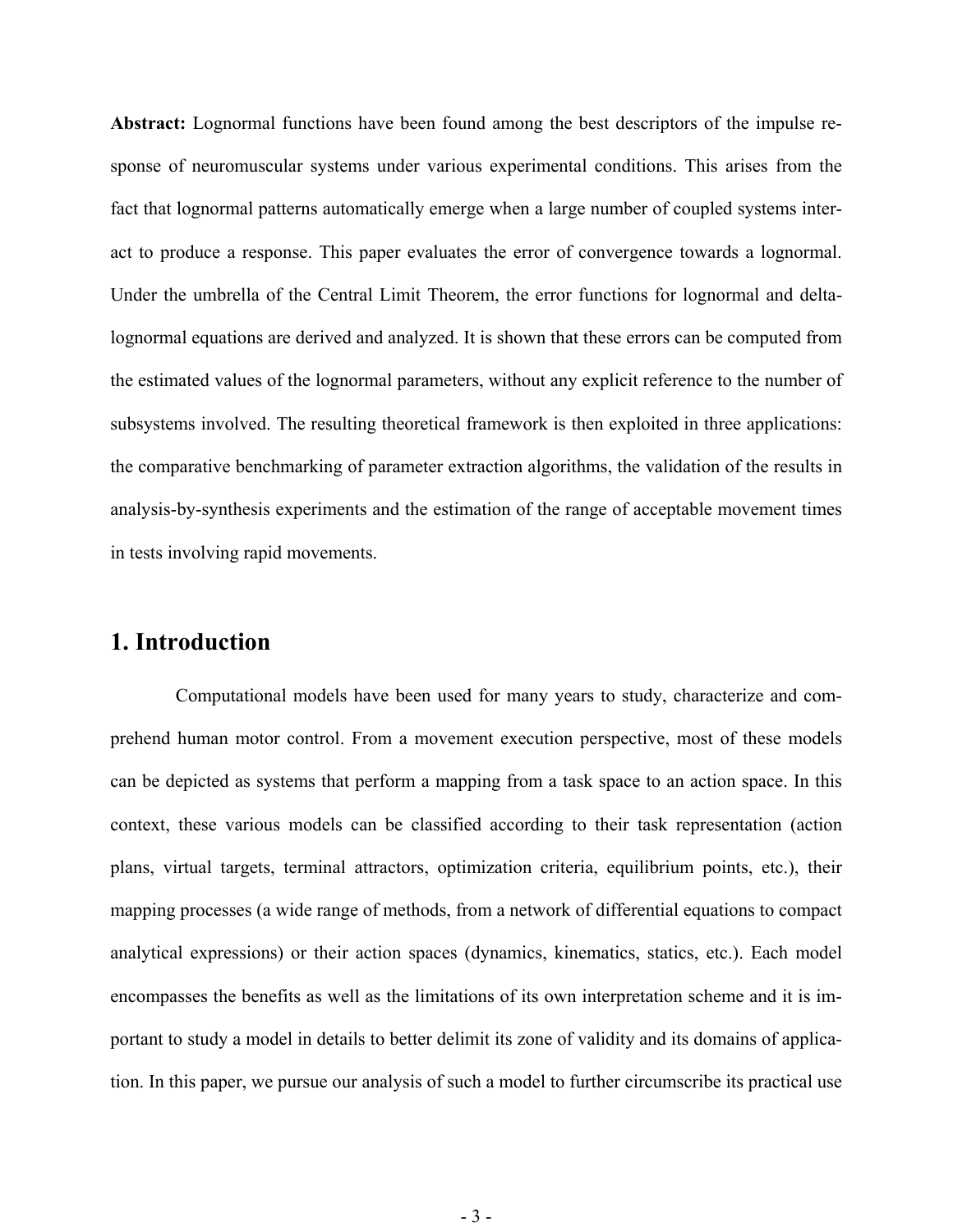and propose new potential implementations. Indeed, we have demonstrated in this Journal (Plamondon et al. (2003) that the impulse response of a neuromuscular system converges toward a lognormal function under some very general conditions. Assuming that the cumulative time delays of a sequence of dependent sub-processes constituting a neuromuscular system were governed by a law of proportionate effects, it has been proved, using the Central Limit Theorem, that a neuromuscular system can be described globally as a linear system having a lognormal impulse response.

The use of a lognormal function to describe the impulse response of a neuromuscular system constitutes the corner stone of the Kinematic Theory of rapid human movements (Plamondon 1995a, b, 1998). According to this framework, a rapid movement towards a target is produced by a synergy made up of two neuromuscular systems, an agonist system acting in the direction of the target and an antagonist one working in the opposite direction. When the two systems act in perfect opposition, the magnitude of the velocity profile can be described by a delta-lognormal equation:

$$
\left|\vec{v}(t-t_0)\right| = \Delta\Lambda(t-t_0) = D_1\Lambda_1(t;t_0,\mu_1,\sigma_1^2) - D_2\Lambda_2(t;t_0,\mu_2,\sigma_2^2)
$$
\n(1)

where

$$
\Lambda_i(t; t_0, \mu_i, \sigma_i^2) = \frac{1}{\sigma_i \sqrt{2\pi}} e^{-\frac{(\ln(t - t_0) - \mu_i)^2}{2\sigma_i^2}}, \qquad i = 1, 2 \tag{2}
$$

with  $\Lambda_i(t; t_0, \mu_i, \sigma_i^2)(i = 1, 2)$  : the impulse response of a neuromuscular system.  $D_i(i = 1, 2)$ : the magnitude of the input commands to the  $i<sup>th</sup>$  system.

 $t_0$ : the time occurrence of the commands.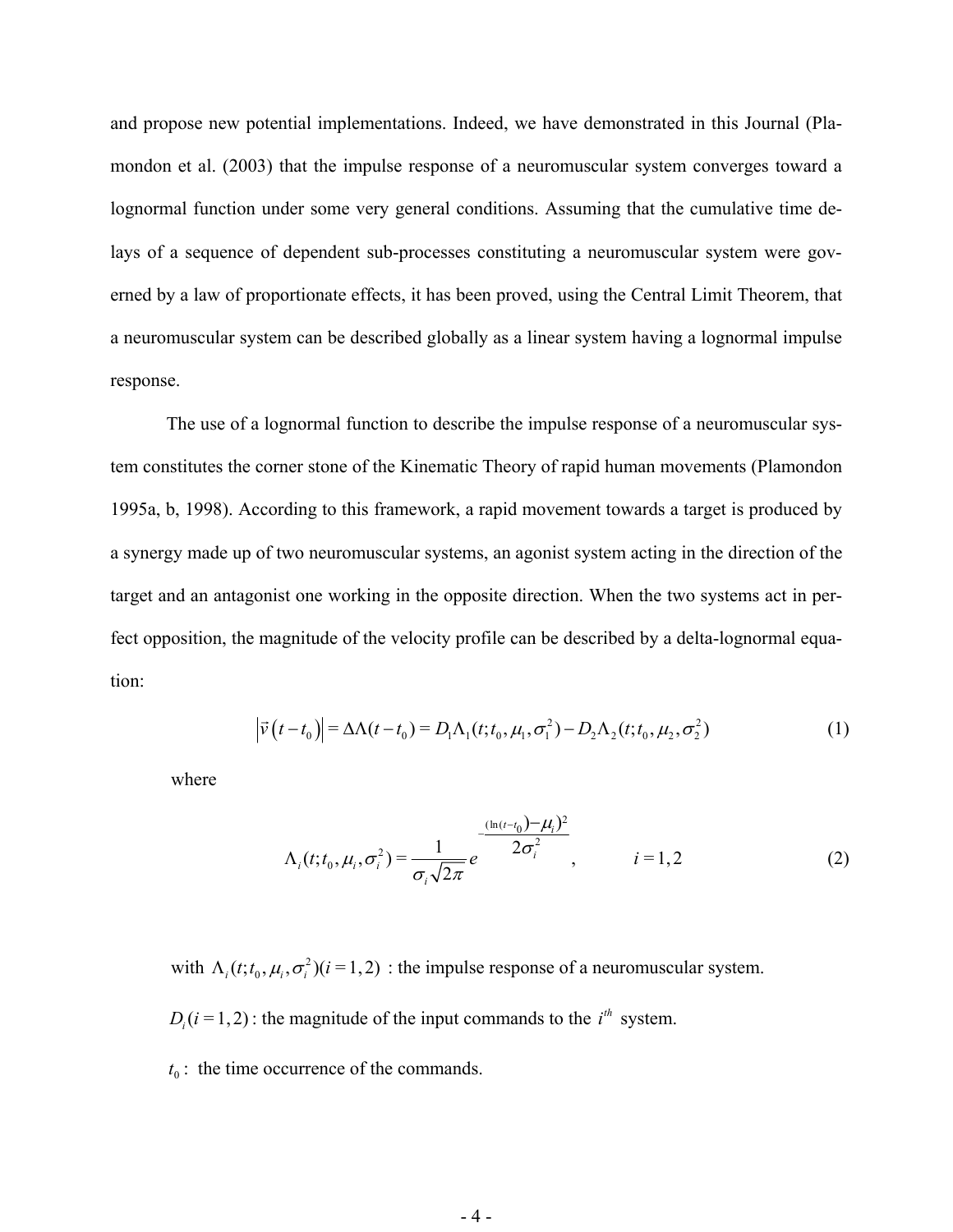$\mu_i$  (*i* = 1, 2) : the logtime delay of the *i*<sup>th</sup> system.

 $\sigma_i$  (*i* = 1, 2) : the logresponse time of the *i*<sup>th</sup> system.

When the two systems do not act in perfect opposition, the vectorial version of the model must be used (Plamondon and Djioua 2005, 2006) and the velocity profile is described by a weighted sum of lognormals:

$$
\vec{v}(t) = \sum_{i=1}^{n} \vec{v}_i(t - t_{0i}) = \sum_{i=1}^{n} \vec{D}_i \Lambda(t; t_0, \mu_i, \sigma_i^2), \qquad n \ge 2
$$
 (3)

where  $\overrightarrow{D}_i$  is the vectorial input command to the  $i^h$  system.

Using similar approaches, lognormal functions have also been used to describe complex 2D movements like handwriting (Plamondon and Guerfali 1998) as well as 3D movements (Leduc and Plamondon 2001).

To summarize, in the context of the previous classification scheme, the Kinematic Theory describes a movement using action plans made up of a sequence of virtual targets  $(\vec{D}_{1i}, \vec{D}_{2i}, t_{0i})$ . These plans are instantiated through the lognormal impulse response of the selected neuromuscular systems (characterized by  $\mu_{1i}$ ,  $\mu_{2i}$ ,  $\sigma_{1i}$ ,  $\sigma_{2i}$ ) and the overall result is described in the kinematic domain using the velocity profile of the end-effector.

Over the years, the Kinematic Theory has been employed to describe and explain under a single umbrella a large body of experimental data consistently reported in the field (Plamondon 1995a,b, 1998; Plamondon and Alimi 1997; Alimi and Plamondon 1996, 1994; Woch and Plamondon 2004; Plamondon and Djioua 2005; Woch and Plamondon 2007). Among other things, for unidimensional movements, the theory accounts for: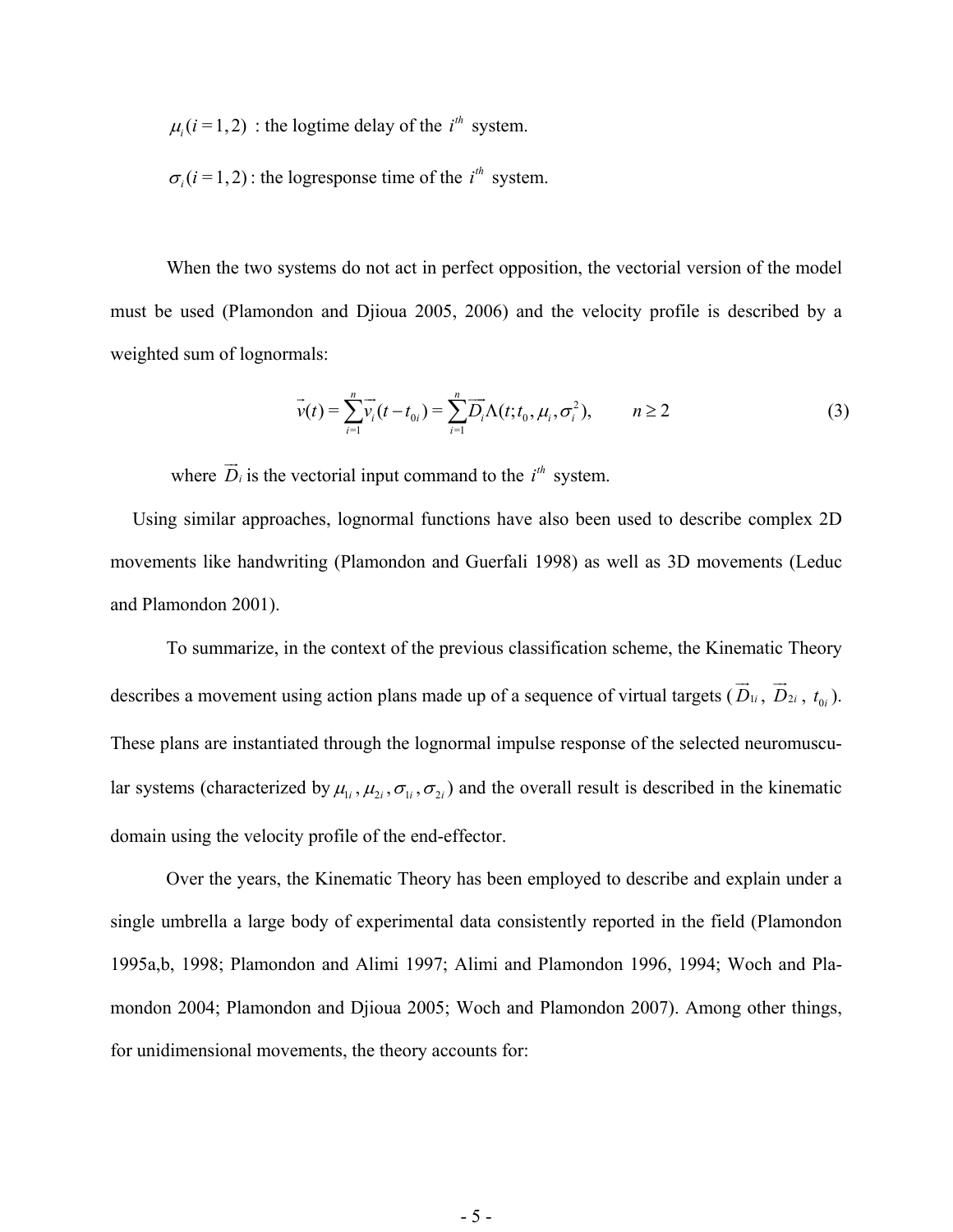• The asymmetric bell-shaped of the velocity profile (Georgopoulos et al 1981, Morasso 1981, Soechting and Laquantini 1981, Abend et al 1982, Atkeson and Hollerbach 1985, Nagasaki 1989, Uno et al 1989, Berardelli et al. 1996).

• The decrease of asymmetry as a function of velocity (Beggs and Howarth 1972), of spatial and temporal constraints (Shapiro and Walter 1986, Cooke and Brown 1994, Schmidt and Lee 1999) and its inversion at very high speed (Zelaznik et al 1986).

• The rescalability or non-rescalability of the velocity profiles under diverse experimental conditions (Gielen et al 1985, Mustard and Lee 1987, Corcos et al 1990, Brown and Cooke 1981,1990, Gottlieb et al 1989, Goggin 1990).

• The relationship between numerous global variables (maximum velocity, time to maximum velocity vs. movement time or movement amplitude) under a variety of experimental protocols (Jeannerod 1984, Lestienne 1979, Hoffman and Strick 1986, Milner 1986, Wadman et al 1979, Brown and Slatter-Hammel 1949, Brook 1974, Freund and Budingen 1978).

• The different types of speed-accuracy tradeoffs (Fitts 1954, Schmidt et al 1979, Newell et al 1979, Howarth et al 1971, Wright and Meyer 1983, Hancock and Newell 1985).

• The various properties of isotonic and isometric forces patterns (Gielen et al 1985, Gottlieb et al 1990, Marteniuk et al 1990, Freund and Büdingen 1978, Ghez and Gordon 1987).

• The variability of many global variables (peak velocity, peak acceleration, maximum isometric and isotonic forces) (Gielen et al 1985, Nagasaki 1989, Carlton and Newell 1988, Sherwood and Schmidt 1980, Gordon and Ghez 1987).

A recent theoretical study has even shown that among the class of models that exploit analytical expressions to describe velocity profiles, the Delta-Lognormal model can be considered as the ultimate model toward which the Minimum-Jerk, the Minimum-Time, the Beta and

- 6 -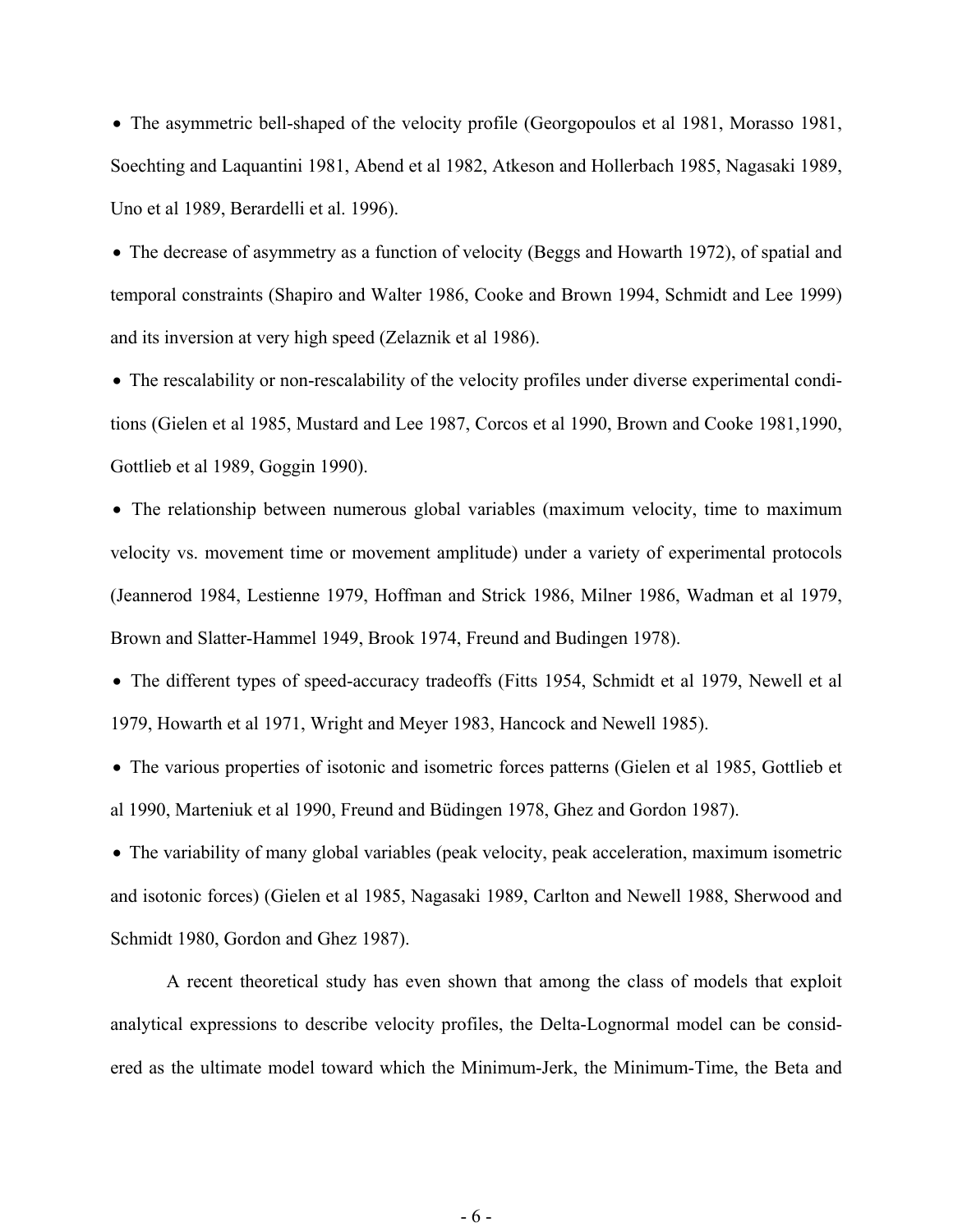the Gamma models converge (Djioua and Plamondon 2007). In this perspective, the Kinematic Theory can be seen as an ultimate analytical minimization theory, aiming at minimizing the energy associated to the convergence error. From a practical point of view, the exploitation of the Kinematic Theory relies on the ability to extract the delta-lognormal parameters from real movements using analysis-by-synthesis experiments. So far, the delta-lognormal functions have lead to the best reproduction of unidimensional movements, with a minimum of errors (Plamondon et al 1993, Alimi and Plamondon 1994, Alimi 1994, Feng et al. 2002), which suggests that the convergence error is probably very small. But, the search for optimal solutions remains an open problem and sub-optimal solutions can be found acceptable in many applications (Djioua et al., 2005,2007b), provided that these solutions can be quantitatively evaluated with proper limiting criteria and thresholds .

In this paper, we track this evaluation problem, using the error of convergence toward a lognormal as a guideline, to assess, among other things, the quality of parameter estimations. One important result of this theoretical study is that the error can be directly computed from the estimated values of the lognormal parameters without any explicit reference to the number of subsystems involved. Although, the total reconstruction errors come from both experimental and theoretical sources, it is shown that the theoretical predictions constitute a lower bound that can be used in practical applications.

In the next section, we derive the analytical expression for the lognormal convergence error. In section 3, we present some computer simulations to analyze this error function. In section 4, our results are generalized to the case of delta-lognormal velocity profiles and we also analyze a few simulations. In the next two sections, we report on some experimental results obtained from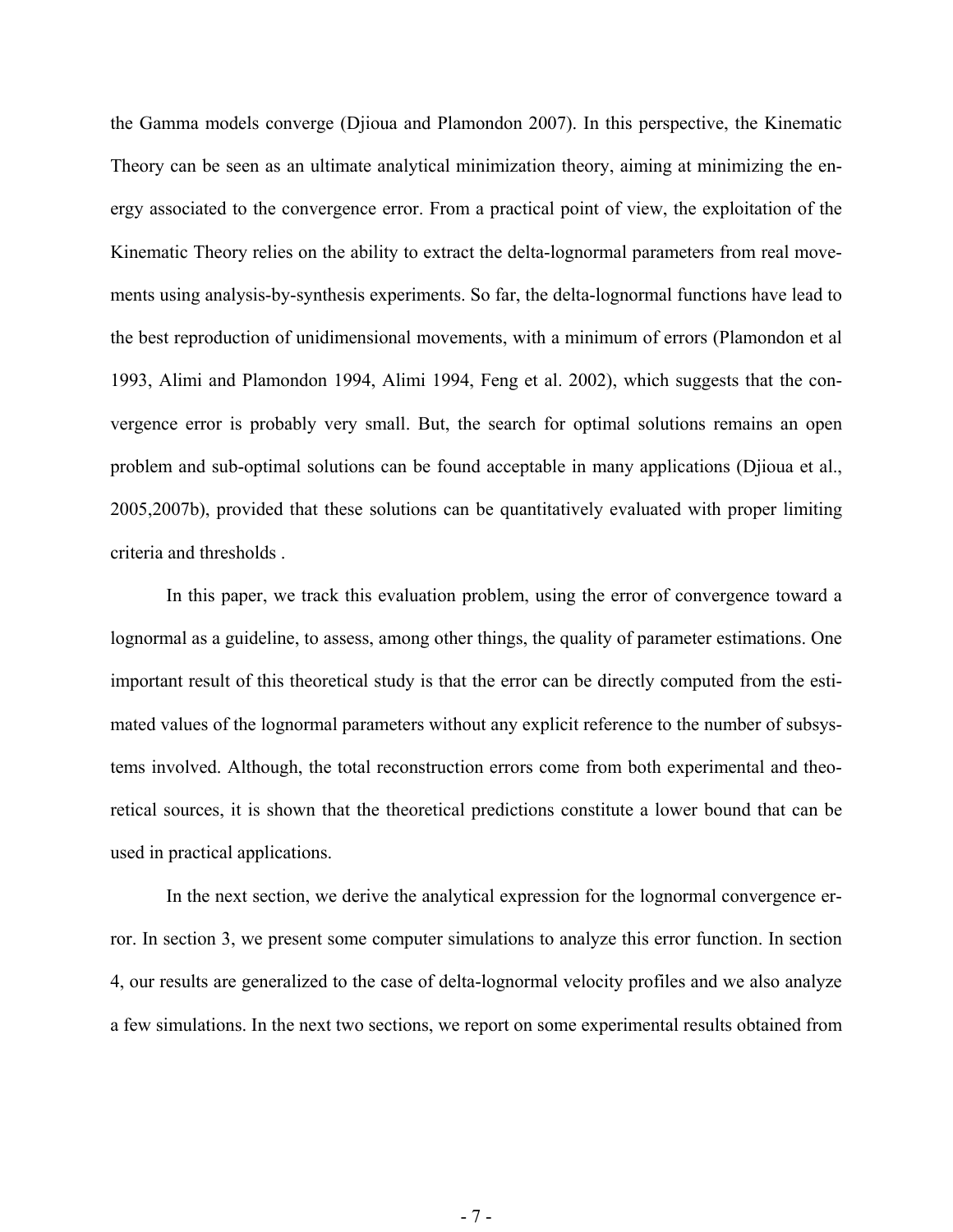the analysis-by-synthesis of simulated data (section 5) and real human movements (section 6), and we discuss the interest of using the convergence error in three practical applications:

- The comparative benchmarking of delta-lognormal parameter extraction algorithms,
- The definition of a threshold for the validation of parameter extraction results,
- The definition of an acceptable range of movement times in a typical experiment on rapid movements.

### **2. Convergence error for the lognormal**

The proof of lognormal convergence (Plamondon et al 2003; Feng 2005) is based on the representation of the impulse response of a neuromuscular system  $h(t - t_0)$  as the limit to the convolution of *N* impulse responses  $h_i(t-t_0)$  of time coupled sub-processes describing that system, on a logarithmic time scale. As *N* tends toward infinity,

$$
h(t-t_0) = \lim_{N \to \infty} h_1(t-t_0) * h_2(t-t_0) * \cdots * h_N(t-t_0) = \lim_{N \to \infty} \tilde{h}_N(t-t_0)
$$
(4)

tends toward a lognormal function  $\Lambda(t; t_0, \mu, \sigma^2)$ .

What is of interest here is the error of convergence of  $\tilde{h}_N(t - t_0)$ :

$$
Err_N(t - t_0) = \tilde{h}_N(t - t_0) - \Lambda(t; t_0, \mu, \sigma^2)
$$
\n
$$
(5)
$$

 We present in the following paragraphs the major steps to get an analytical expression for  $Err_N(t - t_0)$ . The complete details of the proof are given in the Appendix.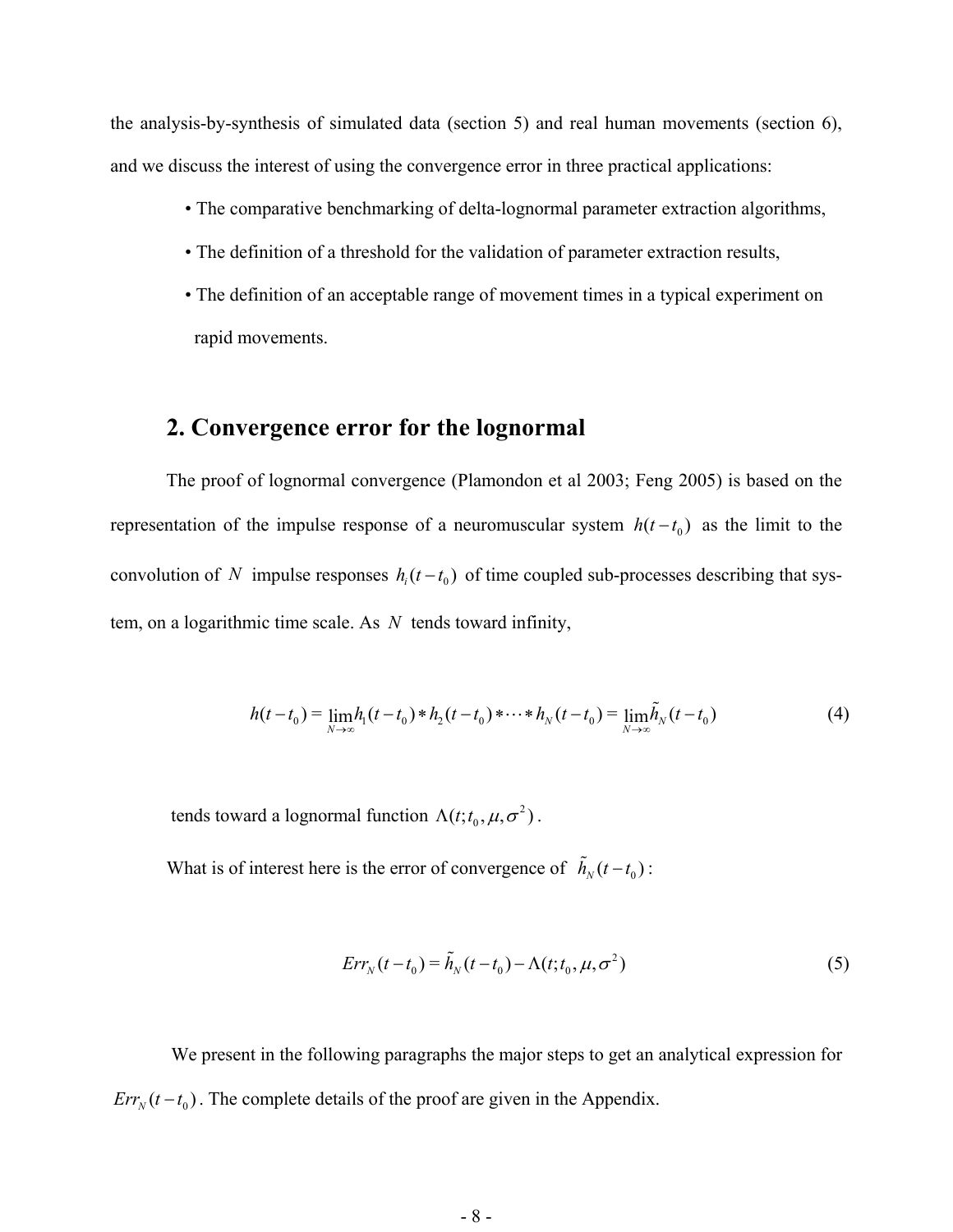To derive the mathematical equation for  $Err_N(t - t_0)$ , we must first make a change of variable  $l = \ln(t - t_0)$  that convert the lognormal convergence of  $\tilde{h}_N(t - t_0)$  into the normal convergence of  $\tilde{h}_N(e^l)$ . We then move to the frequency domain, using  $\tilde{H}_l(\omega)$  the Fourier transform of  $\tilde{h}_N(e^l)$ :

$$
\tilde{H}_{l}(\omega) = H_{l1}(\omega)H_{l2}(\omega)\cdots H_{lN}(\omega)
$$
\n
$$
= A_{l1}(\omega)e^{j\phi_{l1}(\omega)}A_{l2}(\omega)e^{j\phi_{l2}(\omega)}\cdots A_{lN}(\omega)e^{j\phi_{lN}(\omega)}
$$
\n(6)

where for  $i = 1, \dots, N$ ,

$$
A_{li}(\omega) = 1 - \frac{\sigma_i^2}{2!} \omega^2 + \frac{\sigma_i^4}{4!} \omega^4 + \cdots; \quad e^{\frac{\sigma_i^2 \omega^2}{2}}
$$
 (7)

$$
\phi_{li}(\omega) = -\mu_{li}\omega + \frac{\mu_{3i}}{3!}\omega^3 - \frac{\mu_{5i}}{5!}\omega^5 + \cdots
$$
 (8)

For simplicity, we make a change of variable such that the first moment  $\mu_{1i} = 0$ , thus

$$
\phi_{li}(\omega) = \frac{\mu_{3i}}{3!} \omega^3 - \frac{\mu_{5i}}{5!} \omega^5 + \cdots, \text{mod}.2ini = 1, \cdots, N. \tag{9}
$$

Then we have

$$
\tilde{H}_{l}(\omega) = A_{l1}(\omega)e^{j\phi_{l1}(\omega)}A_{l2}(\omega)e^{j\phi_{l2}(\omega)}\cdots A_{lN}(\omega)e^{j\phi_{lN}(\omega)} \n= A_{l1}(\omega)A_{l2}(\omega)\cdots A_{lN}(\omega)e^{j(\phi_{l1}(\omega)+\phi_{l2}(\omega)+\cdots+\phi_{lN}(\omega))} \n= e^{\frac{\sigma^{2}\omega^{2}}{2}}e^{j(\frac{\mu_{3}}{3} \omega^{3}-\frac{\mu_{5}}{5} \omega^{5}+\cdots)} \n\tag{10}
$$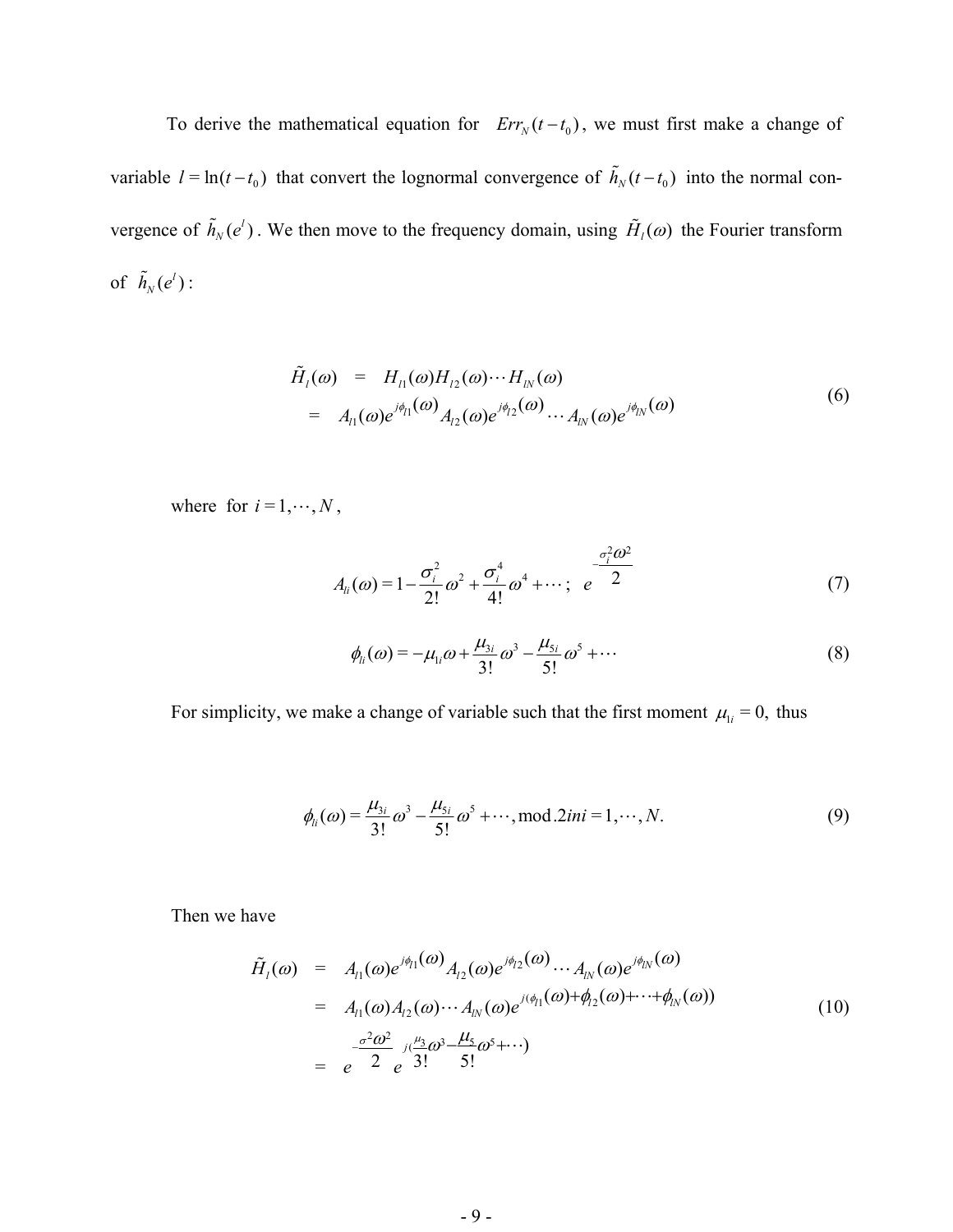where 
$$
\sigma^2 = \sum_{i=1}^N \sigma_i^2
$$
,  $\mu_3 = \sum_{i=1}^N \mu_{3i}$  and  $\mu_5 = \sum_{i=1}^N \mu_{5i}$ .

Noting that

$$
e^{j(\frac{\mu_{3}}{3!}\omega^{3}-\frac{\mu_{5}}{5!}\omega^{5}+\cdots)} = 1+(\frac{j\mu_{3}\omega^{3}}{6}-\frac{j\mu_{5}\omega^{5}}{5!}+\cdots)+\frac{1}{2!}(\frac{j\mu_{3}\omega^{3}}{6}-\frac{j\mu_{5}\omega^{5}}{5!}+\cdots)^{2}+\cdots
$$
 (11)

We obtain

$$
\tilde{H}_{l}(\omega) = e^{-\frac{\sigma^{2} \omega^{2}}{2}} [1 + (\frac{j\mu_{3}\omega^{3}}{6} - \frac{j\mu_{5}\omega^{5}}{5!} + \cdots) + \frac{1}{2!} (\frac{j\mu_{3}\omega^{3}}{6} - \frac{j\mu_{5}\omega^{5}}{5!} + \cdots)^{2} + \cdots] \n= e^{-\frac{\sigma^{2} \omega^{2}}{2}} + \frac{j\mu_{3}\omega^{3}}{6} e^{-\frac{\sigma^{2} \omega^{2}}{2}} - \frac{j\mu_{5}\omega^{5}}{5!} e^{-\frac{\sigma^{2} \omega^{2}}{2}} + \frac{1}{2!} (\frac{j\mu_{3}\omega^{3}}{6})^{2} e^{-\frac{\sigma^{2} \omega^{2}}{2}} + \frac{1}{2!} (\frac{j\mu_{5}\omega^{5}}{5!})^{2} e^{-\frac{\sigma^{2} \omega^{2}}{2}} + \cdots
$$
\n(12)

 So we can use  $2\pi^2$  $\frac{3\omega^3}{e}$   $\frac{\omega^3}{2}$ 6  $\frac{j\mu_3\omega^3}{\epsilon}e^{-\frac{\sigma^2\omega^2}{2}}$  as an approximation of the error in Fourier domain under

the previous change of variables. Since the inverse transform of the function  $2\pi^2$  $\frac{3}{2}$   $\frac{3}{2}$   $\frac{3}{2}$ 6  $\frac{j\mu_3\omega^3}{\epsilon}e^{-\frac{\sigma^2\omega^2}{2}}$  is:

$$
f(x) = \frac{1}{2\pi} \int_{-\infty}^{\infty} \frac{j\mu_3 \omega^3}{6} \cdot e^{-\frac{\sigma^2 \omega^2}{2}} e^{j\omega x} d\omega = \frac{\mu_3}{6\sigma^3} \cdot \frac{1}{\sqrt{2\pi}} e^{-\frac{x^2}{2\sigma^2}} \left[ -\frac{3x}{\sigma} + \left(\frac{x}{\sigma}\right)^3 \right] \tag{13}
$$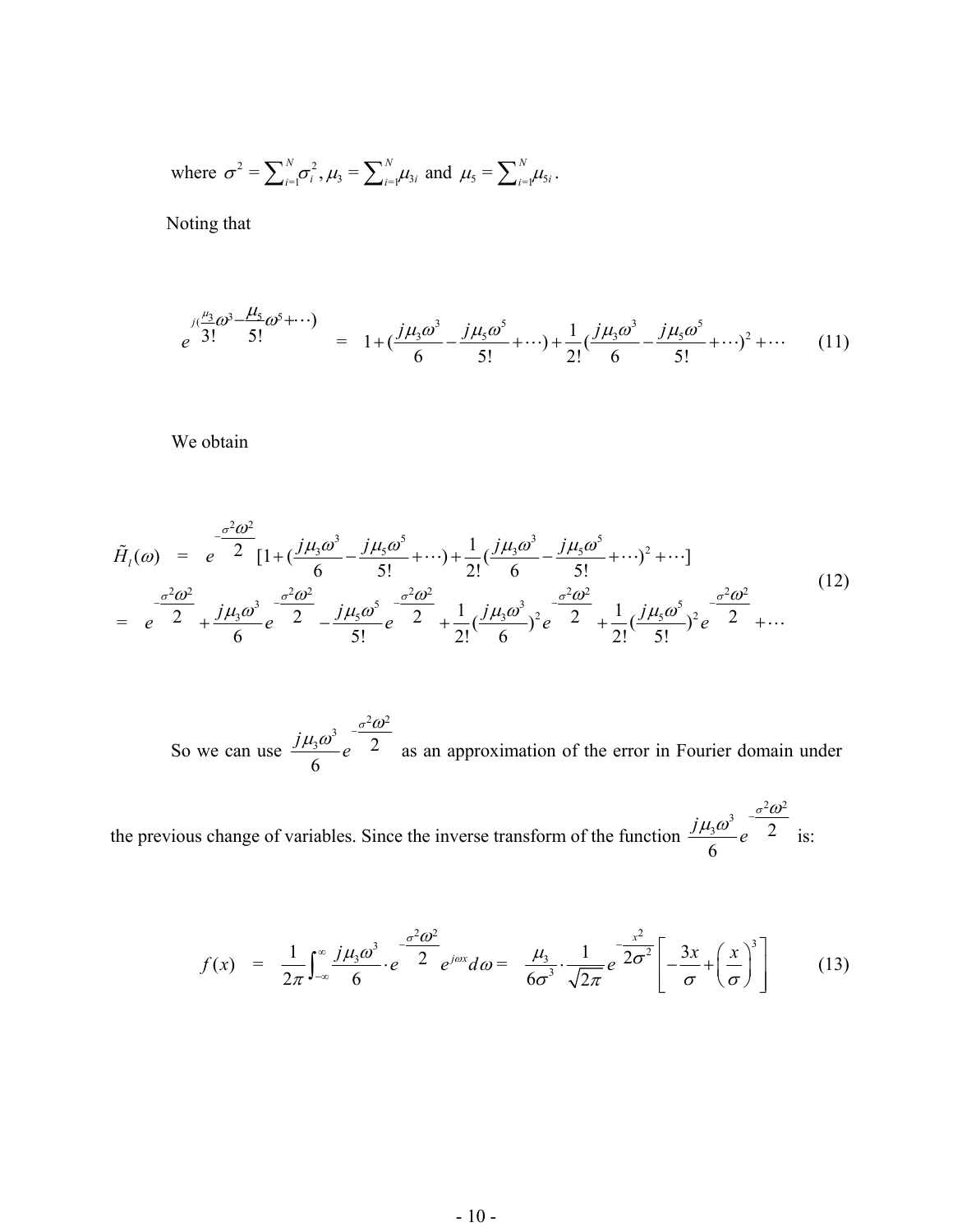we can now return to the case where the first moment  $\mu = \sum_{i=1}^{N} \mu_{1i}$  is not zero. Noting that the Fourier transform of the function

$$
\frac{1}{\sigma\sqrt{2\pi}}\exp(-\frac{(l-\mu)^2}{2\sigma^2})
$$
\n(14)

is

$$
\exp(-\frac{\sigma^2 \omega^2}{2}) \exp(-j\mu \omega) \tag{15}
$$

and that the transform of

$$
\frac{1}{\sigma\sqrt{2\pi}}\exp(-\frac{(l-\mu)^2}{2\sigma^2})[-\frac{3(l-\mu)}{\sigma}+\frac{(l-\mu)^3}{\sigma^3}]
$$
(16)

is

$$
\exp(-\frac{\sigma^2 \omega^2}{2}) \exp(-j\mu \omega) j(\sigma \omega)^3 \tag{17}
$$

therefore, making the inverse transform of the function  $\tilde{H}_{l}(\omega)$ , we get the error approximation formula:

$$
Err_{N}(e^{l}) = \tilde{h}_{N}(e^{l}) - \frac{1}{\sigma\sqrt{2\pi}} \exp(-\frac{(l-\mu)^{2}}{2\sigma^{2}})
$$
  
;
$$
\frac{\mu_{3}}{6\sigma^{3}} \cdot \frac{1}{\sigma\sqrt{2\pi}} \exp(-\frac{(l-\mu)^{2}}{2\sigma^{2}}) [-\frac{3(l-\mu)}{\sigma} + \frac{(l-\mu)^{3}}{\sigma^{3}}]
$$
(18)

Making a reverse change of variables  $t - t_0 = e^t$ , we finally get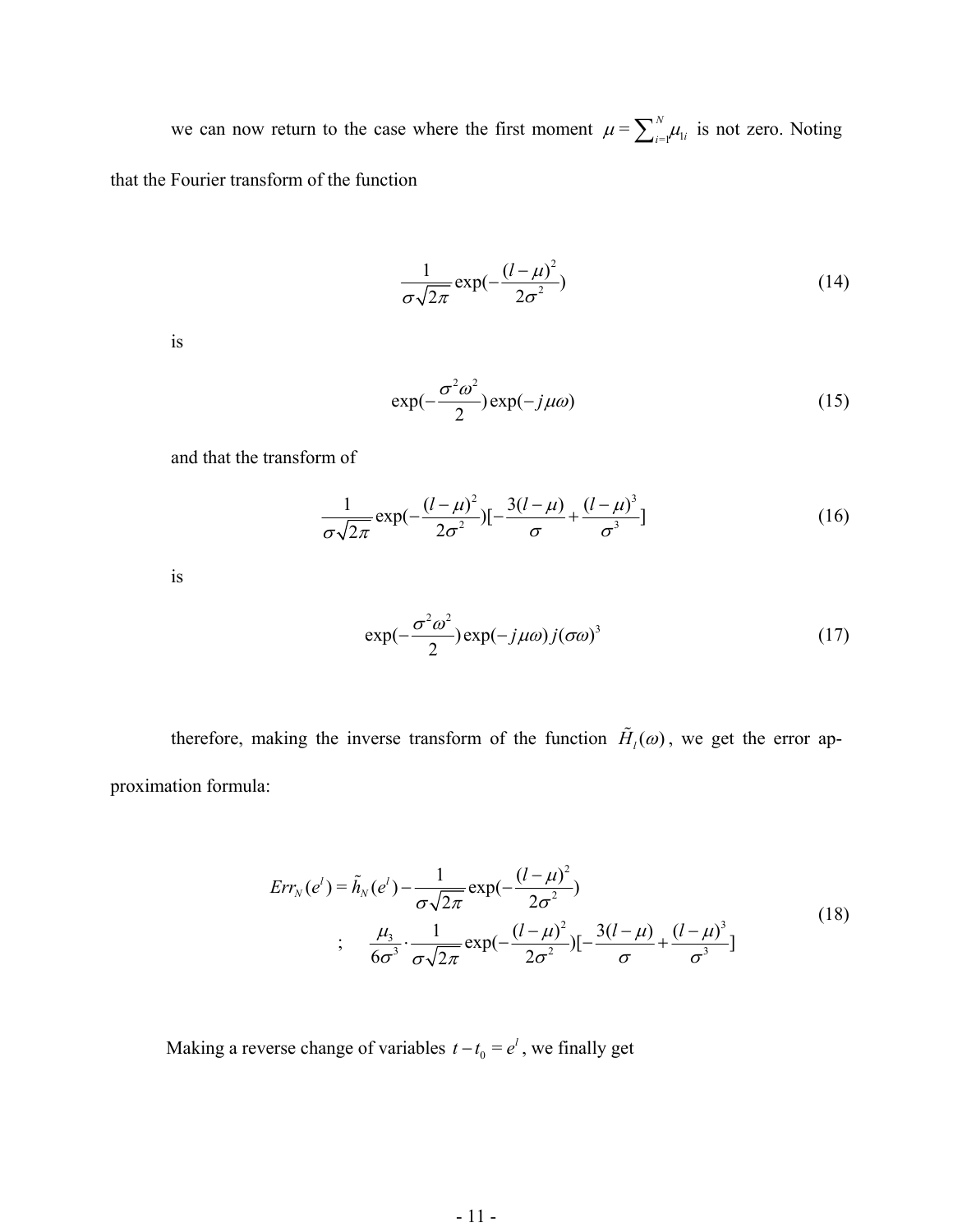$$
Err_{N}(t-t_0); \frac{\mu_3}{6\sigma^3} \cdot \frac{1}{\sigma\sqrt{2\pi}(t-t_0)} \exp(-\frac{(\ln(t-t_0)-\mu)^2}{2\sigma^2})[-\frac{3(\ln(t-t_0)-\mu)}{\sigma} + \frac{(\ln(t-t_0)-\mu)^3}{\sigma^3}] \tag{19}
$$

put of the system  $\tilde{v}_N(t-t_0)$  is the component of a velocity profile: If the lognormal impulse response is activated with an input command  $D$ , then the out-

$$
\tilde{v}_N(t-t_0) = D\Lambda\left(t; t_0, \mu, \sigma^2\right) + Err_{v_N}\left(t-t_0\right) \tag{20}
$$

and the error  $Err_{v_N}(t-t_0)$  on this profile can be described by:

$$
Err_{v_N}(t - t_0) = \tilde{v}_N(t - t_0) - \frac{D}{\sigma\sqrt{2\pi}(t - t_0)} \exp\left(-\frac{(\ln(t - t_0) - \mu)^2}{2\sigma^2}\right)
$$
  
=  $\frac{\mu_{3_0}}{6\sigma_0^3\sqrt{N}} \cdot \frac{D}{\sigma\sqrt{2\pi}(t - t_0)} \exp\left(-\frac{(\ln(t - t_0) - \mu)^2}{2\sigma^2}\right) \left[-\frac{3(\ln(t - t_0) - \mu)}{\sigma} + \frac{(\ln(t - t_0) - \mu)^3}{\sigma^3}\right]$  (21)

# **3. Computer simulations**

Apart from  $t_0$ , that reflects a time translation and D, an amplitude scaling factor, the effect of the two other lognormal parameters on the convergence error (19) is better understood with simulations. Figure 1a highlights the effect of  $\mu$ , the logtime delay, on  $\tilde{v}_N(t-t_0)$  (equation 20) and Figure 1b depicts the global effect of  $\mu$  on  $Err_{v_N}(t-t_0)$  (equation 21) by illustrating how its global mean square value (MSE) changes with  $\mu$ . As  $\mu$  gets smaller (faster movements), the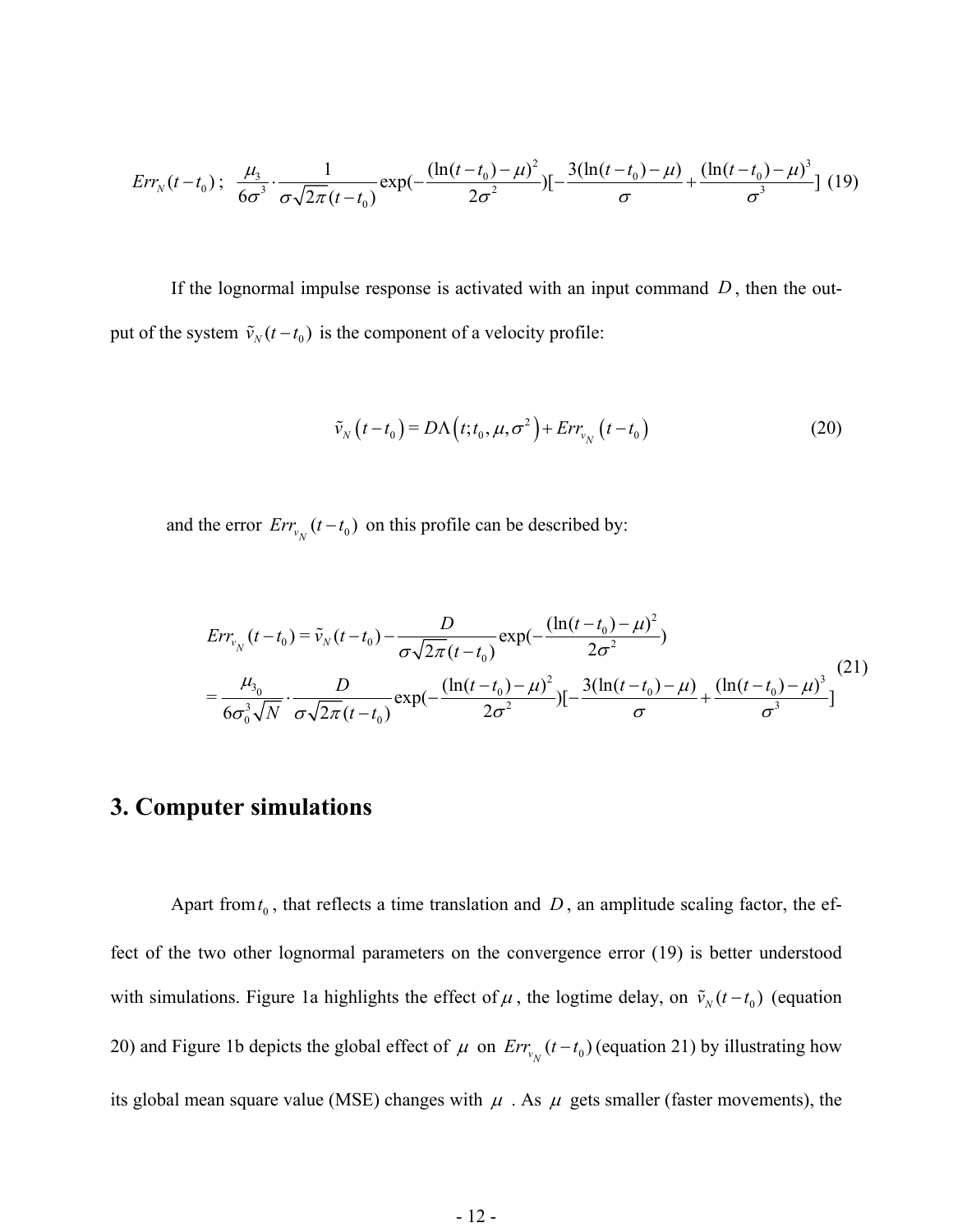velocity component increases in peak amplitude and its width is reduced (see Figure 1a). This reduction of  $\mu$  has a tendency to decrease the MSE that is, the energy associated with the error function (see Figure 1b). In other words, for a neuromuscular system, the shorter are the time delays, the faster is the convergence and the smaller is the convergence error.



**Figure.1** Effects of  $\mu$  on the velocity component  $\tilde{v}_N(t-t_0)$  and on the energy associated with the error function  $Err_{v_N}(t-t_0)$ . As  $\mu$  decreases, the effects of the error diminish.



**Figure.2** Effects of  $\sigma$  on the velocity component  $\tilde{v}_N(t-t_0)$ , and on the energy associated with the error function  $Err_{v_N}(t-t_0)$ . As  $\sigma$  decreases, the effects of the error decrease.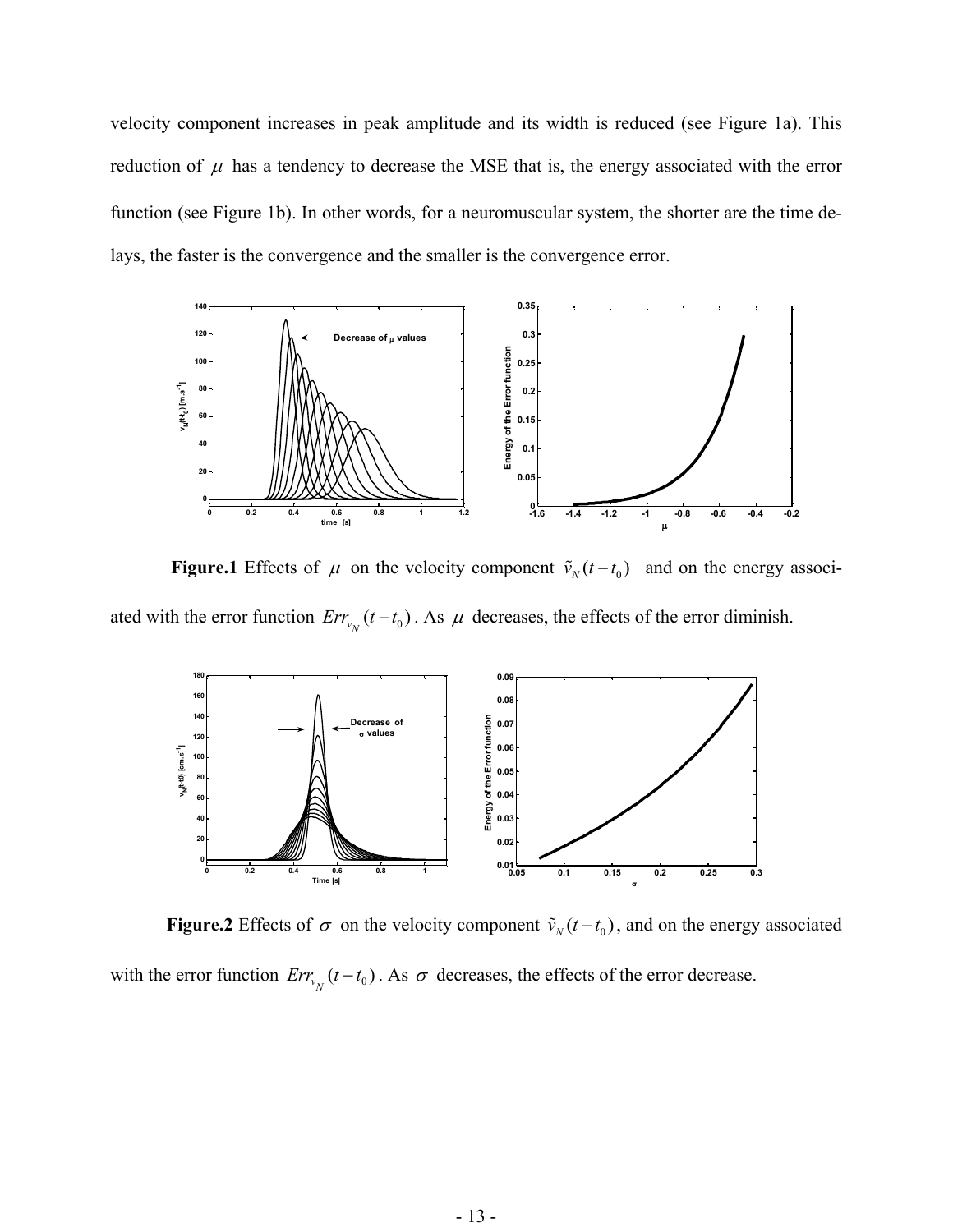Figures 2 highlight the effect of  $\sigma$  under similar conditions. As expected, a smaller value of  $\sigma$  results in an increase of the peak amplitude of  $\tilde{v}_N(t-t_0)$  and a reduction of its width (see Figure 2a). This reduction in logresponse time has a tendency to decrease the energy associated with the error function  $Err_{v_N}(t-t_0)$  that is, the faster is the response time, the smaller is the MSE (see Figure 2b). One must notice that these effects are very small, when compared to the amplitudes of the velocity components, but they might be at the basis of several phenomena that are observed in rapid movements. For example, longer time delays (increase of  $\mu$  and  $\sigma$ ), a characteristic of movements made by aged subjects (Woch and Plamondon 2007a), will result in larger convergence errors and thus more tremors in the signal.

# **4. The delta-lognormal convergence**

 In many applications, particularly when working with fast single unidirectional movements, it has been shown that equation (3) reduces to the delta-lognormal equation (1) (Plamondon and Djioua 2006). Since a delta-lognormal is the difference of two lognormal impulse responses weighted by their respective input commands, the total convergence error of this velocity can then be obtained by subtraction. Indeed, if  $Err_{v_{N_1}}(t-t_0)$  represents the agonist lognormal erfrom and  $Err_{v_{N_2}}(t-t_0)$  represents the antagonist lognormal error, that is:

$$
Err_{v_{N_1}}(t - t_0) = \tilde{v}_{N_1}(t - t_0) - \frac{D_1}{\sigma_1 \sqrt{2\pi (t - t_0)}} e^{-\frac{(\ln(t - t_0) - \mu_1)^2}{2\sigma_1^2}}
$$
(22)

and,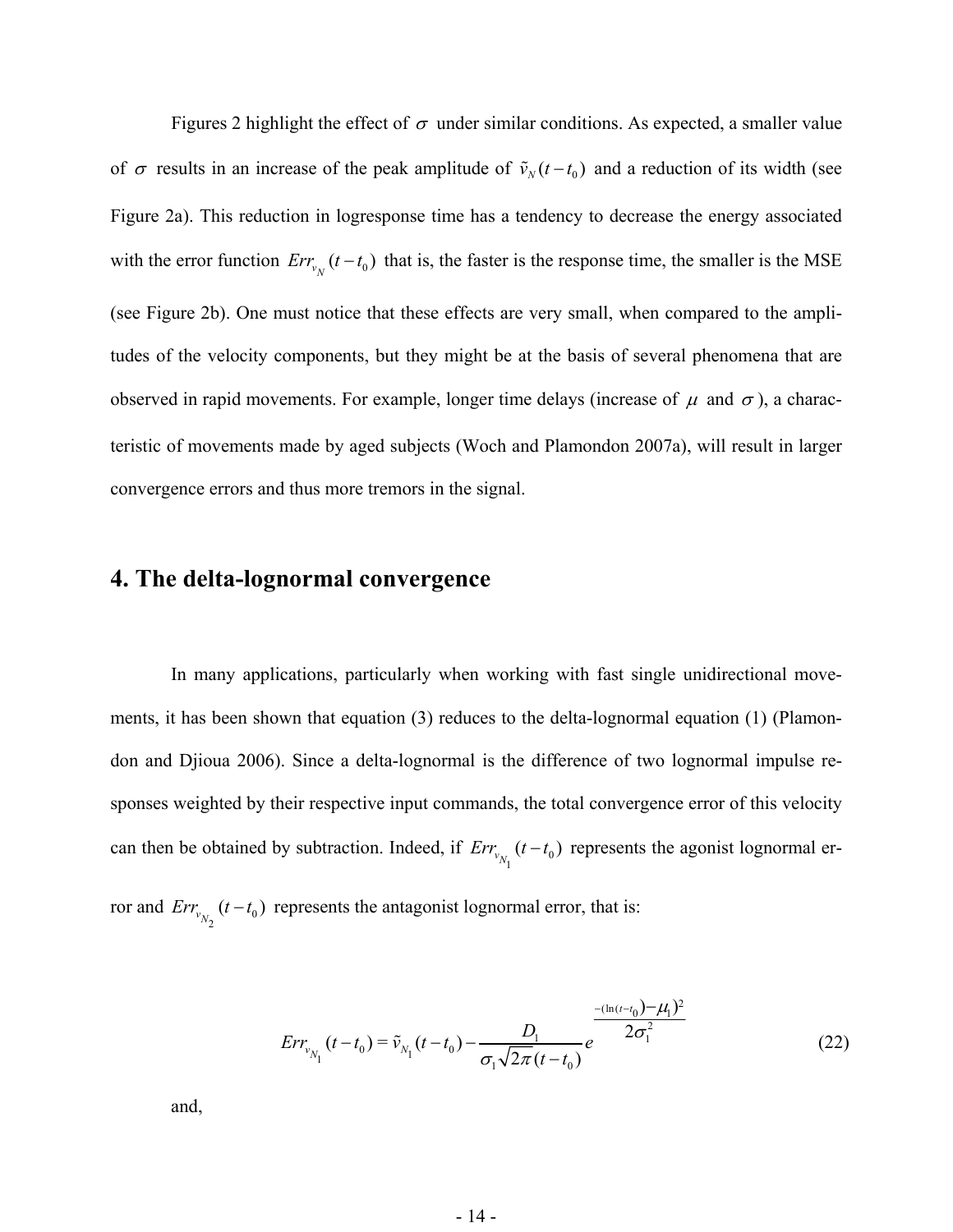$$
Err_{v_{N_2}}(t - t_0) = \tilde{v}_{N_2}(t - t_0) - \frac{D_2}{\sigma_2 \sqrt{2\pi}(t - t_0)} e^{\frac{-(\ln(t - t_0)) - \mu_2}{2\sigma_2^2}}
$$
(23)

then, with  $\tilde{v}(t - t_0) = \tilde{v}_{N_1}(t - t_0) - \tilde{v}_{N_2}(t - t_0)$  being the velocity profile of rapid movement and  $\Delta\Lambda(t;...)=D_1\Lambda(t;t_0,\mu_1,\sigma_1^2)-D_2\Lambda(t;t_0,\mu_2,\sigma_2^2)$ , its corresponding ideal delta-lognormal de-

scription, the delta-lognormal convergence error can be described by:

$$
Err_{\nu}(t - t_0) = \left[\tilde{\nu}_{N_1}(t - t_0) - \tilde{\nu}_{N_2}(t - t_0)\right] - \left[\frac{D_1}{\sigma_1\sqrt{2\pi}(t - t_0)}e^{-\frac{(\ln(t - t_0) - \mu_1)^2}{2\sigma_1^2}} - \frac{D_2}{\sigma_2\sqrt{2\pi}(t - t_0)}e^{-\frac{(\ln(t - t_0) - \mu_2)^2}{2\sigma_2^2}}\right],
$$
\n(24)

namely

$$
Err_{\nu}(t-t_0); \frac{\mu_{31}}{6\sigma_1^3} \cdot \frac{D_1}{\sigma_1 \sqrt{2\pi}(t-t_0)} e^{-\frac{2(\ln(t-t_0)-\mu_1)^2}{2\sigma_1^2}} [-\frac{3(\ln(t-t_0)-\mu_1)}{\sigma_1} + \frac{(\ln(t-t_0)-\mu_1)^3}{\sigma_1^3}]
$$
\n
$$
-\frac{\mu_{32}}{6\sigma_2^3} \cdot \frac{D_2}{\sigma_2 \sqrt{2\pi}(t-t_0)} e^{-\frac{2(\ln(t-t_0)-\mu_2)^2}{2\sigma_2^2}} [-\frac{3(\ln(t-t_0)-\mu_2)}{\sigma_2} + \frac{(\ln(t-t_0)-\mu_2)^3}{\sigma_2^3}]
$$
\n(25)

We have performed computer simulations to study this latter equation. We have plotted in Figure 3a, a delta-lognormal velocity pattern, with typical values of  $\mu_i$ ,  $\sigma_i$ , and its two lognormal components. In Figure 3b, the total delta-lognormal error with its agonist and antagonist components are depicted. As can be seen, the agonist error is more important than the antagonist one and this latter has the tendency to increase the total error because of the different timing between these two signal components. Here again, from an energy perspective, the global effect of the convergence error increases as the movements get slower (larger  $\mu$  and  $\sigma$ ).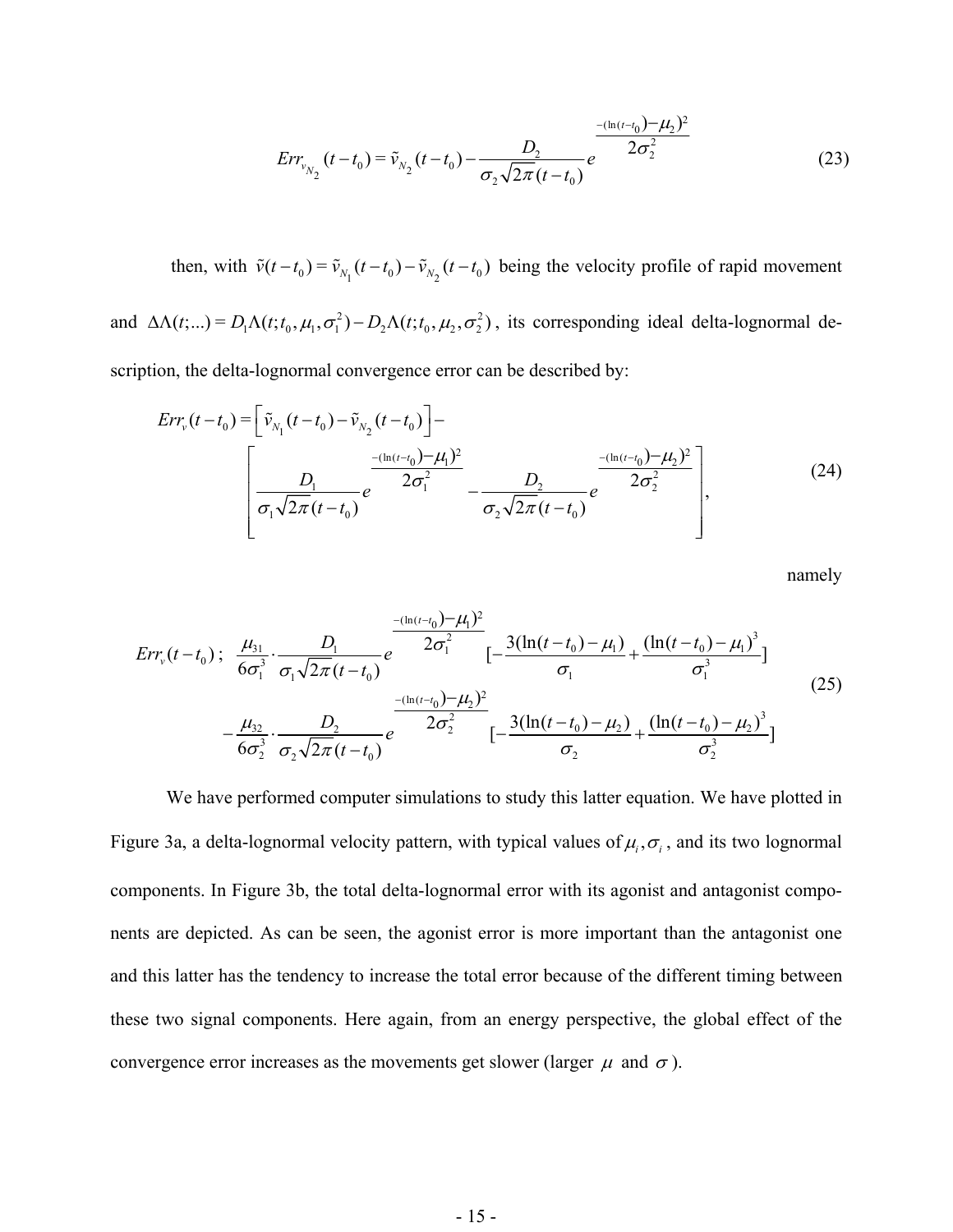

**Figure.3** Typical example of a delta-lognormal profile  $v(t-t_0) = D\Lambda(t; t_0, \mu, \sigma^2)$  and its total error of convergence  $Err_v(t - t_0)$ . The individual components are also plotted in each graph.

# **5. Working with simulated data**

### **5.1 Practical application I: Benchmarking of parameter extraction algorithms**

 A first application of the present study is to evaluate the sensitivity of a specific parameter extraction algorithm to the convergence error. To do so, a database of ideal delta-lognormal profiles (equation 1) and a database of noisy profiles that incorporate their respective convergence error (equation 25) have been built (Plamondon, Li and Djioua 2007; Djioua and Plamondon 2008). To have a database that reflects the large variety of velocity profiles encountered in real experiments, we have created seven classes of signals, each class containing 1000 specimens. A class  $C_{uv}$  is identified by the number of peaks in the velocity profile ( $v = 0,1,2$  or *i* if no real roots) and the position of the antagonist component dominance with respect to the agonist one ( $u = b$  (before),  $a$  (after) or  $s$  (simultaneous)). Each curve, ideal and noisy has been proc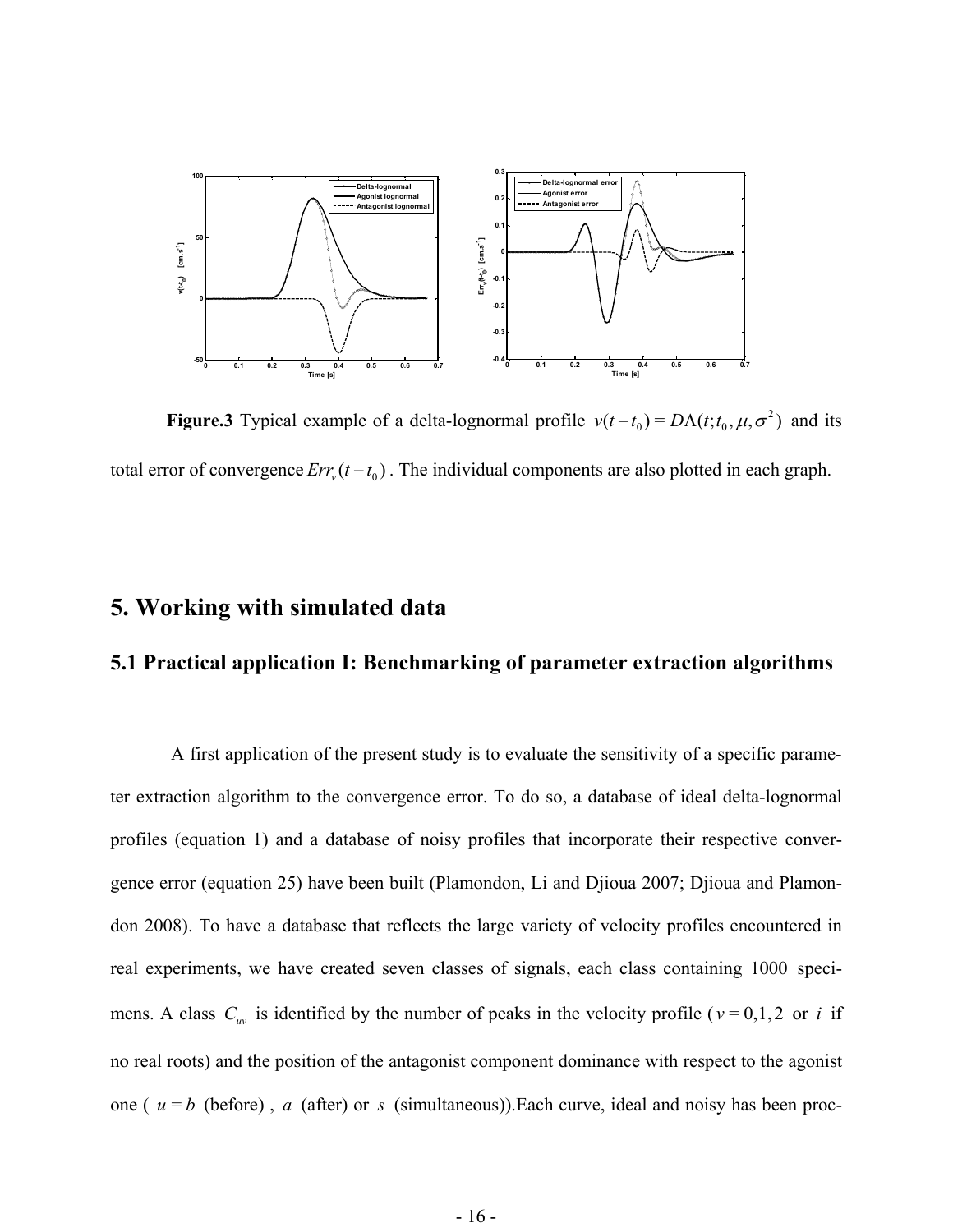essed by three parameter extraction algorithms currently available in our laboratory: INFLEX (Guerfali and Plamondon 1995), INITRI (Plamondon, Li and Djioua, 2007) and XZERO (Djioua and Plamondon, 2008). We have also tested a system that combines the three previous algorithms in parallel and keeps the best solution (the IIX system). We have summarized in Tables 1 and 2 the results of these tests for the ideal and noisy conditions. For each algorithm and for each class of curves, the percentages of convergence toward the exact solution (known from our truth table) within a *SNR* greater than 50*dB* are reported.

| Class<br>Method | $\mathcal{C}_{_{bi}}$ | $\cup_{b}$ | $\mathcal{L}_{a0}$ | $\cup_{ai}$ | $\cup_{a}$ | $C_{a2}$ | $\mathcal{L}_{s2}$ | Downstream<br>only | <b>Total</b><br>(%) |
|-----------------|-----------------------|------------|--------------------|-------------|------------|----------|--------------------|--------------------|---------------------|
| <b>INFLEX</b>   |                       | 22.6       | 90.1               | 94.6        | 91.9       | 94.6     | 92.8               | 92.8               | 69.5                |
| <b>INITRI</b>   |                       | 37.4       | 97.2               | 98.9        | 93         | 100      | 69.5               | 97.3               | 71.3                |
| <b>XZERO</b>    | 98.1                  | 97.9       | 95.2               | 100         | 96.6       | 100      | 92                 | 98                 | 97.1                |
| <b>IIX</b>      | 98.1                  | 98.5       | 99.7               | 100         | 99.5       | 100      | 99.6               | 99.8               | 99.3                |

**Table 1.** Performance results (in %) under ideal testing conditions

| (Performance criterion : $SNR \geq 50dB$ |  |
|------------------------------------------|--|
|------------------------------------------|--|

| Class         | $\cup_{hi}$ | $\cup_{b}$ | $\cup_{a}$ <sup>0</sup> | $\cup_{ai}$ | $\cup_{a}$ | $C_{a2}$ | $\sim$ s2 | Downstream | <b>Total</b> |
|---------------|-------------|------------|-------------------------|-------------|------------|----------|-----------|------------|--------------|
|               |             |            |                         |             |            |          |           | only       | (%)          |
| Method        |             |            |                         |             |            |          |           |            |              |
| <b>INFLEX</b> |             | 24.6       | 89                      | 94.1        | 91.2       | 94.6     | 92.1      | 92.2       | 69.4         |
| <b>INITRI</b> | 0.3         | 37.4       | 97.5                    | 97.6        | 93.4       | 100      | 69.6      | 97.1       | 70.8         |
| <b>XZERO</b>  | 99.9        | 87.0       | 91.9                    | 100         | 84.4.6     | 100      | 97.4      | 94.1       | 94.4         |
| <b>IIX</b>    | 99.9        | 93.8       | 99.6                    | 100         | 99.2       | 100      | 99.7      | 99.7       | 98.9         |

**Table 2.** Performance results (in %) under noisy testing conditions

(Performance criterion :  $SNR \geq 50dB$ )

As one can see from Table 1, none of the algorithms is perfect: INFLEX and INITRI have problems with the  $C_{bi}$  and the  $C_{b1}$  classes (upstream cases), while INITRI performs better than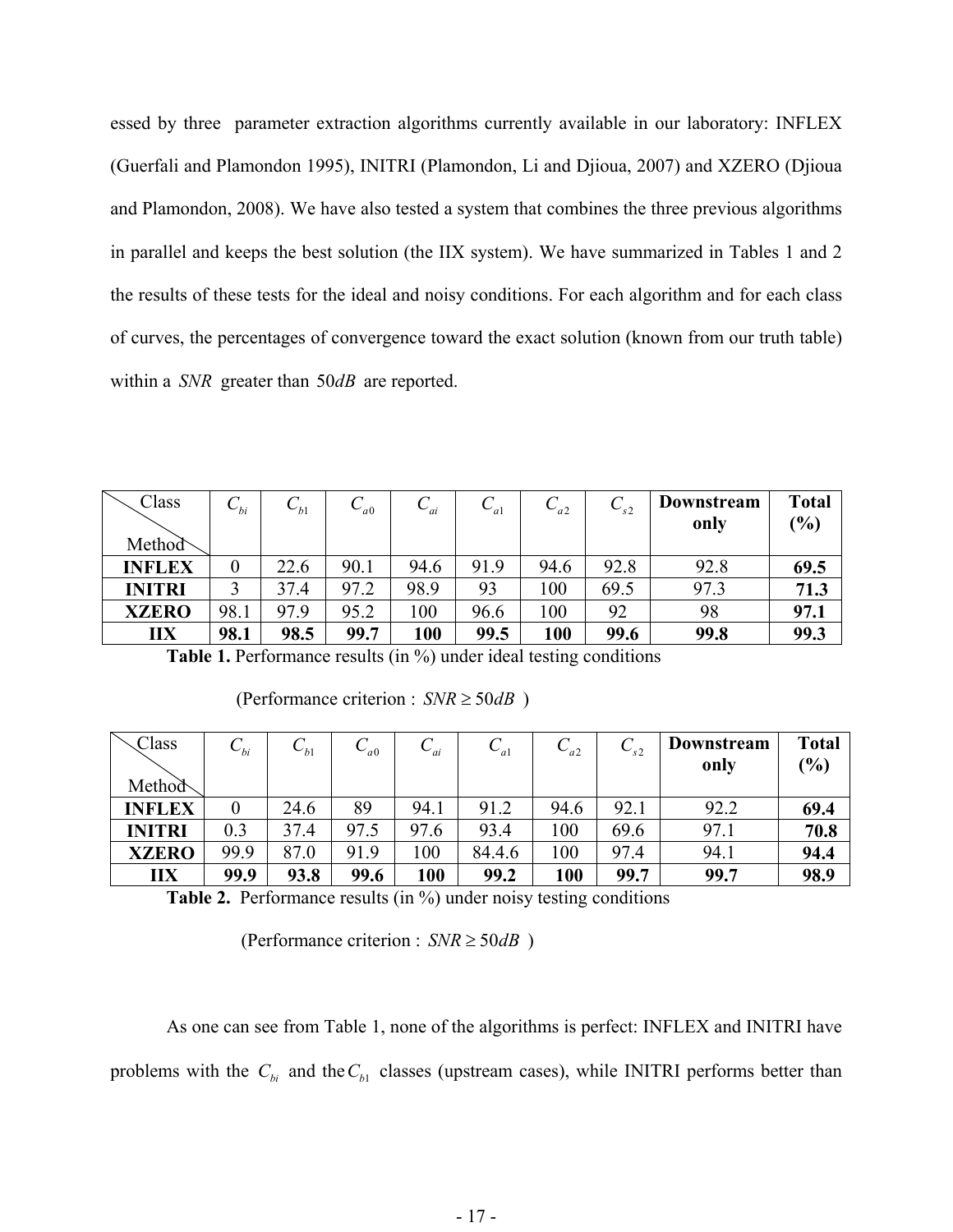XZERO on the  $C_{a1}$  class. Although, XZERO is the best algorithm, the combination of the three methods into the IIX system leads to the best performances. Comparing the columns of the two Tables, one can see that all the algorithms are slightly affected by the convergence error sometimes positively sometimes negatively, depending on the class of curves. On a global basis, comparing the last columns of the two Tables, we can see that XZERO is more sensitive to the error of convergence although it performances still greatly exceed the two others. Here again, the combined IIX system is the most robust and should be preferred. In a more general perspective, these results set the pass mark for the search of a new algorithm.

## **6. Working with real data**

### **6.1. Typical experimental results**

To get a more realistic picture, we have run an analysis-by-synthesis experiment on real data previously collected according to the following scenario: ten (10) healthy young subjects, sitting in a comfortable position, were required to produce rapid strokes on a digitizer with their dominant hand. The  $x(t)$ ,  $y(t)$  trajectory, sampled at 200 Hz, was then processed to compute the velocity profile of the pen tip.

For each profile, the nonlinear regression system IIX (Djioua 2007, Djioua and Plamondon 2008) was used to extract the best set of seven parameters that allow a reconstruction of the velocity with a minimum of errors. We have plotted in Figure 4 a typical result of such an experiment. Figure 4a shows a typical stroke trajectory, as collected on the digitizer. In Figure 4b, one can see the original velocity profile, its ideal delta-lognormal reconstruction and its two components. The reconstruction error was quantified with the Mean Square Error (MSE) and the Sig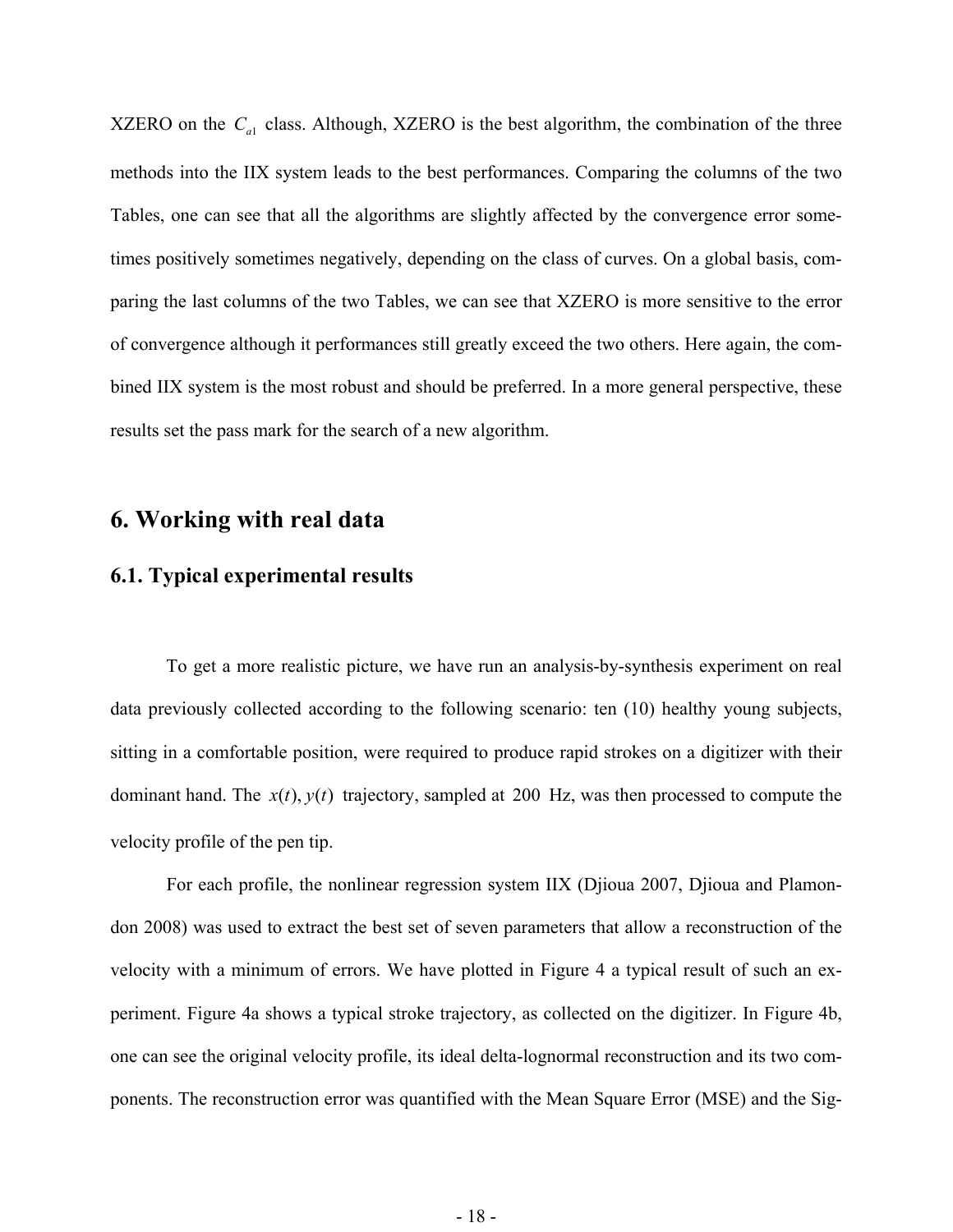nal to Noise Ratio (SNR). Figure 4c depicts the time course of the total reconstruction errors  $(SNR = 31dB)$  as well as the theoretical convergence error  $(SNR = 41.6dB)$ , as computed from equation (25), using the parameter values extracted from this specimen. Such error level is typical of healthy human subject. As one can see in this typical example, the convergence toward lognormals is reached and the ratio of the total to the convergence errors is very good  $(31/41.6)$ . This provides quantitative insights on the quality of the reconstruction and suggests that the present solution can be considered as optimal. A set of profiles similar to this one and produced by the ten subjects has been used in the two following practical applications.



 **Figure.4** Typical experimental results a) original trajectory as sampled by a digitizer. b) velocity profile with its agonist and antagonist components as reconstructed from the following set of parameters:  $t_0 = 0.259s$ ,  $D_1 = 32cm$ ,  $\mu_1 = -1.049$ ,  $\sigma_1 = 0.2$ ,  $D_2 = 7.497cm$ ,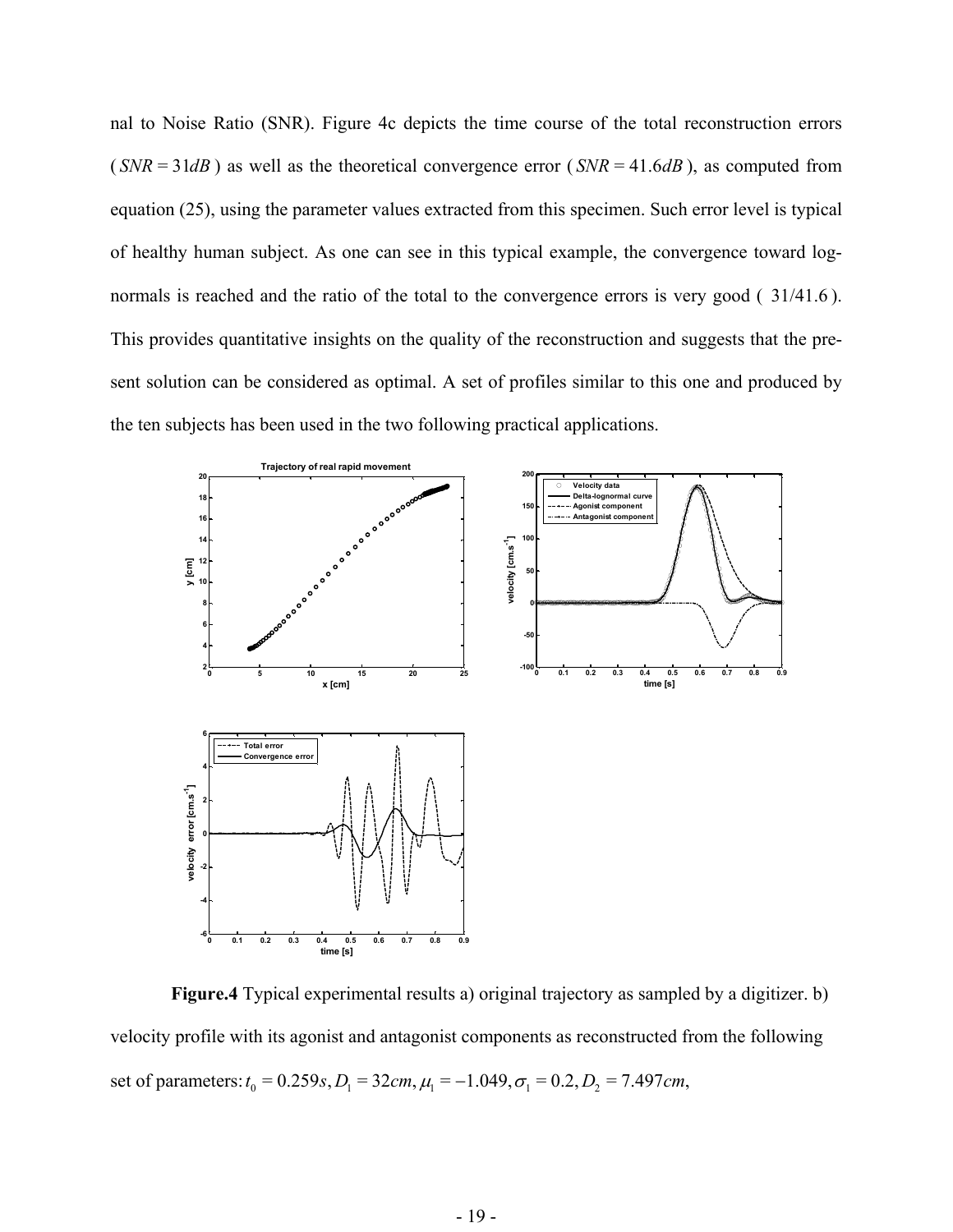$\mu_2 = -0.84, \sigma_2 = 0.099, MSE = 3.772 cm^2 . s^{-2}$  c) Total error (*SNR* = 31*dB*) and convergence error  $(SNR = 41.6dB)$  as a function of time.

#### **6.2. Practical application II: validation of the parameter extraction results**

One problem that an experimenter faces when running such an analysis is to fix the limits for acceptable solutions. Indeed, in a typical experiment, a stroke can generally be reconstructed with a minimal reconstruction error but sometime this error can be large and it is difficult to define a rationale upon which specific set parameters can be rejected. The previous theoretical development can be useful in this context and we illustrate, in the following paragraphs, how the knowledge of the convergence error can be use to validate experimental results.

Let  $\eta(t)$  be the noise of the velocity profile and let assume that this noise is composed of perimental error  $\eta_{exp}(t)$ , the latter representing the conditions under which the experience is *Err*<sub>v</sub> $(t - t_0)$  and to the exmade (acquisition, filtering, pre-processing, etc.).

$$
\eta(t) = Err_v(t-t_0) + \eta_{exp}(t)
$$
\n(26)

Let  $P_{tot}$  be the total mean power of the ideal velocity profile, represented by a deltalognormal equation  $\Delta\Lambda(t)$ .

$$
P_{tot} = \frac{1}{t_f - t_0} \int_{t_0}^{t_f} \left| \Delta \Lambda \left( t \right) \right|^2 dt \tag{27}
$$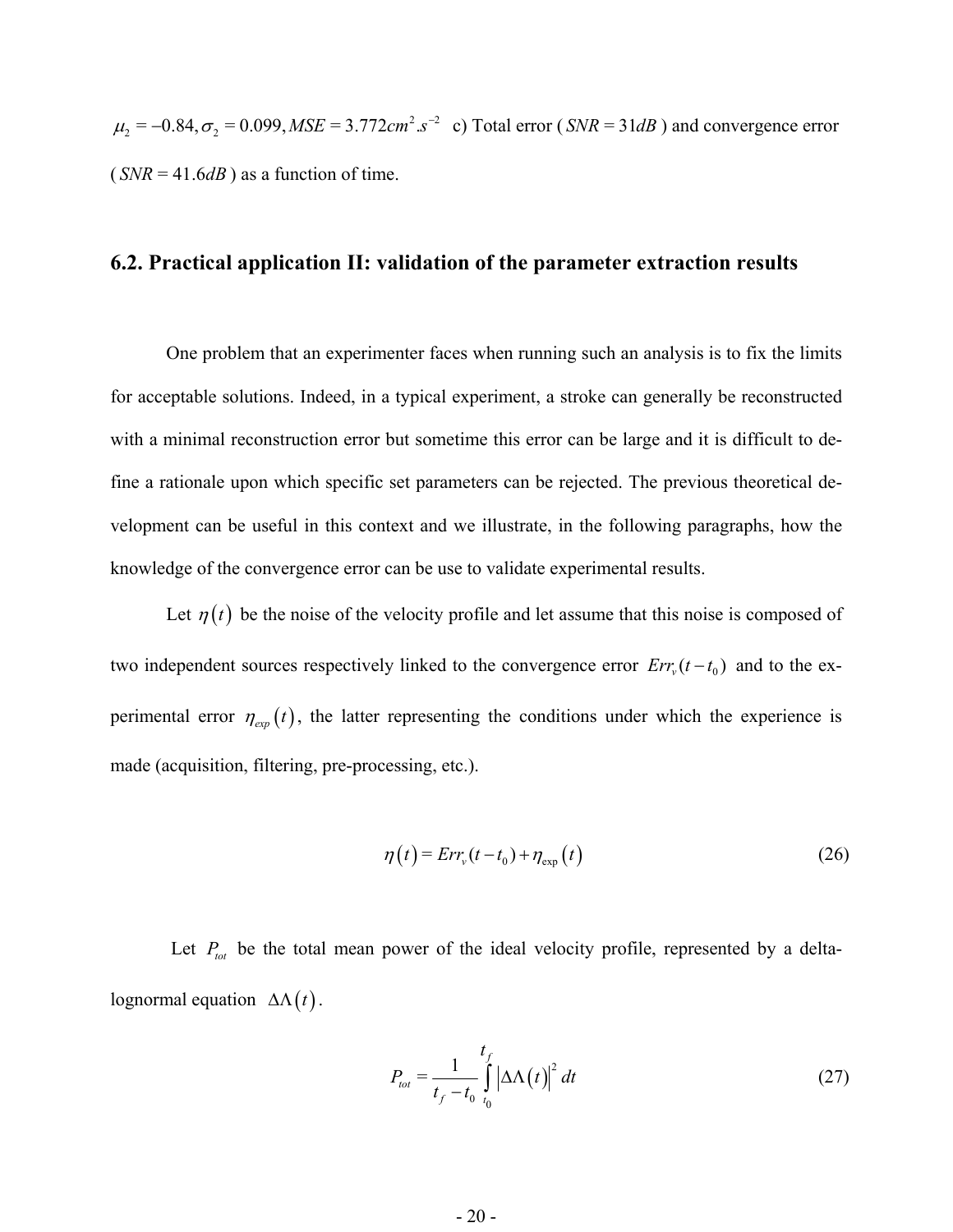The upper bound  $t_f$  of the integral represents the duration of the movement, as calculated from the time occurrence of the input command  $t = t_0$ .

The total mean square error ( $MSE_{tot}$ ) is defined as:

$$
MSE_{\text{tot}} = \frac{1}{t_f - t_0} \int_{t_0}^{t_f} \left[ \tilde{\nu}(t - t_0) - \Delta \Lambda(t) \right]^2 dt
$$
 (28)

 Because the convergence error and the experimental error are independent, we can express  $MSE_{tot}$  by:

$$
MSE_{tot} = \frac{1}{t_f - t_0} \int_{t_0}^{t_f} \eta(t)^2 dt = \frac{1}{t_f - t_0} \int_{t_0}^{t_f} \left[ Err_v(t) + \eta_{exp}(t)\right]^2 dt
$$

$$
= \frac{1}{t_f - t_0} \int_{t_0}^{t_f} Err_v(t)^2 dt + \frac{1}{t_f - t_0} \int_{t_0}^{t_f} \eta_{exp}(t)^2 dt
$$

$$
MSE_{tot} = MSE_{conv} + MSE_{exp}
$$
 (29)

where  $MSE_{conv}$  and  $MSE_{exp}$  are the convergence and the experimental mean square errors respectively.

Using the definition of the signal to noise ratio (SNR), it follows that:

$$
SNR_{exp} = -10\log_{10}\left[10^{-0.15NR_{tot}} - 10^{-0.15NR_{conv}}\right]
$$
 (30)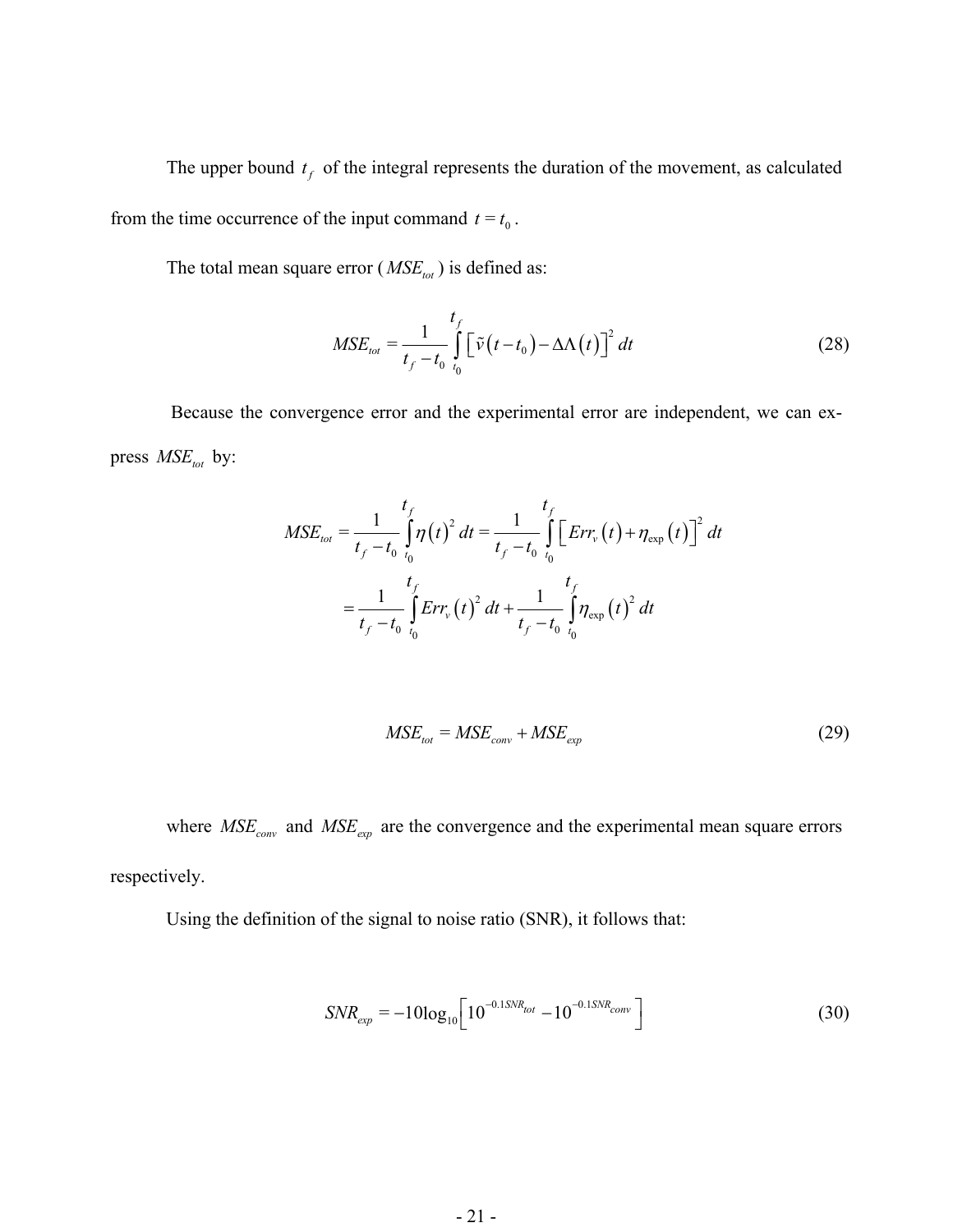where 
$$
SNR_{tot} = 10\log_{10} \left[ \frac{P_{tot}}{MSE_{tot}} \right]
$$
 is the total signal to noise ratio and,

 $t_{conv} = 10 \log_{10} \frac{t_{tot}}{MSE}$ *conv*  $SNR_{conv} = 10 \log_{10} \frac{P_t}{P}$ *MSE*  $P_{\rm tot}$  $\left[\frac{I_{tot}}{MSE_{conv}}\right]$  is the signal to noise ratio corresponding to the convergence

error  $Err_v(t - t_0)$ .



 **Figure.5.** Representation of  $SNR_{conv}$  vs.  $SNR_{tot}$  and illustration of the different limits

The Figure 5 illustrates, for each velocity profile processed in this experiment, the  $SNR_{conv}$  of the convergence error versus the total  $SNR_{tot}$ , for the whole set of data described in section 5.1.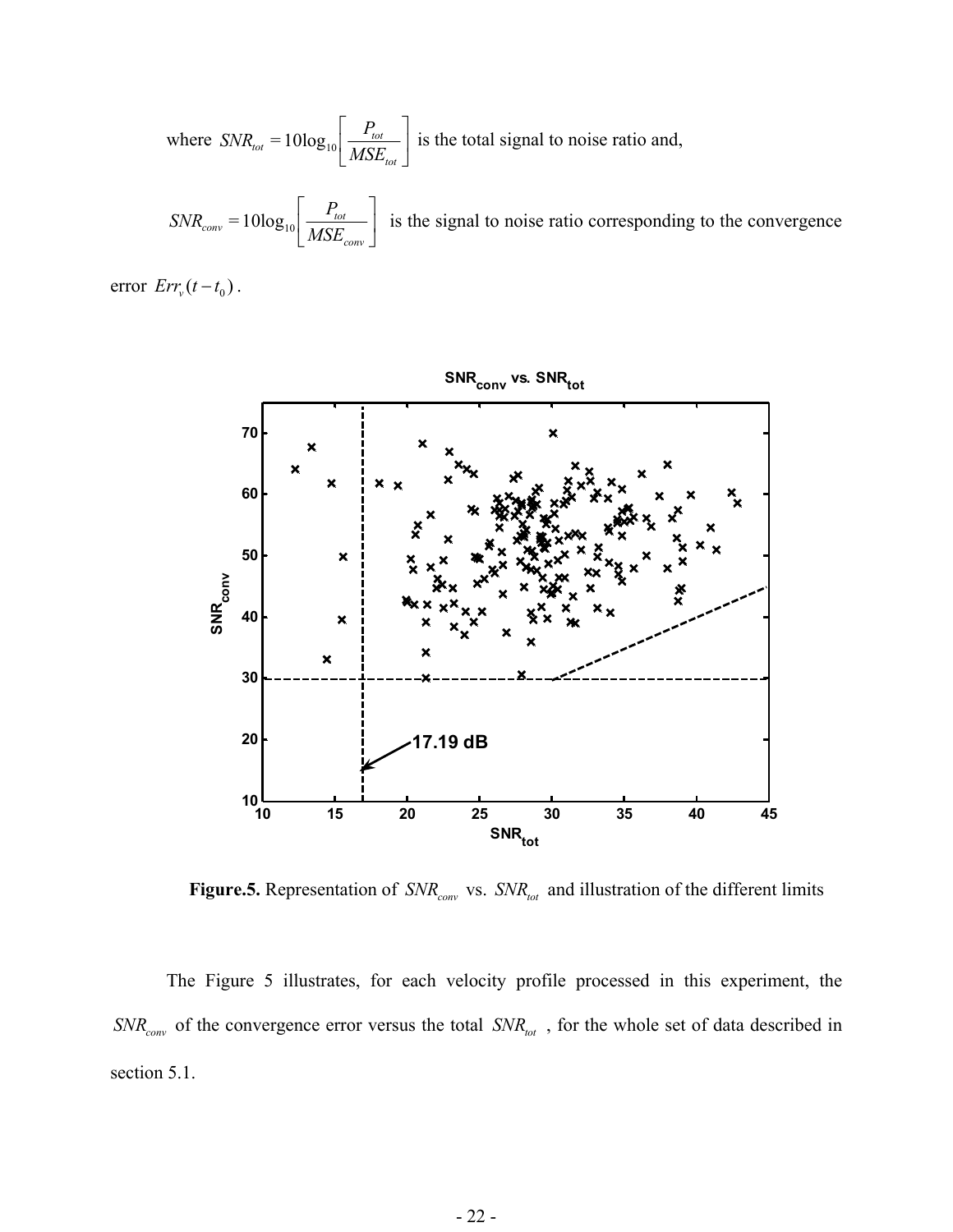As one can see in this Figure, the  $SNR_{conv}$  is always greater than  $30dB$ . This value can be used to put an upper and a lower limit to define the area of acceptable values in this graph.

The upper limit is depicted by the oblique line on the right hand side of the plot  $(SNR_{conv} = SNR_{total}$  for  $SNR_{total} \ge 30dB$ . A point lying under this limit would have a total error smaller than the convergence error which, by definition, should be the smallest possible value. In the present experiment, no points lied in this region and all the results were kept according to this first selection criterion. Looking at the left hand side of the Figure 5, a vertical line depicts the lower limit that has been used to reject some results. To minimize arbitrariness in the definition of this limit, the following procedure has been used:



**Figure.6**. The experimental SNR for each individual trials.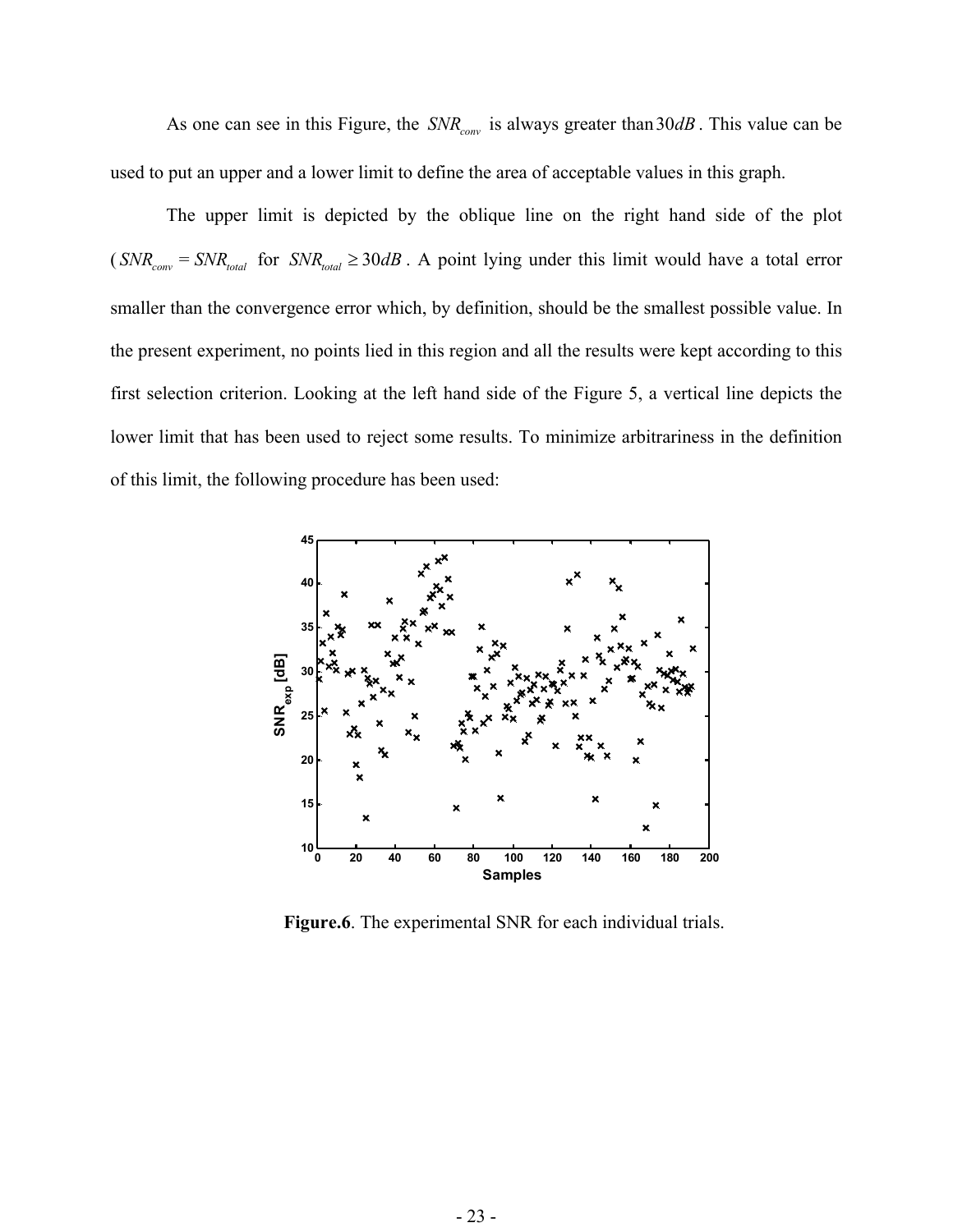

**Figure.7** Density of the experimental SNR variability, assumed to be a Gaussian function

Using equation (30), the *SNR*<sub>exp</sub> has been computed. It values are illustrated in Figure 6 as a function of the sample number. The histogram of Figure 7, shows that the variability of  $SNR_{exp}$ roughly follows a Gaussian process. According to a Kolmogorov-Smirnov test, this histogram can be considered as a normal distribution ( $h = 0$ ,  $p = 0.1$ ), and we can then calculate a confidence interval  $(CI)$  at 95% of  $SNR_{exp}$ .

- Mean of  $SNR_{exp} = 29.15 dB$
- Standard deviation of  $SNR_{exp} = 5.86 dB$
- Confidence Interval with 95% = [17.42, 40.88]*dB*

In Figure 5, we have seen that the minimum value for the  $SNR_{conv}$  in this experiment was about 30*dB*. In the worst conditions, both for the convergence error and the experimental error, the minimum bound or threshold used to determine the acceptable parameter extraction results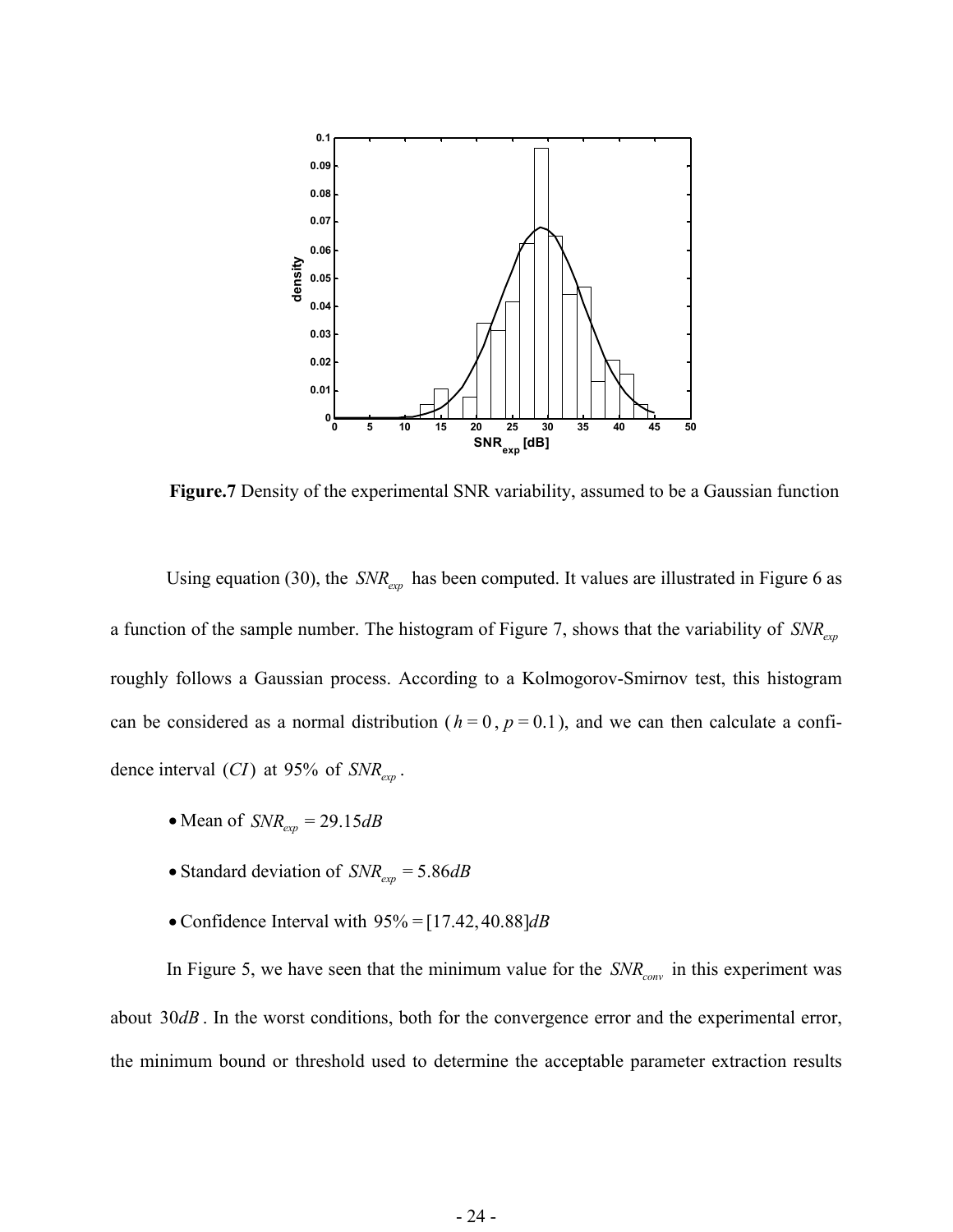can be calculated by using equation (33) with  $SNR_{exp}$  equal to 17.42dB and  $SNR_{conv}$  equal to 30 $dB$ . The threshold can thus be fixed at  $17.19dB$  for this analysis and 6 data points are rejected.

#### **6.3. Practical application III: estimation of acceptable movement times (MT)**

Another interesting application of the error function is to use it to estimate a range of acceptable movement times in a given experiment Indeed, it is often difficult to quantify the nature of a rapid movement. Using the Kinematic Theory and the delta-lognormal model, the movement time can be calculated by considering the total surface under the delta-lognormal curve. This surface represents the distance covered during a rapid movement. Considering that 99.97% of the total distance is covered in the following interval:

$$
I = \left[ \min \left( e^{\mu_1 - 3\sigma_1}, e^{\mu_2 - 3\sigma_2} \right), \max \left( e^{\mu_1 + 3\sigma_1}, e^{\mu_2 + 3\sigma_2} \right) \right] = \left[ e^{\mu - 3\sigma}, e^{\mu + 3\sigma} \right] \tag{31}
$$

a formal definition of the movement time (MT) can be proposed, using the following relationship:

$$
MT = e^{\mu + 3\sigma} - e^{\mu - 3\sigma} = 2e^{\mu} \sinh(3\sigma)
$$
 (32)

In this perspective, the variation intervals of the delta-lognormal parameters were calculated from our previous database of 192 trials executed by the ten subjects. From the parameter experimental intervals of  $\mu \in [-2.432, -0.195]$  and  $\sigma \in [0.065, 0.428]$ , we have used equations (33) and (35) to construct a relationship between  $MT$  and  $SNR_{conv}$  (see Figure 8). As one can see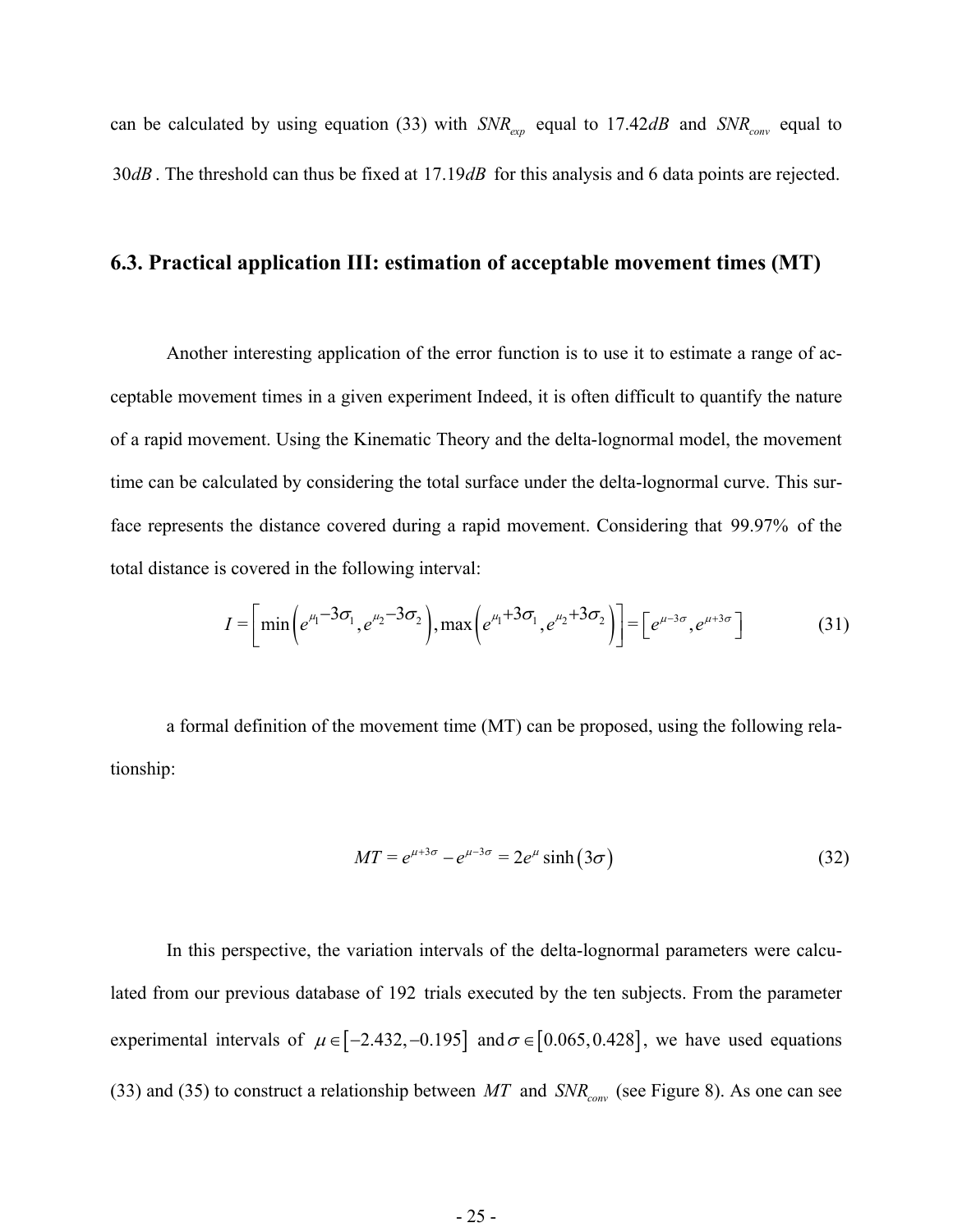from this Figure, when a limit of  $30dB$  is considered as the lower bound, a movement could be qualified as rapid in our experiment, if its duration was under 1.3 seconds, and, no rapid movement could be performed with duration smaller than 0.4 second.



**Figure.8** Variation of movement time MT versus the theoretical SNR. To each SNR value corresponds an MT interval inside which a movement can be considered as rapid. In this example, the minimum SNR is 30 dB and a movement is considered as acceptable if its duration is inside the interval [0.4, 1.3] second.

# **7. Conclusion**

 In this article, we have addressed the theoretical problem of describing the rate of convergence of the impulse response of a neuromuscular system toward a lognormal. We have first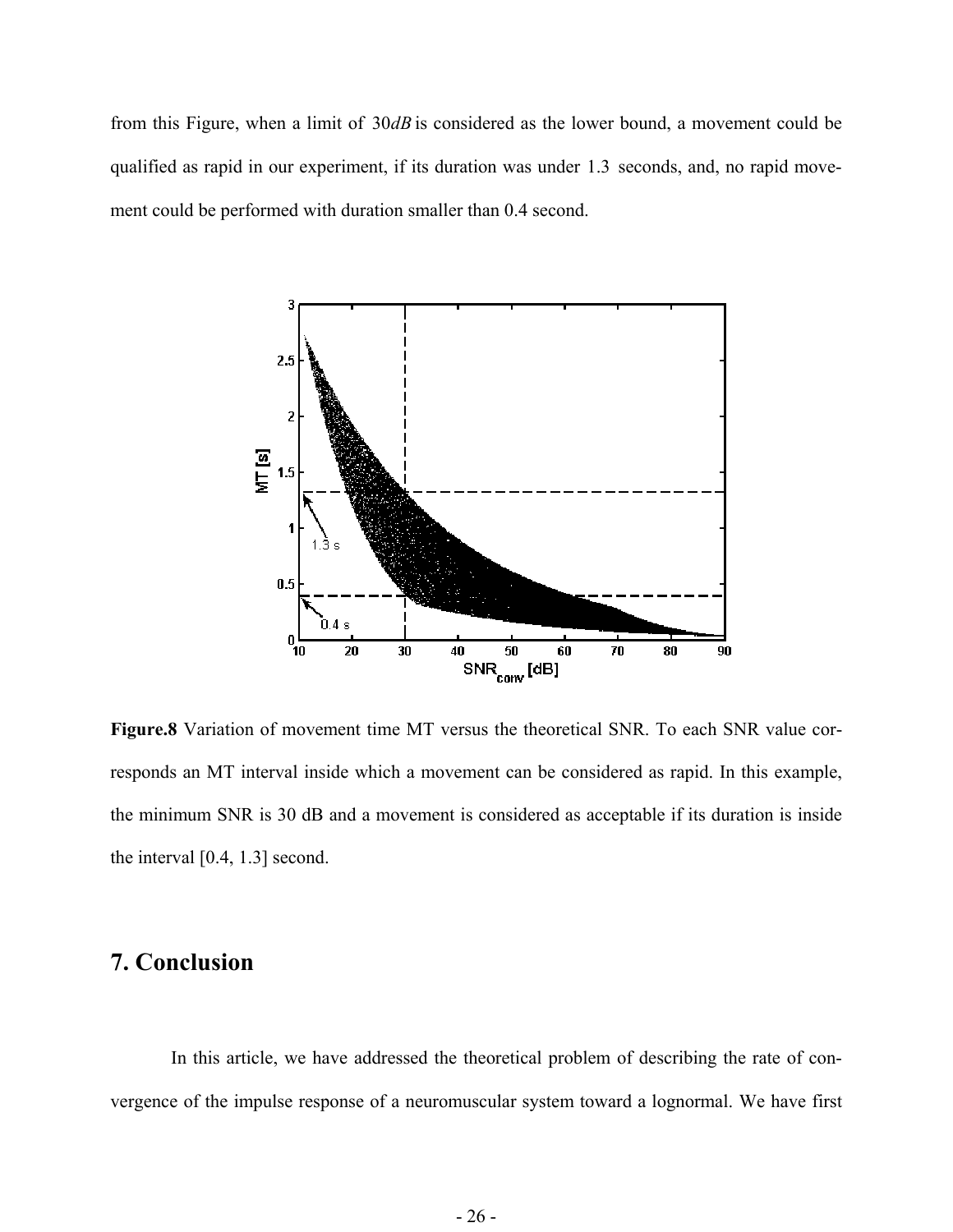derived an analytical expression for this error and studied the effect of the model parameters on these intrinsic errors. Using the same function, we have estimated the theoretical departure between a real and an ideal delta-lognormal velocity profiles and used the resulting equation in three practical applications. In the first , we have used a benchmark of simulated velocity profiles (ideal and noisy) to evaluate and compare the sensitivity of three parameter extraction algorithms currently in use. We have shown that a combined system (IIX) was leading to better performances.

Moreover, typical results of analysis-by-synthesis of real data have confirmed that the convergence error was generally very small when the IIX system successfully processed a signal. The whole approach has then been used in two other applications: as a limiting framework to evaluate the quality of the results of analysis-by-synthesis experiments and as a criterion to define the range of acceptable movement times in an experiment dealing with rapid human movements. These latter two systematic methodologies provide automatic and robust ways for fixing thresholds in data analysis based on the delta-lognormal model.

#### **Acknowledgment**

This work was supported by grant RGPIN-915 from the NSERC to Réjean Plamondon.. The authors thank Mrs Claudiane Ouellet-Plamondon for her kind help in the preliminary computer simulations dealing with this study.

#### **References**

[1] Abend W, Bizzi E, Morasso P (1982) Human arm trajectory formation. Brain 105: 331-348.

[2] Alimi A, Plamondon R (1996) A comparative study of speed/accuracy tradeoffs formulations: The case of spatially constrained movements where both distance and spatial precision are speci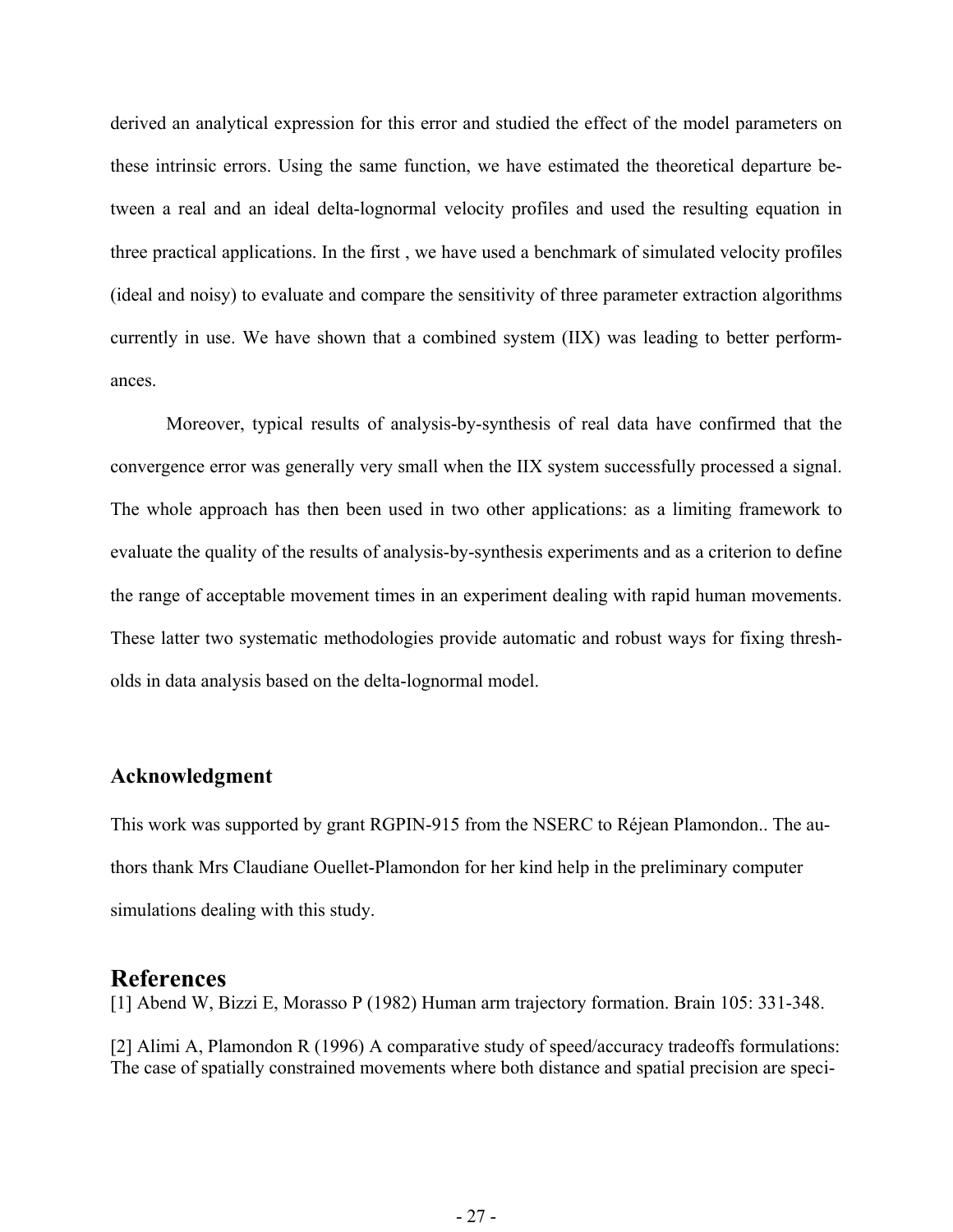fied. In: Simner M, Leedham, G, Thomassen A(eds). Handwriting and Drawing Research: Basic and Applied Issues, IOS Press: 127-142.

[3] Alimi A, Plamondon R (1994) Analysis of the parameter dependence of handwriting generation models on movements characteristics. In C. Faure, G. Lorette, A. Vinter, P. Keuss (eds). Advances in Handwriting and Drawing: A Multidisciplinary Approach: 363-378.

[4] Atkeson CG, Hollerbach JM (1985) Kinematic features of unrestrained vertical arm movements. Neurosci 5: 2318-2330.

[5] Beggs WDA, Howarth CI (1972) The movement of the hand toward a target. Q J Exp Psychology 24: 448-453.

[6] Berardelli, A. Hallett, M., Rothwell, J.C., Agostino, R., Manfredi, M., Thompson, P.D., et al. (1996). Single-joint rapid arm movements in normal subjects and in patients with motor disorders. Brain, 119: 661-674.

[7] Brooks VB (1974) Some examples of programmed limb movements. Brain Res 71: 299-308.

[8] Brown JS, Slater-Hammel AT (1949) Discrete movements in the horizontal plane as a function of their length and direction. J Exp Psychol 39: 84-95.

[9] Brown S.H, Cooke JD (1981) Amplitude- and instruction-dependent modulation of movement- related electromyogram activity in humans. J Physiol 316: 97-107.

[10] Brown S.H, Cooke JD (1990) Movement-related phasic muscle activation: I. Relations with temporal profile of movement. Journal of neurophysiology. 63(3): 455-464.

[11] Carlton LG, Newell KM (1988) Force variability and movement accuracy in space-time. J Exp Psychol Hum Percept Perform 14: 24-36.

[12] Corcos DM, Agarwal GC, Flaherty BP, Gottlieb GL (1990) Organizing principles for singlejoint movements IV. Implications for isometric contraction. J Neurophysiol 64: 1033-1042.

[13] Cooke, J.D. and Brown, S.H. (1994). Movement-related phasic muscle activation. Experimental Brain Research, 99: 473-482

[14] Djioua M., Plamondon R. (2008) A New Algorithm and System for the Extraction of Delta-Lognormal Parameters, Submitted to IEEE Transactions on Pattern Analysis and Machine Intelligence.

[15] Djioua M., Plamondon R. (2007a) The Kinematic Theory and Minimum Principles in Motor Control: a Conceptual Comparison, Submitted to Biological Cybernetics.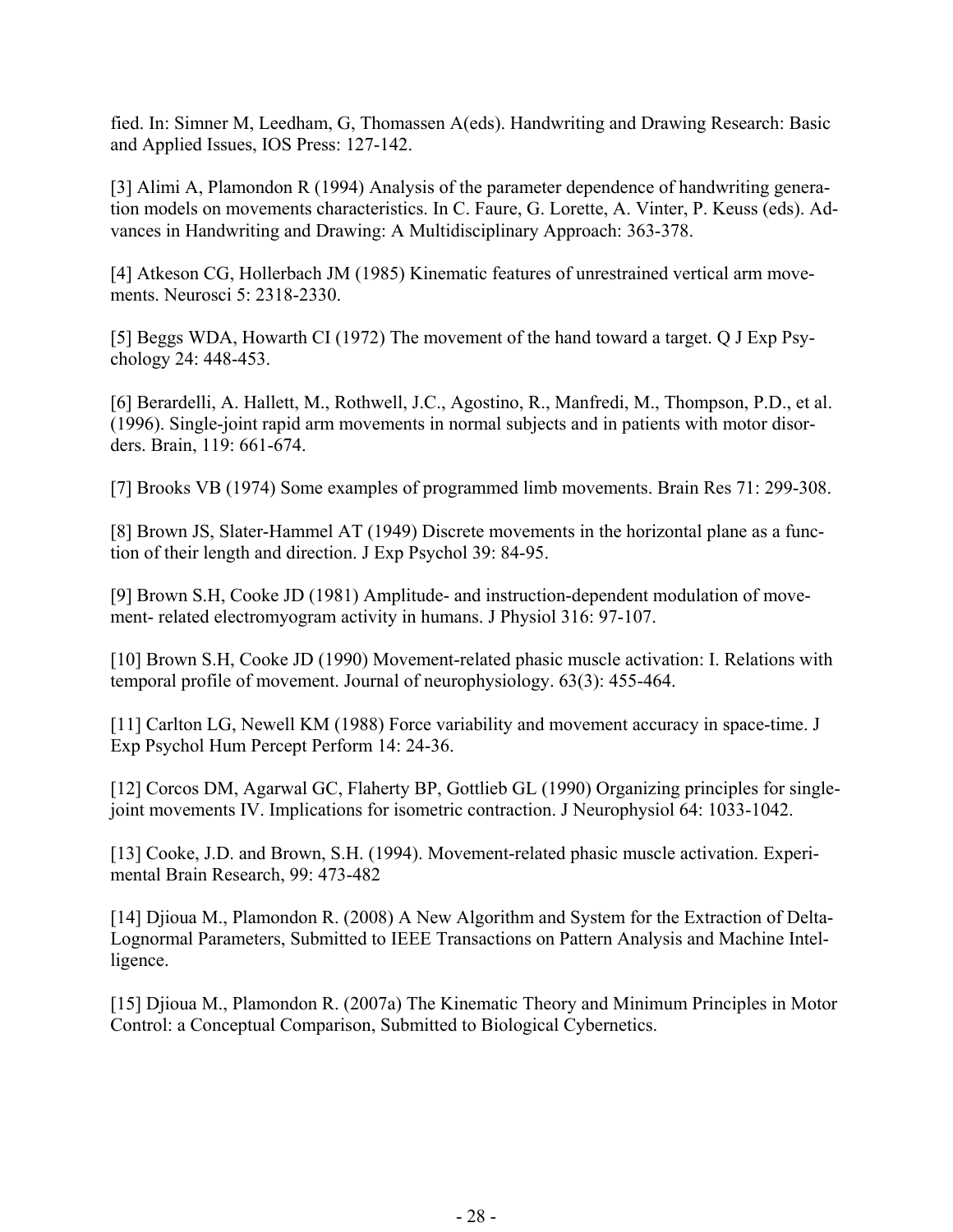[16] Djioua M (2007b) Contributions à la compréhension, à la généralisation et à l'utilisation de la théorie cinématique dans l'analyse et la synthèse du mouvement humain, Ph.D. Thesis , École Polytechnique de Montréal, 380 pages.

[17] Djioua M., Plamondon R., Della Cioppa A., and Marcelli A. (2007c) Deterministic and evolutionary extraction of Delta-lognormal parameters : performance comparison. International Journal of Pattern Recognition and Artificial Intelligence 21(1):21-41.

[18] Djioua M., Plamondon R., Della Ciopa A., and Marcelli A. (2005) Delta-lognormal parameter estimation by non-linear regression and evolutionary algorithm: A comparative study, in the 12th International Conference on Graphonomics Society, Salerno, Italy, 12:44-48,

[19] Djioua M, Plamondon R (2004) The generation of velocity profiles with an artificial simulator. International Journal of Pattern Recognition and Artificial Intelligence 18(7): 1207-1219.

[20] Feller W (1966) An introduction to probability theory and its applications. John Wiley and Sons, Inc., Volume II, New York.

[21] Feng C (2005) Effets des délais temporels sur certains modèles de réseaux biologiques. PhD Thesis. Ecole Polytechnique de Montréal.

[21] Feng C, Woch A, Plamondon R (2002) A comparative study of two velocity profiles for rapid stroke analysis. Proc. of the 16th International Conference on Pattern Recognition 4: 52-55.

[22] Fitts PM (1954)The information capacity of the human motor system in controlling the amplitude f movement. J Exp Psychol 47: 381-391.

[23] Freund H-J, Budingen HJ (1978) The relationship between speed and amplitude of the fastest voluntary contractions of human arm muscles. Exp Brain Res 31: 1-12.

[24] Georgopoulos AP, Kalaska JF, Massey JT (1981) Spatial trajectories and reaction time of aimed movements: effects of practice, uncertainty, and change in target location. J Neurophysiol 46: 725-743.

[25] Ghez C, Gordon J (1987) Trajectory control in targeted force impulses. II. Pulse height control. Exp Brain Res 67: 241-252. Gielen CCAM van den, Oosten K van den, Pull ter Gunne F (1985) Relation between EMG activation patterns and kinematic properties of aimed arm movements. J Motor Behav 17: 421-442.

[26] Goggin NL (1990) A kinematic analysis of age-related differences in the control of spatial aiming movements. Ph.D. Thesis University of Wisconsin-Madison.

[27] Gottlieb GL, Corcos DM, Agarwal GC, Latash M (1990) Organizing principles for single joint movements. III. Speed insensitive strategy as a default. J Neurospychol 63: 625-636.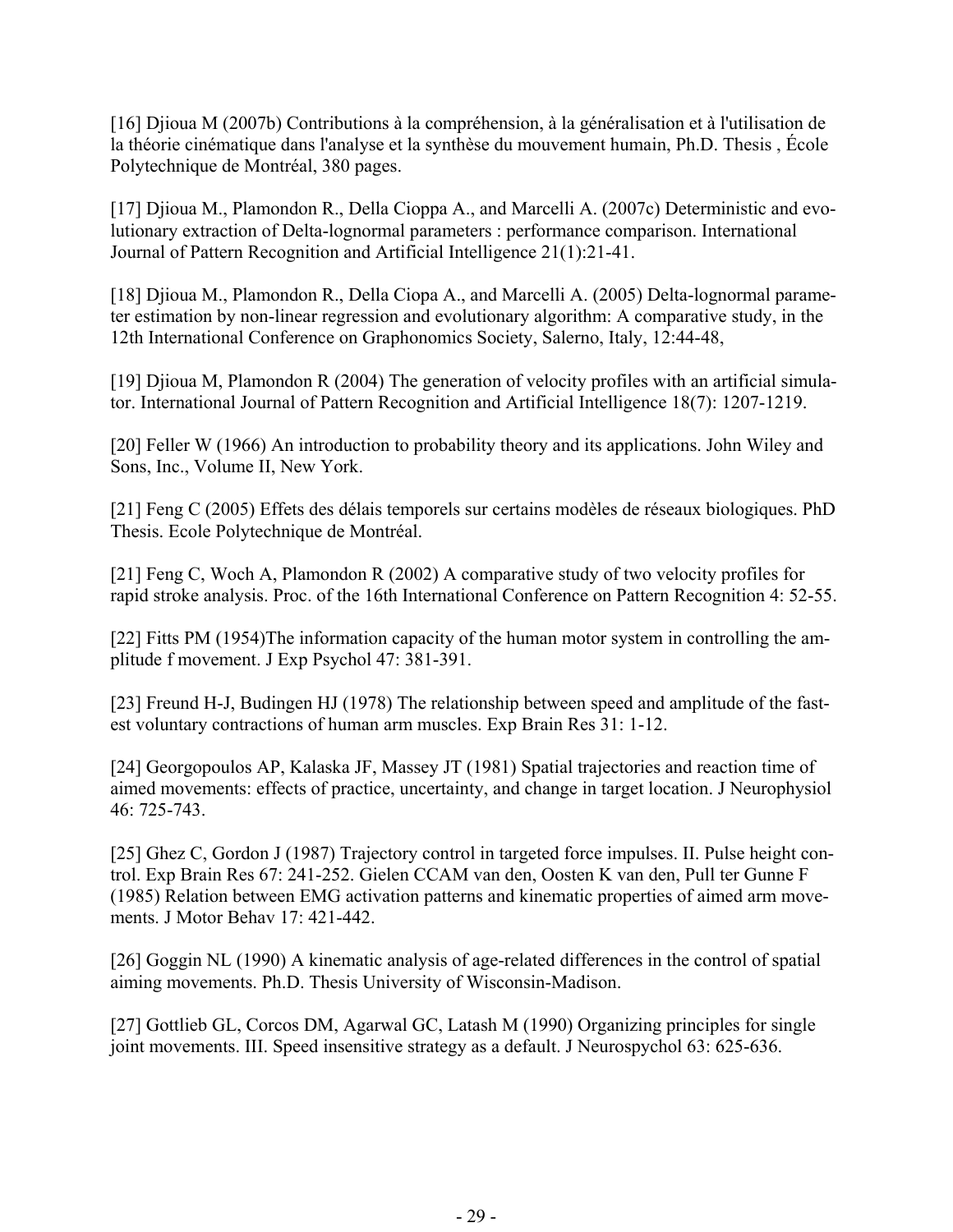[28] Gottlieb GL, Corcos DM, Agarwal GC (1989) Organizing principles for single-joint movements. I. A speed-insensitive strategy as a default. J Neurophysiol 53: 625-636.

[29] Guerfali W, Plamondon R (1995) Signal processing for the parameter extraction of the deltalognormal model. In: Archibald C, Kwok P (eds) Research in Computer and Robot Vision, World Scientific Press: 217-232.

[30] Hancock PA, Newell KM (1985) The movement speed-accuracy relationship in space-time. In: Heuer H, Kleinbeck U, Schmidt KH (eds) Motor behaviour: programming, control, and acquisition. Springer, pp 153-188.

[31] Hoffman DS, Strick PL (1986) Step-tracking movements of the wrist in humans. I. Kinematics analysis. J Neurosci 6: 3309-3318.

[32] Howarth CI, Beggs WDA and Bowden JM (1971) The relationship between speed and accuracy movement aimed at a target. Acta Psychologica 35: 207-218.

[33] Jeannerod M (1984) The timing of natural prehension movements. J Motor Behav 16: 235- 254.

[34] Leduc N, Plamondon R (2001) A new approach to study human movements: The three dimensional delta-lognormal model. Proc. 10th Biennal Conf of the International Graphonomics Society: 98-102.

[35] Lestienne F (1979) Effects of inertial load and velocity on the braking process of voluntary limb movements. Exp Brain Res 35: 407-418.

[36] Marteniuk RG, Leavitt JL, Mackenzie CL, Athenes S (1990) Functional relationship between grasp and transport components in a prehension task. Hum Mov Sci 9: 149-176.

[37] Milner TE (1986) Controlling velocity in rapid movements. J Motor Behav 18: 147-161.

[38] Morasso P (1981) Spatial control of arm movements. Exp Brain Res 42: 223-227.

[39] Mustard BE, Lee RG (1987) Relationship between EMG patterns and kinematic properties for flexion movements at the human wrist. Exp Brain Res 66: 247-256.

[40] Nagasaki H (1989) Asymmetric velocity and acceleration profiles of human arm movements. Exp Brain Res 74: 319-326.

[41] Newell KM, Hoshizaki LEF, Carlton JJ, Halbert JA (1979) Movement time and velocity as determinant of movement timing accuracy. J Motor Behav 11: 49-58.

[42] Plamondon R, Alimi A, Yergeau P, Leclerc F (1993) Modelling velocity profiles of rapid movements: A comparative study. Biol Cybern 69(2): 119-128.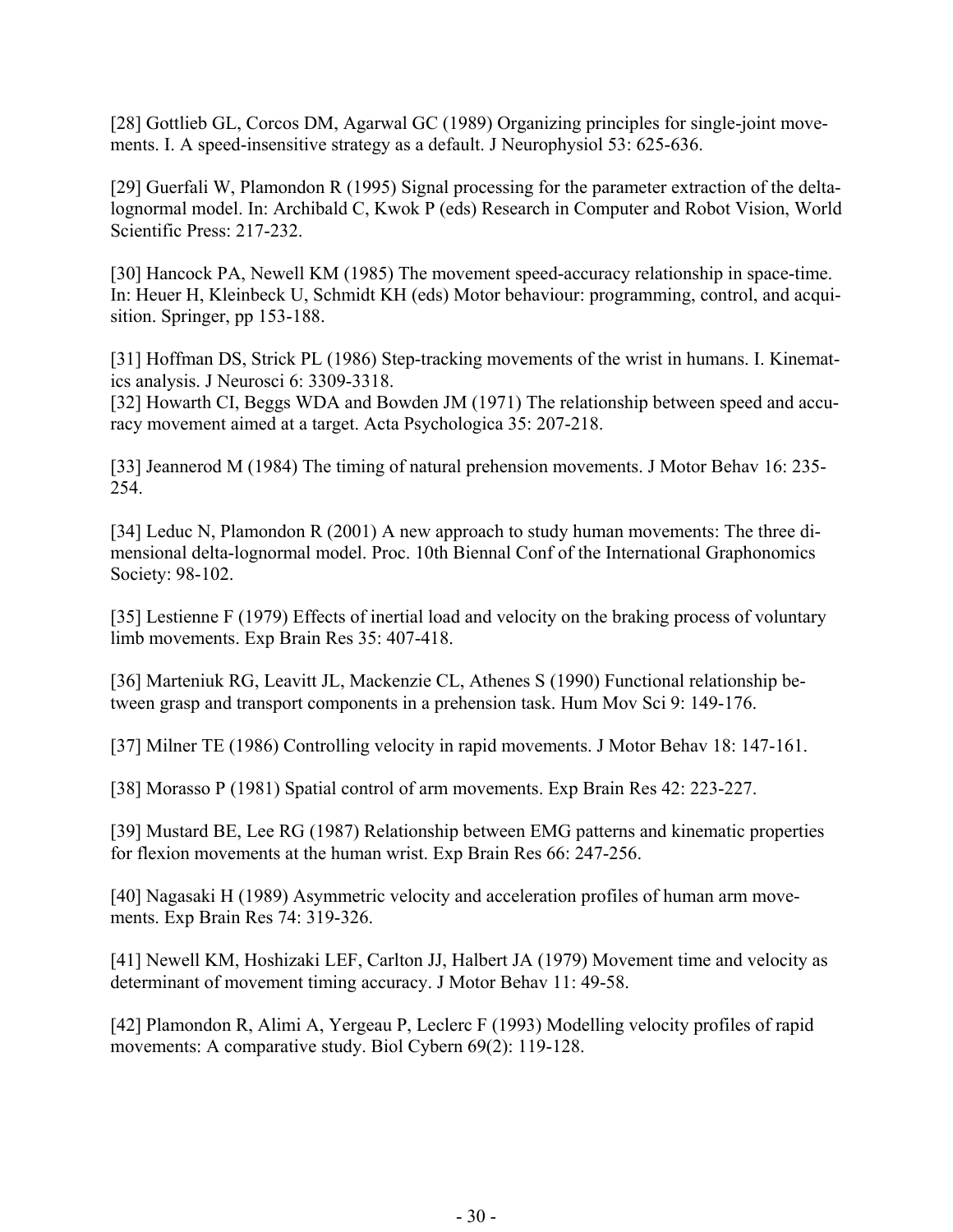[43] Plamondon R (1995a) A kinematic theory of rapid human movements: Part I: Movement representation and generation. Biol Cybern 72(3): 295-307.

[44] Plamondon R (1995b) A kinematic theory of rapid human movements: Part II: Movement time and control. Biol Cybern 72(4) 309-320.

[45] Plamondon R, Alimi A (1997) Speed/accuray tradeoffs in target directed movements. Behavioral and Brain Sciences 20(2): 325-248.

[46] Plamondon R (1998) A kinematic theory of rapid human movements: Part III: Kinetic outcomes. Biol Cybern 78: 133-145.

[47] Plamondon R, Guerfali W (1998) The generation of handwriting with delta-lognormal synergies. Biol Cybern 78: 119-132.

[48] Plamondon R, Feng C, Woch A (2003) A kinematic theory of rapid human movement: Part IV: A formal mathematical proof and new insights. Biol Cybern 89: 126-138.

[49] Plamondon R, Djioua M (2005) Handwriting stroke trajectory variability in the context of the kinematic theory. Proc. 12th International Conference on Graphonomics Society, Salerno, Italy, 12:250-254.

[50] Plamondon R, Djioua M (2006) A multi-level representation paradigm for handwriting stroke generation. Human Movement Sciences, 25(4-5): 586-607.

[51] Plamondon R, Li X, Djioua M (2007) Extraction of delta-lognormal parameters from handwriting strokes, J. Frontiers in Computer Sciences in China.

[52] Sherwood DE, Schmidt RA (1980) The relationship between force and force variability in minimal and near maximal states and dynamic contractions. J Motor Behav 12: 75-89.

[53] Schmidt RA, Zelaznik HN, Hawkins B, Frank JS, Quinn JT (1979) Motor output variability: a theory for the accuracy of rapid motor acts. Psychol Rev 86: 415-451.

[54] Schmidt RA, Lee T.D.(eds)(1999) Motor control and learning: A behavioural emphasis (3rd ed.). Human Kinetics.

[55] Shapiro D.C. and Walter, C.B.(1986). An examination of rapid positioning movements with spatiotemporal constraints. Journal of Motor Behaviour, 18(4): 373-395.

[56] Soechting JF, Laquantini F (1981) Invariant Characteristics of a pointing movement in man. J Neurosci 1: 710-720.

[57] Uno Y, Kawato MR, Suzuki R (1989) Formation and control of optimal trajectory in human multi-joint arm movement. Biol Cybern 61: 89-101.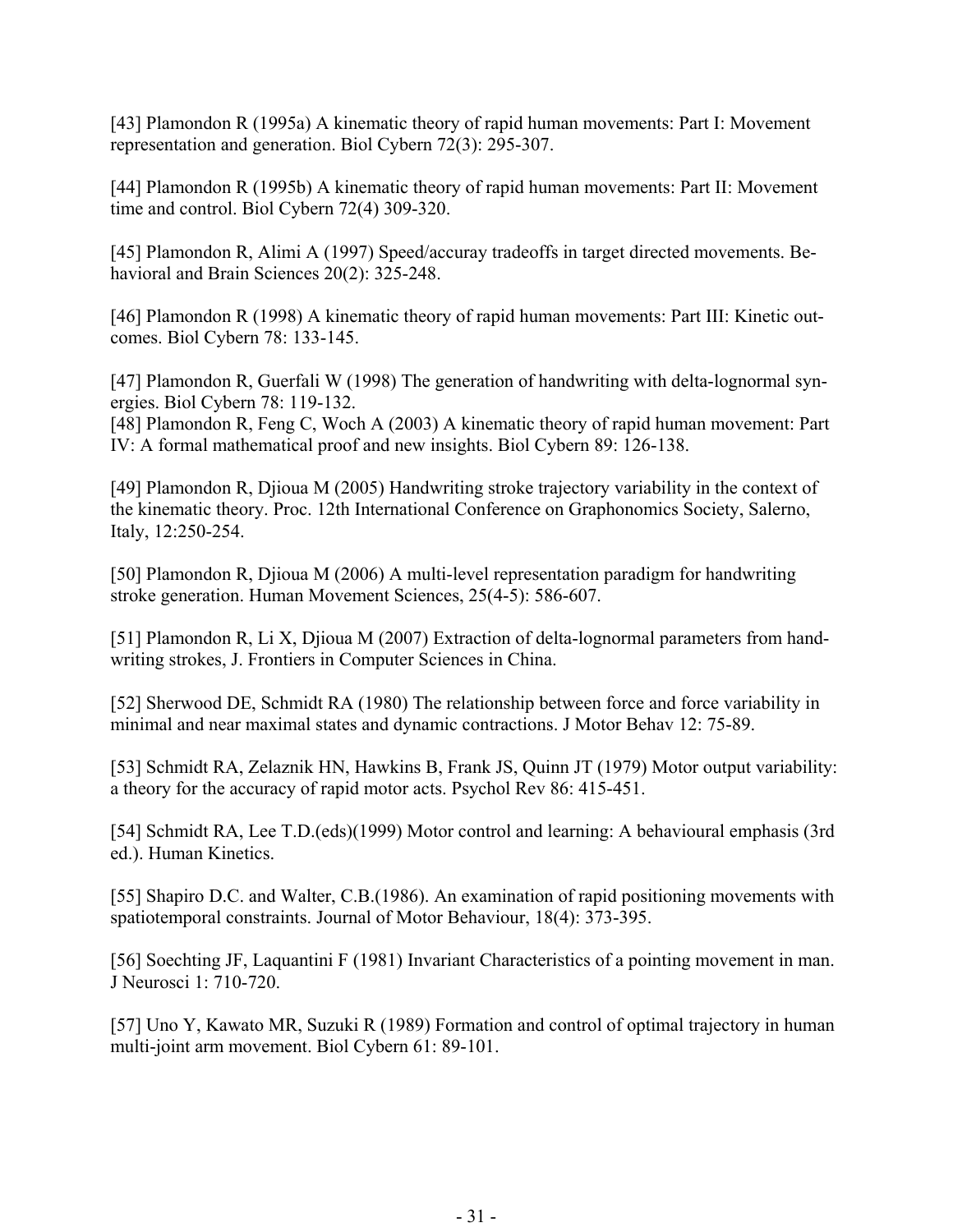[58] Wadman WJ, Denier van der Gon JJ, Geuze RH, Mo CR (1979) Control of fast goaldirected arm movements. J Hum Move Stud 5: 3-17.

[59] Woch A, Plamondon R (2004) Using the framework of the kinematic theory for the definition of a movement primitive. Motor Control, Special Issue 8: 547-557.

[60] Woch A. and Plamondon R. (2007) Analysis of movement primitives with the  $\Delta\Lambda$  model: insights on the age effect. Proceeding of the 13th Conference of International Graphonomics Society (IGS2007), 13:56-59.

[61] Wright CE, Meyer De (1983) Conditions for a linear speed/accuracy trade-off in aimed movements. Q J Exp Psychol 35A: 279-296.

[62] Zelaznik HN, Schmidt RA, Gielen SACM (1986) Kinematic properties of rapid-aimed hand movements. J Motor Behav 18: 353-372.

# **A. Appendix**

The Fourier transform  $F(\omega)$  of the function  $h(t)$  is

$$
F(\omega) = \int_{-\infty}^{+\infty} h(t)e^{-j\omega t}dt
$$
\n(A.1)

This function  $F(\omega)$  is, in general, complex

$$
F(\omega) = R(\omega) + jX(\omega) = A(\omega)e^{j\phi(\omega)} \tag{A.2}
$$

 where  $A(\omega) = [R^2(\omega) + X^2(\omega)]^{\frac{1}{2}}$  is called the Fourier spectrum of  $h(t)$ . In our proof of

the lognormal convergence of the convolution of the  $N$  impulse responses (Plamondon et al.

2003), we have shown that  $2\pi^2$  $A(\omega)$ ; e  $^2$  $\sigma$ <sup>2</sup> $\omega$ ω −  $; e^{-2}$ ,  $|A(\omega)|<1$  for  $\omega \neq 0$  and  $A(\omega) \rightarrow 0$  as  $|\omega| \rightarrow \infty$  assuming that the third moment  $\mu_3$  exists. We shall denote the Fourier transform of the function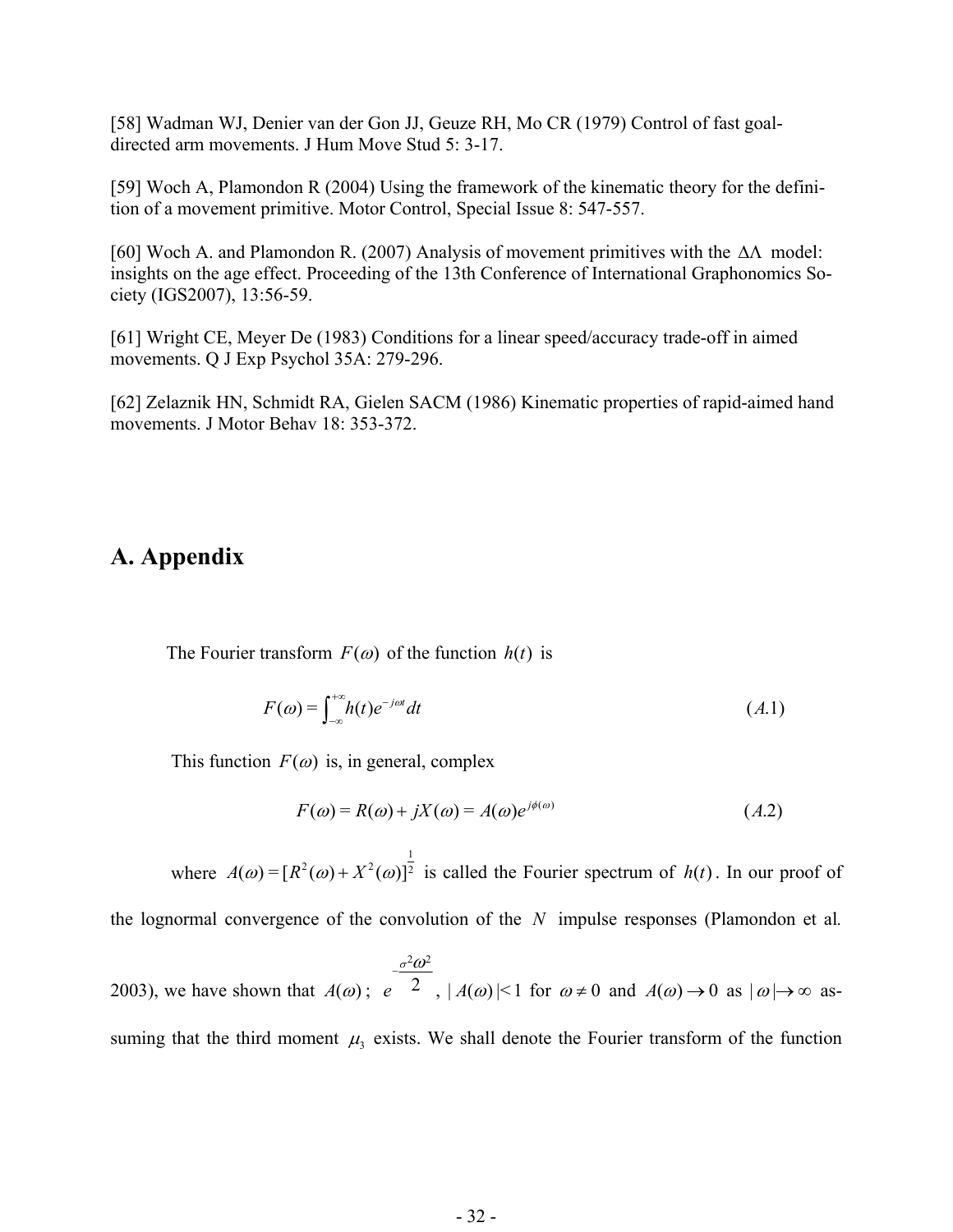$\tilde{h}_N(t-t_0)$  by  $\tilde{H}_N(\omega)$ . Since  $l = \ln(t-t_0)$ , then  $\tilde{h}_N(t-t_0) = \tilde{h}_N(e^l)$  exists. First, we start with the

Fourier transform  $F_1(\omega)$  of the normal function using

$$
F_1(\omega) = \int_{-\infty}^{\infty} \frac{1}{\sigma \sqrt{2\pi}} e^{-\frac{(l-\mu)^2}{2\sigma^2}} e^{-j\omega l} dl = e^{-\frac{\sigma^2 \omega^2}{2}} e^{-j\mu\omega}
$$
 (A.3)

Then we need to calculate the Fourier transform  $F_2(\omega)$  of the function

 $(l-\mu)^2$  $\frac{1}{2\sigma^2}\left[-\frac{(l-\mu)^2}{2\sigma^2}\right] - \frac{3(l-\mu)}{2} + \frac{(l-\mu)^3}{2}$  $\frac{1}{\sigma\sqrt{2\pi}}e^{-2\sigma^2}\left[-\frac{3(l-\mu)}{\sigma}+\frac{(l-\mu)^3}{\sigma^3}\right]$  $-\frac{(l-\mu)^2}{2\sigma^2}$   $\left[-\frac{3(l-\mu)}{2}+\frac{(l-\mu)^2}{2}\right]$ that appears in equation  $(18)$ . From  $(A.1)$ , we have

$$
F_{2}(\omega) = \int_{-\infty}^{\infty} \frac{1}{\sigma \sqrt{2\pi}} e^{-\frac{(l-\mu)^{2}}{2\sigma^{2}}} [-\frac{3(l-\mu)}{\sigma} + \frac{(l-\mu)^{3}}{\sigma^{3}}] e^{-j\omega l} dl
$$
  
\n
$$
= -\frac{3}{\sigma^{2} \sqrt{2\pi}} \int_{-\infty}^{\infty} e^{-\frac{(l-\mu)^{2}}{2\sigma^{2}}} e^{-j\omega l} (l-\mu) dl + \frac{1}{\sigma^{4} \sqrt{2\pi}} \int_{-\infty}^{\infty} e^{-\frac{(l-\mu)^{2}}{2\sigma^{2}}} e^{-j\omega l} (l-\mu)^{3} dl
$$
  
\n
$$
= -\frac{3}{\sigma^{2} \sqrt{2\pi}} \int_{-\infty}^{\infty} e^{-\frac{(l-\mu)^{2} + 2\sigma^{2} j\omega (l-\mu)}{2\sigma^{2}}} e^{-j\omega \mu} (l-\mu) dl
$$
  
\n
$$
+ \frac{1}{\sigma^{4} \sqrt{2\pi}} \int_{-\infty}^{\infty} e^{-\frac{(l-\mu)^{2} + 2\sigma^{2} j\omega (l-\mu)}{2\sigma^{2}}} e^{-j\omega \mu} (l-\mu)^{3} dl
$$
  
\n
$$
= -\frac{3}{\sigma^{2} \sqrt{2\pi}} \int_{-\infty}^{\infty} e^{-\frac{(l-\mu)^{2} + 2\sigma^{2} j\omega (l-\mu) + \sigma^{4} j^{2} \omega^{2} - \sigma^{4} j^{2} \omega^{2}}{2\sigma^{2}}} e^{-j\omega \mu} (l-\mu) dl
$$
  
\n
$$
+ \frac{1}{\sigma^{4} \sqrt{2\pi}} \int_{-\infty}^{\infty} e^{-\frac{(l-\mu)^{2} + 2\sigma^{2} j\omega (l-\mu) + \sigma^{4} j^{2} \omega^{2} - \sigma^{4} j^{2} \omega^{2}}{2\sigma^{2}}} e^{-j\omega \mu} (l-\mu)^{3} dl
$$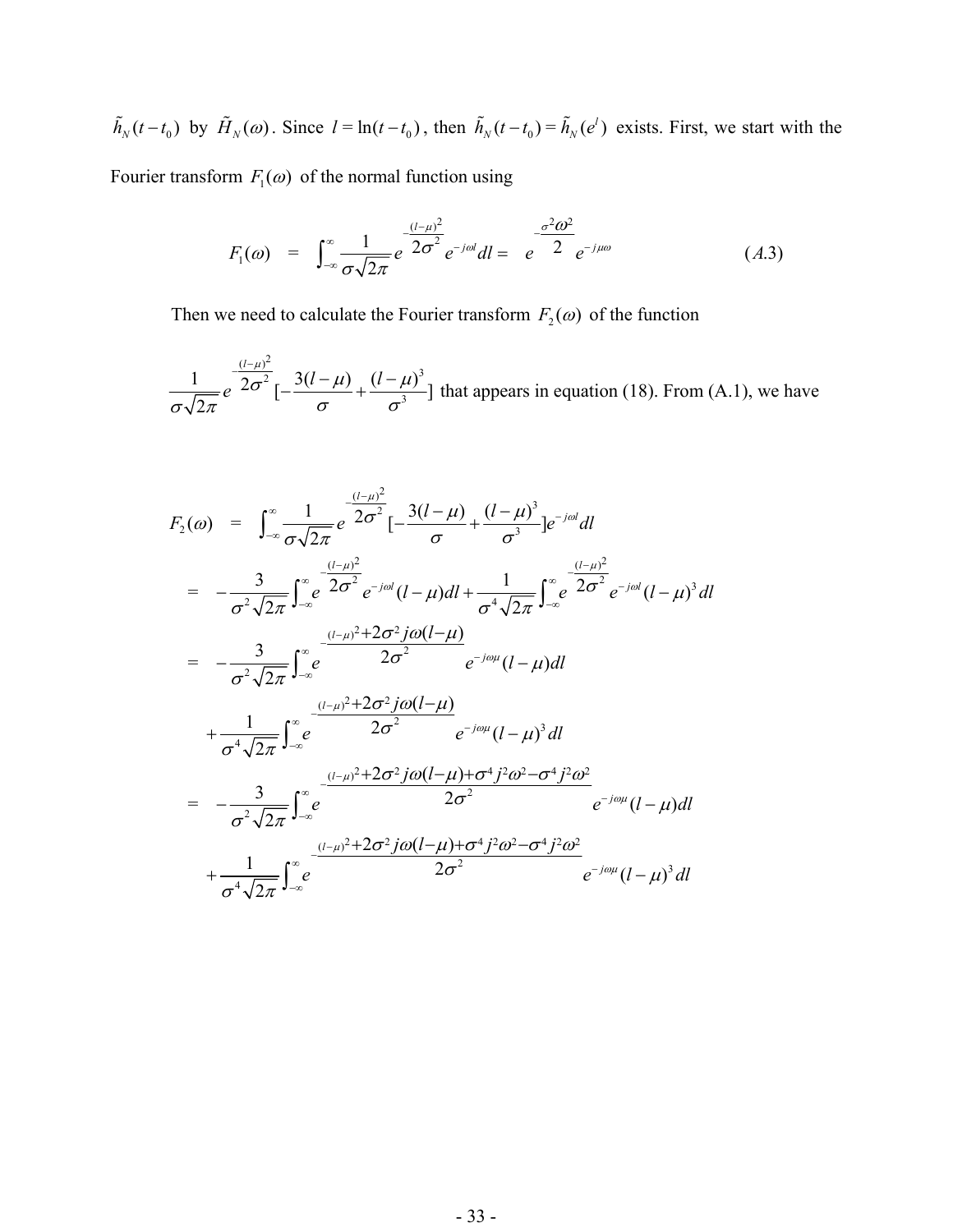$$
= -\frac{3}{\sigma^2 \sqrt{2\pi}} \int_{-\infty}^{\infty} e^{-\frac{[(l-\mu)+\sigma^2 j\omega]^2}{2\sigma^2}} e^{-\frac{\sigma^2 \omega^2}{2}} e^{-j\omega\mu} (l-\mu) dl
$$
  
+  $\frac{1}{\sigma^4 \sqrt{2\pi}} \int_{-\infty}^{\infty} e^{-\frac{[(l-\mu)+\sigma^2 j\omega]^2}{2\sigma^2}} e^{-\frac{\sigma^2 \omega^2}{2}} e^{-j\omega\mu} (l-\mu)^3 dl$   
=  $-\frac{3}{\sigma^2 \sqrt{2\pi}} \cdot e^{-\frac{\sigma^2 \omega^2}{2}} e^{-j\omega\mu} \int_{-\infty}^{\infty} e^{-\frac{[(l-\mu)+\sigma^2 j\omega]^2}{2\sigma^2}} (l-\mu) dl$   
+  $\frac{1}{\sigma^4 \sqrt{2\pi}} \cdot e^{-\frac{\sigma^2 \omega^2}{2}} e^{-j\omega\mu} \int_{-\infty}^{\infty} e^{-\frac{[(l-\mu)+\sigma^2 j\omega]^2}{2\sigma^2}} (l-\mu)^3 dl$   
=  $-\frac{3}{\sigma^2 \sqrt{2\pi}} \cdot e^{-\frac{\sigma^2 \omega^2}{2}} e^{-j\omega\mu} \int_{-\infty}^{\infty} e^{-\frac{\xi^2}{2\sigma^2}} (\xi - \sigma^2 j\omega) d\xi$   
+  $\frac{1}{\sigma^4 \sqrt{2\pi}} \cdot e^{-\frac{\sigma^2 \omega^2}{2}} e^{-j\omega\mu} \int_{-\infty}^{\infty} e^{-\frac{\xi^2}{2\sigma^2}} (\xi - \sigma^2 j\omega)^3 d\xi$  (with  $\xi = l - \mu + \sigma^2 j\omega$ )

$$
= -\frac{3}{\sigma^2 \sqrt{2\pi}} \cdot e^{-\frac{\sigma^2 \omega^2}{2}} e^{-j\omega \mu} \int_{-\infty}^{\infty} e^{-\frac{\xi^2}{2\sigma^2}} (\xi - \sigma^2 j\omega) d\xi
$$
  
\n
$$
+ \frac{1}{\sigma^4 \sqrt{2\pi}} \cdot e^{-\frac{\sigma^2 \omega^2}{2}} e^{-j\omega \mu} \int_{-\infty}^{\infty} e^{-\frac{\xi^2}{2\sigma^2}} (\xi^3 - 3\xi^2 \sigma^2 j\omega + 3\xi \sigma^4 j^2 \omega^2 - \sigma^6 j^3 \omega^3) d\xi
$$
  
\n
$$
= \frac{3 j\omega}{\sqrt{2\pi}} \cdot e^{-\frac{\sigma^2 \omega^2}{2}} e^{-j\omega \mu} \int_{-\infty}^{\infty} e^{-\frac{\xi^2}{2\sigma^2}} d\xi + \frac{3 j\omega}{\sigma^2 \sqrt{2\pi}} \cdot e^{-\frac{\sigma^2 \omega^2}{2}} e^{-j\omega \mu} \int_{-\infty}^{\infty} e^{-\frac{\xi^2}{2\sigma^2}} \xi^2 d\xi
$$
  
\n
$$
- \frac{\sigma^2 j^3 \omega^3}{\sqrt{2\pi}} \cdot e^{-\frac{\sigma^2 \omega^2}{2}} e^{-j\omega \mu} \int_{-\infty}^{\infty} e^{-\frac{\xi^2}{2\sigma^2}} d\xi
$$
  
\n
$$
= \frac{3 j\omega}{\sqrt{2\pi}} \cdot e^{-\frac{\sigma^2 \omega^2}{2}} e^{-j\omega \mu} \int_{-\infty}^{\infty} e^{-\frac{\xi^2}{2\sigma^2}} d\xi
$$
  
\n
$$
- \frac{3 j\omega}{\sigma^2 \sqrt{2\pi}} \cdot e^{-\frac{\sigma^2 \omega^2}{2}} e^{-j\omega \mu} \int_{-\infty}^{\infty} (-\sigma^2) \xi e^{-\frac{\xi^2}{2\sigma^2}} d(-\frac{\xi^2}{2\sigma^2})
$$
  
\n
$$
- \frac{\sigma^2 j^3 \omega^3}{\sqrt{2\pi}} \cdot e^{-\frac{\sigma^2 \omega^2}{2}} e^{-j\omega \mu} \int_{-\infty}^{\infty} e^{-\frac{\xi^2}{2\sigma^2}} d\xi
$$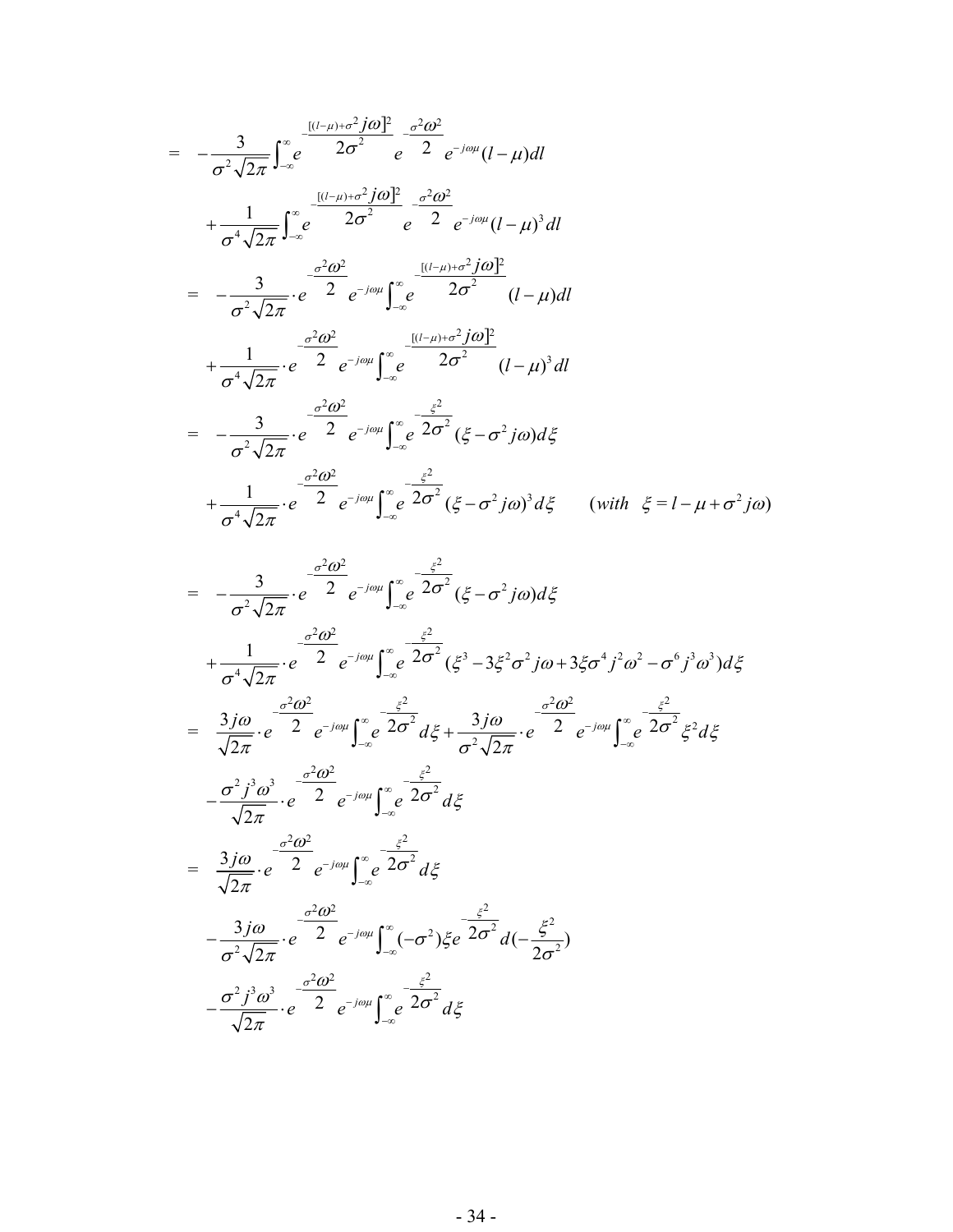$$
= \frac{3j\omega}{\sqrt{2\pi}} \cdot e^{-\frac{\sigma^2 \omega^2}{2}} e^{-j\omega\mu} \int_{-\infty}^{\infty} e^{-\frac{\xi^2}{2\sigma^2}} d\xi
$$
  
\n
$$
+ \frac{3j\omega}{\sqrt{2\pi}} \cdot e^{-\frac{\sigma^2 \omega^2}{2}} e^{-j\omega\mu} \int_{-\infty}^{\infty} \xi d(e^{-\frac{\xi^2}{2\sigma^2}})
$$
  
\n
$$
- \frac{\sigma^2 j^3 \omega^3}{\sqrt{2\pi}} \cdot e^{-\frac{\sigma^2 \omega^2}{2}} e^{-j\omega\mu} \int_{-\infty}^{\infty} e^{-\frac{\xi^2}{2\sigma^2}} d\xi
$$
  
\n
$$
= \frac{3\sqrt{2\sigma j\omega}}{\sqrt{2\pi}} \cdot e^{-\frac{\sigma^2 \omega^2}{2}} e^{-j\omega\mu} \int_{-\infty}^{\infty} e^{-\frac{(\frac{\xi}{\sqrt{2\sigma}})^2}{\sqrt{2\sigma}}} d(\frac{\xi}{\sqrt{2\sigma}})
$$
  
\n
$$
- \frac{3\sqrt{2\sigma j\omega}}{\sqrt{2\pi}} \cdot e^{-\frac{\sigma^2 \omega^2}{2}} e^{-j\omega\mu} \int_{-\infty}^{\infty} e^{-\frac{(\frac{\xi}{\sqrt{2\sigma}})^2}{\sqrt{2\sigma}}} d(\frac{\xi}{\sqrt{2\sigma}})
$$
  
\n
$$
- \frac{\sqrt{2\sigma^3} j^3 \omega^3}{\sqrt{2\pi}} \cdot e^{-\frac{\sigma^2 \omega^2}{2}} e^{-j\omega\mu} \int_{-\infty}^{\infty} e^{-\frac{(\frac{\xi}{\sqrt{2\sigma}})^2}{\sqrt{2\sigma}}} d(\frac{\xi}{\sqrt{2\sigma}})
$$

$$
= -(\sigma j \omega)^{3} e^{-\frac{\sigma^{2} \omega^{2}}{2}} e^{-j \omega \mu}
$$
  

$$
= j(\sigma \omega)^{3} e^{-\frac{\sigma^{2} \omega^{2}}{2}} e^{-j \omega \mu}
$$
 (A.4)

 where  $2\succcurlyeq$  $e^{2} \xi^{3} d\xi = 0$  $\sigma^2 \xi^2$  $ξ$ <sup>3</sup> $dξ$ <sup>−</sup> <sup>∞</sup>  $\int_{-\infty}^{\infty} e^{-2} \xi^3 d\xi = 0$  and 2 2  $e^{2} \xi d\xi = 0$  $\sigma^2 \tilde{\xi}^2$  $\xi d\xi$ <sup>−</sup> <sup>∞</sup>  $\int_{-\infty}^{\infty} e^{-2} \xi d\xi = 0$ , since the integrands are odd functions.

This means that the Fourier transform of the function  $\frac{(l-\mu)^2}{2\sigma^2}$  3(l – u)  $(l-\mu)^3$  $\frac{1}{\sqrt{2\pi}}e^{-\frac{(l-\mu)^2}{2\sigma^2}}[-\frac{3(l-\mu)}{\sigma}+\frac{(l-\mu)^3}{\sigma^3}]$  $\frac{(\mu - \mu)^2}{\sigma^2}$  3(l- $\mu$ ) (l- $\mu$ )  $\frac{1}{\sigma\sqrt{2\pi}}e^{-\frac{(l-\mu)^2}{2\sigma^2}}[-\frac{3(l-\mu)}{\sigma}+\frac{(l-\mu)^3}{\sigma^3}]$  is

 $2\pi^2$  $e^{2} e^{-j\mu\omega} j(\sigma\omega)^3$ σ μω ω σω −  $\int_{-\infty}^{\infty} j(\sigma \omega)^3$ . Now considering the function

$$
\tilde{h}_N(t-t_0) - \frac{1}{\sigma\sqrt{2\pi}}e^{-\frac{(l-\mu)^2}{2\sigma^2}} - \frac{\mu_3}{6\sigma^3} \cdot \frac{1}{\sigma\sqrt{2\pi}}e^{-\frac{(l-\mu)^2}{2\sigma^2}}[-\frac{3(l-\mu)}{\sigma} + \frac{(l-\mu)^3}{\sigma^3}] \tag{A.5}
$$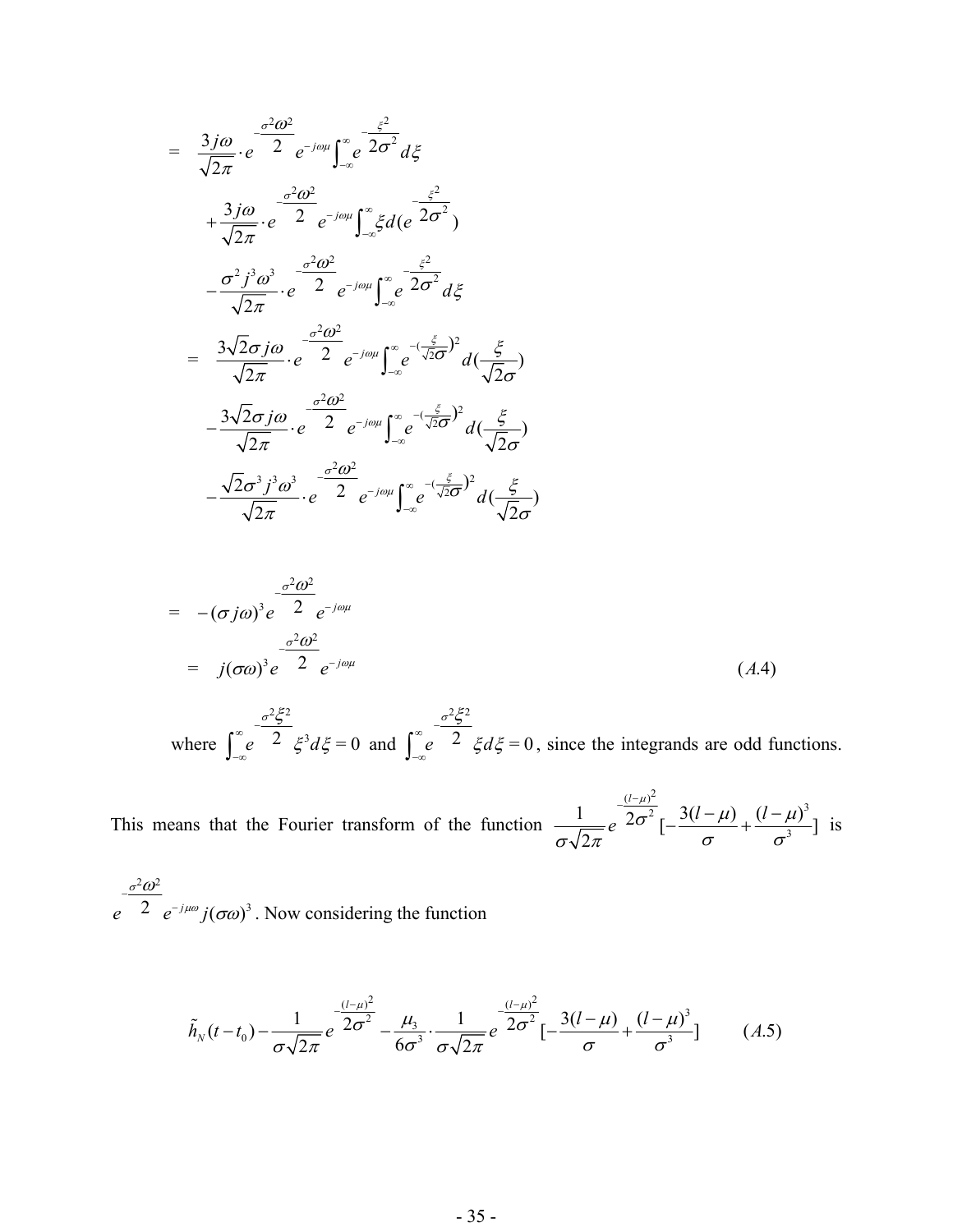let  $\tilde{H}_N(\omega)$  represents the Fourier transform of the function  $\tilde{h}_N(t-t_0)$ . Noting that the

Fourier transform of the function  $(l-\mu)^2$  $\frac{1}{\epsilon}e^{-2\sigma^2}$ 2 *l e* μ σ σν 2π  $(l$  is  $2\omega^2$  $e^{\frac{2}{c}}e^{-j}$ σ μω  $-\frac{\sigma^2\omega}{\sigma^2}$  $\neg^{j\mu\omega}$ , thus, (A.5) has the Fourier trans-

form  $\Phi_N(\omega)$ , namely,

$$
\Phi_N(\omega) = \tilde{H}_N(\omega) - e^{-\frac{\sigma^2 \omega^2}{2}} e^{-j\mu\omega} - \frac{\mu_3}{6\sigma^3} e^{-\frac{\sigma^2 \omega^2}{2}} e^{-j\mu\omega} j(\sigma\omega)^3 \tag{A.6}
$$

where 
$$
\tilde{H}_N(\omega) = \tilde{A}_N(\omega)e^{-j\omega\mu}
$$
 and  $\tilde{A}_N(\omega) = 1 - \frac{\tilde{\sigma}^2}{2!}\omega^2 + \frac{\tilde{\sigma}^4}{4!}\omega^4 + \cdots$ . Noting that the norm

 $|e^{-j\omega\mu}|=1$ , so we have the Fourier norm of  $\Phi_N$  as follows:

$$
\Phi_{N} = |\Phi_{N}(\omega)| \leq \frac{1}{2\pi} \int_{-\infty}^{\infty} |\tilde{A}_{N}(\omega) - e^{-\frac{\sigma^{2} \omega^{2}}{2}} - \frac{\mu_{3}}{6\sigma^{3}} e^{-\frac{\sigma^{2} \omega^{2}}{2}} j(\sigma \omega)^{3} | d\omega
$$
  
\n
$$
\leq \frac{1}{2\pi} \int_{-\infty}^{\infty} |\tilde{A}_{N}(\omega) - e^{-\frac{\sigma^{2} \omega^{2}}{2}} | d\omega + \frac{1}{2\pi} \int_{-\infty}^{\infty} |\frac{\mu_{3}}{6\sigma^{3}} e^{-\frac{\sigma^{2} \omega^{2}}{2}} j(\sigma \omega)^{3} | d\omega
$$
  
\n
$$
\leq \frac{1}{2\pi} \int_{-\infty}^{\infty} |\tilde{A}_{N}(\omega) - e^{-\frac{\sigma^{2} \omega^{2}}{2}} | d\omega + \frac{1}{2\pi} \int_{-\infty}^{\infty} \frac{|\mu_{3}|}{6} e^{-\frac{\sigma^{2} \omega^{2}}{2}} \omega^{3} d\omega \qquad (A.7)
$$

Since the integrand is an odd function in the second term of right hand side of (A.7), thus,

$$
\frac{1}{2\pi} \int_{-\infty}^{\infty} \frac{|\mu_3|}{6} e^{-\frac{\sigma^2 \omega^2}{2}} \omega^3 d\omega = 0.
$$
 So we have
$$
\Phi_N \leq \frac{1}{2\pi} \int_{-\infty}^{\infty} |\tilde{A}_N(\omega) - e^{-\frac{\sigma^2 \omega^2}{2}}| d\omega \qquad (A.8)
$$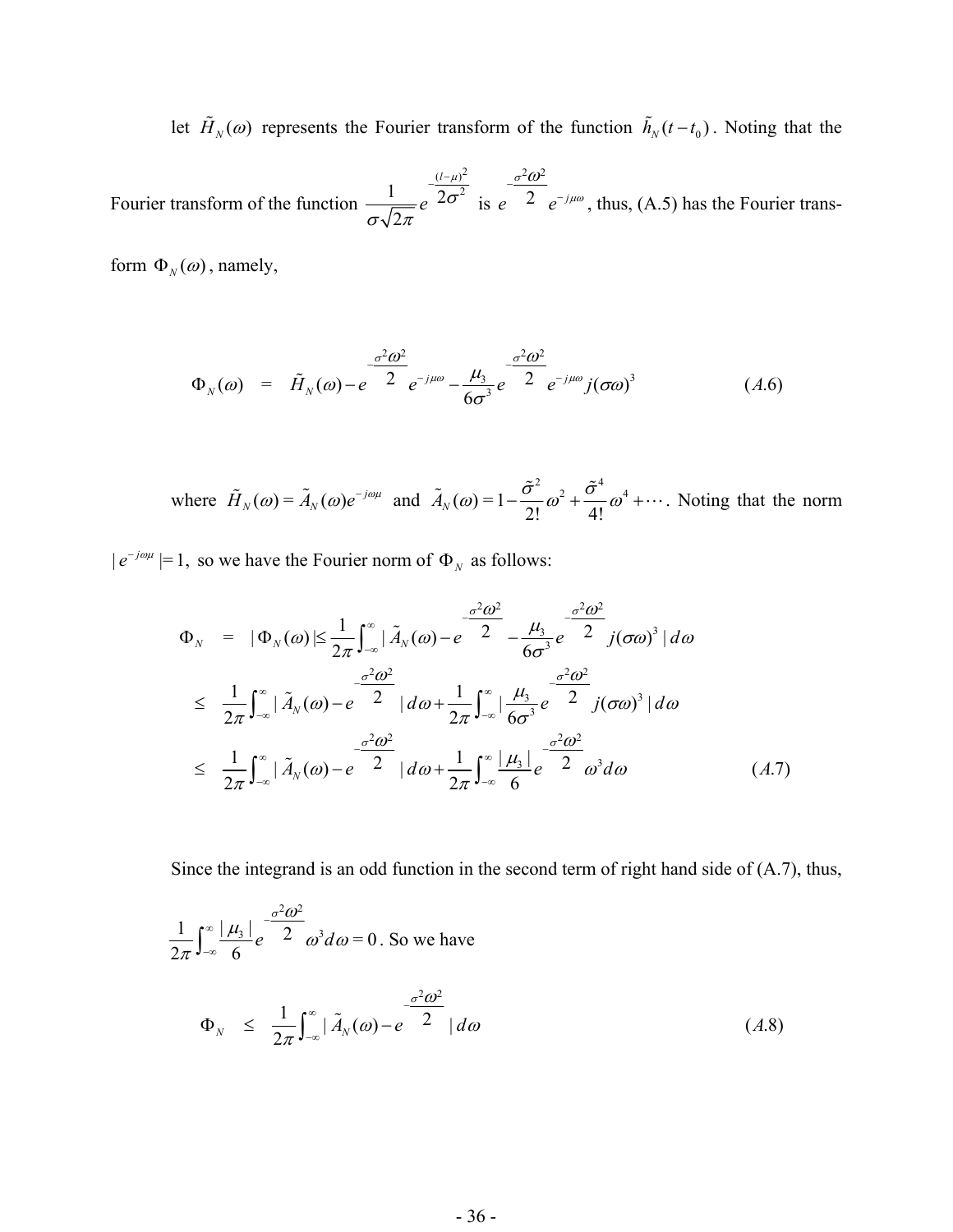Note that  $|\tilde{A}_N(\omega)| \le 1$  for  $\omega \ne 0$  and  $\tilde{A}_N(\omega) \to 0$  as  $|\omega| \to \infty$ . Obviously, given any

 $\varepsilon > 0$ , if *N* is sufficiently large, then  $2\pi^2$  $\tilde{A}_N(\omega) - e^{-\gamma/2} <$ σ *N* ω  $\omega$  e  $\epsilon$   $\leq$   $\varepsilon$ −  $\widetilde{A}_{N}(\omega) - e^{-\omega/2} \leq \varepsilon$ , the right side hand of (A.8) tends toward zero as  $N \to \infty$ . Thus, as  $N \to \infty$  we have

$$
\tilde{h}_N(e^l) - \frac{1}{\sigma\sqrt{2\pi}}e^{-\frac{(l-\mu)^2}{2\sigma^2}}; \quad \frac{\mu_3}{6\sigma^3} \cdot \frac{1}{\sigma\sqrt{2\pi}}e^{-\frac{(l-\mu)^2}{2\sigma^2}}[-\frac{3(l-\mu)}{\sigma} + \frac{(l-\mu)^3}{\sigma^3}] \tag{A.9}
$$

Since  $l = \ln(t - t_0)$ , then  $t = e^l + t_0$ . Integrating from 0 to  $\varepsilon (0 \le \varepsilon = 1)$  for the variable *l*,

is equivalent to integrate from  $1 + t_0$  to  $e^{\epsilon} + t_0$  for the variable *t*. Indeed:

$$
\int_0^{\varepsilon} \frac{1}{\sigma \sqrt{2\pi}} e^{-\frac{(l-\mu)^2}{2\sigma^2}} dl = \int_{1+t_0}^{e^{\varepsilon}+t_0} \frac{1}{\sigma \sqrt{2\pi} (t-t_0)} e^{-\frac{(\ln(t-t_0)-\mu)^2}{2\sigma^2}} dt
$$
\n(A.10)

Applying this equivalence to our problem, we have

$$
\int_{0}^{\varepsilon} \frac{\mu_{3}}{6\sigma^{3}} \cdot \frac{1}{\sigma\sqrt{2\pi}} e^{-\frac{(l-\mu)^{2}}{2\sigma^{2}}} [-\frac{3(l-\mu)}{\sigma} + \frac{(l-\mu)^{3}}{\sigma^{3}}] dl
$$
\n
$$
= \int_{1+t_{0}}^{e^{\varepsilon}+t_{0}} \frac{\mu_{3}}{6\sigma^{3}} \cdot \frac{1}{\sigma\sqrt{2\pi}(t-t_{0})} e^{-\frac{(\ln(t-t_{0})-\mu)^{2}}{2\sigma^{2}}} [-\frac{3(\ln(t-t_{0})-\mu)}{\sigma} + \frac{(\ln(t-t_{0})-\mu)^{3}}{\sigma^{3}}] dt
$$
\n(A.11)

and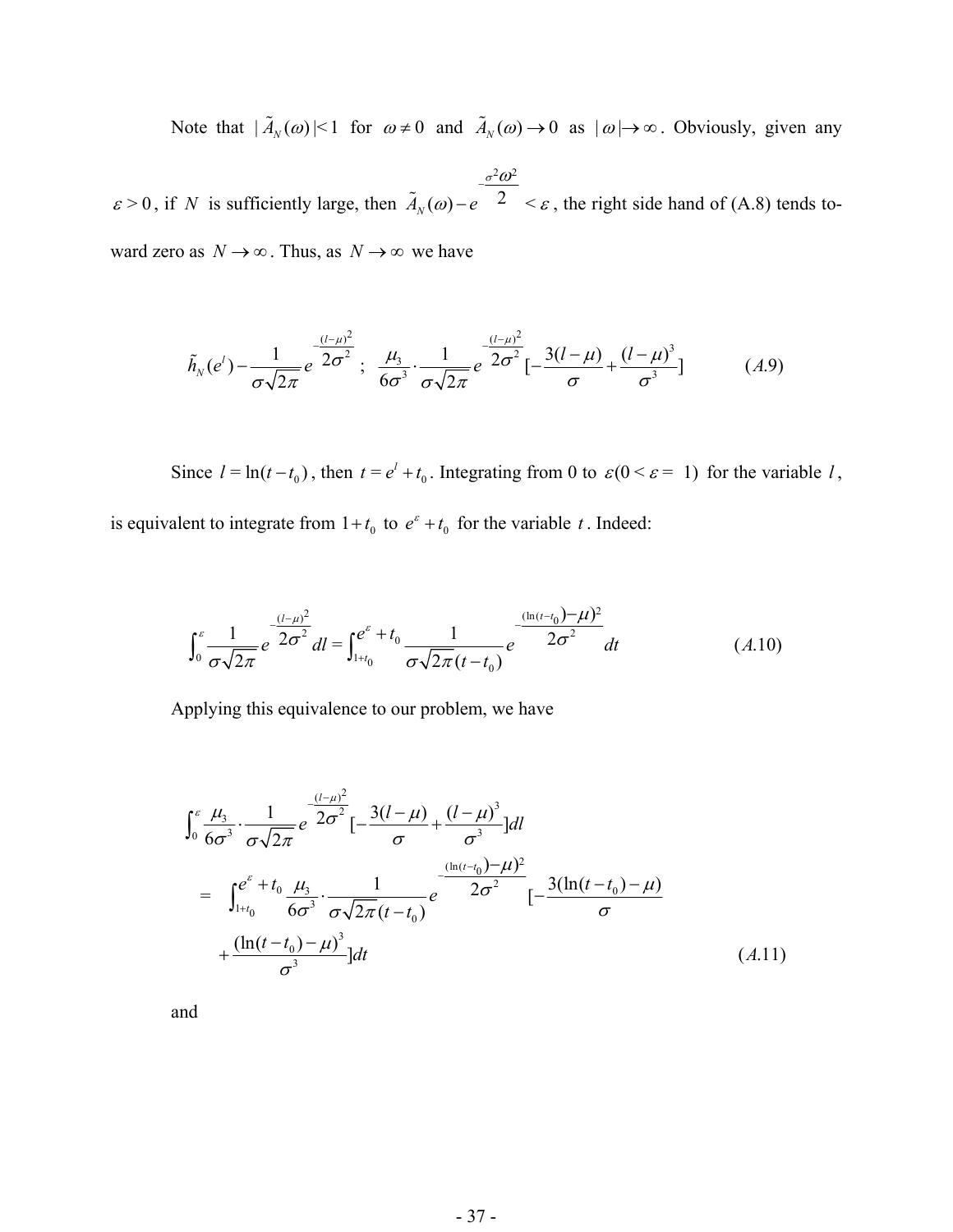$$
\int_{1+t_0}^{e^{\epsilon}+t_0} \tilde{h}_N(t-t_0)dt - \int_{1+t_0}^{e^{\epsilon}+t_0} \frac{1}{\sigma\sqrt{2\pi}(t-t_0)} e^{-\frac{(\ln(t-t_0)-\mu)^2}{2\sigma^2}} dt
$$
\n
$$
\int_{1+t_0}^{e^{\epsilon}+t_0} \frac{\mu_3}{6\sigma^3} \cdot \frac{1}{\sigma\sqrt{2\pi}(t-t_0)} e^{-\frac{(\ln(t-t_0)-\mu)^2}{2\sigma^2}} [-\frac{3(\ln(t-t_0)-\mu)}{\sigma}] dt
$$
\n
$$
+\frac{(\ln(t-t_0)-\mu)^3}{\sigma^3}] dt
$$
\n(A.12)

From the Mean Value Theorem for Integrals, there are  $t_1, t_2, t_3 \in (1 + t_0, e^{\varepsilon} + t_0)$  such

$$
(e^{\varepsilon} - 1)\tilde{h}_N(t_1 - t_0) - \frac{e^{\varepsilon} - 1}{\sigma\sqrt{2\pi}(t_2 - t_0)}e^{-\frac{(\ln(t_2 - t_0) - \mu)^2}{2\sigma^2}}
$$
  
\n
$$
\frac{(e^{\varepsilon} - 1)\mu_3}{6\sigma^3} \cdot \frac{1}{\sigma\sqrt{2\pi}(t_3 - t_0)}e^{-\frac{(\ln(t_3 - t_0) - \mu)^2}{2\sigma^2}}[-\frac{3(\ln(t_3 - t_0) - \mu)}{\sigma} + \frac{(\ln(t_3 - t_0) - \mu)^3}{\sigma^3}] \tag{A.13}
$$

namely,

$$
\tilde{h}_{N}(t_{1}-t_{0}) - \frac{1}{\sigma\sqrt{2\pi}(t_{2}-t_{0})}e^{-\frac{(\ln(t_{2}-t_{0})-\mu)^{2}}{2\sigma^{2}}}
$$
\n
$$
\vdots \quad \frac{\mu_{3}}{6\sigma^{3}} \cdot \frac{1}{\sigma\sqrt{2\pi}(t_{3}-t_{0})}e^{-\frac{(\ln(t_{3}-t_{0})-\mu)^{2}}{2\sigma^{2}}}\left[-\frac{3(\ln(t_{3}-t_{0})-\mu)}{\sigma}\right]
$$
\n
$$
+\frac{(\ln(t_{3}-t_{0})-\mu)^{3}}{\sigma^{3}}]
$$
\n
$$
(A.14)
$$

where  $t_1, t_2, t_3 \in (1 + t_0, e^{\epsilon} + t_0)$ , if we select  $\epsilon$  so small that  $t_1, t_2, t_3$  are almost the same. In other words, in a sufficiently small interval  $(1+t_0, e^{\epsilon} + t_0)$ , the convergence error for a lognormal can be expressed as follows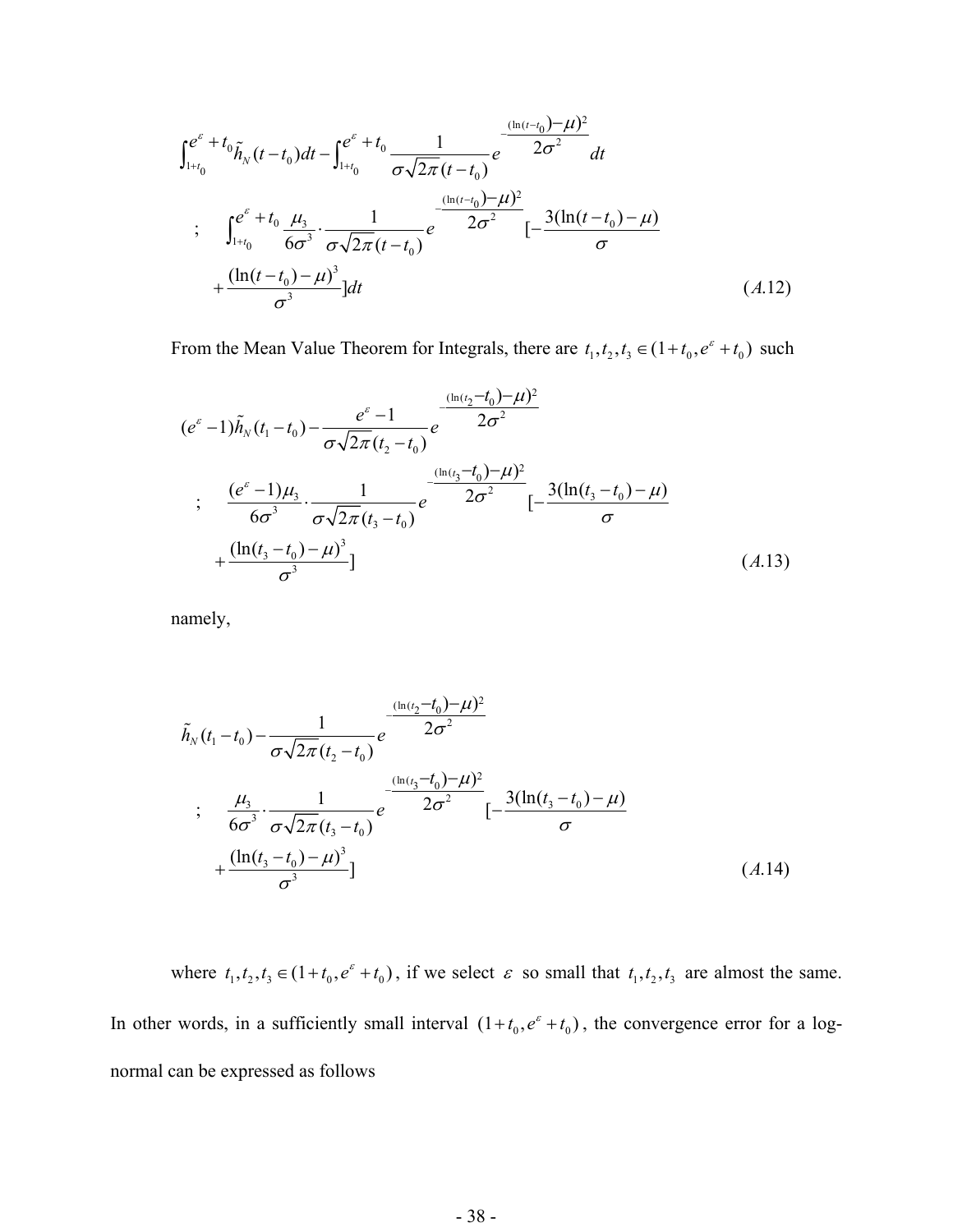$$
\tilde{h}_{N}(t-t_{0}) - \frac{1}{\sigma\sqrt{2\pi}(t-t_{0})}e^{-\frac{(\ln(t-t_{0})-\mu)^{2}}{2\sigma^{2}}}
$$
\n
$$
\vdots \quad \frac{\mu_{3}}{6\sigma^{3}} \cdot \frac{1}{\sigma\sqrt{2\pi}(t-t_{0})}e^{-\frac{(\ln(t-t_{0})-\mu)^{2}}{2\sigma^{2}}}\left[-\frac{3(\ln(t-t_{0})-\mu)}{\sigma}+\frac{(\ln(t-t_{0})-\mu)^{3}}{\sigma^{3}}\right] \tag{A.15}
$$

where  $t \in (1+t_0, e^{\epsilon} + t_0)$ . Now to generalize this result for the interval  $(t_0, \infty)$ , we consider a sequence  $\{t_k\}, k = 0, 1, 2, \dots$ , satisfying  $t_0 < t_1 < t_2 < \dots < t_k < \dots$ , and  $t_k \to \infty$  as  $k \to \infty$ . In every sufficiently small interval  $(t_k, t_{k+1}), k = 0, 1, 2, \cdots$ , we have  $t \in (t_k, t_{k+1})$  such that  $(A.15)$ holds. Therefore, in the interval  $(t_0, \infty)$ , we have the lognormal approximation error as follows:

$$
Err_N(t - t_0) = \tilde{h}_N(t - t_0) - \frac{1}{\sigma\sqrt{2\pi}(t - t_0)}e^{-\frac{(\ln(t - t_0)) - \mu)^2}{2\sigma^2}}
$$
  
\n
$$
\frac{\mu_3}{6\sigma^3} \cdot \frac{1}{\sigma\sqrt{2\pi}(t - t_0)}e^{-\frac{(\ln(t - t_0)) - \mu)^2}{2\sigma^2}}[-\frac{3(\ln(t - t_0) - \mu)}{\sigma} + \frac{(\ln(t - t_0) - \mu)^3}{\sigma^3}] \tag{A.16}
$$

If the lognormal is weighted by an input command  $D$ , then  $(A.16)$  must be replaced by the following

$$
Err_{V_N}(t-t_0); \quad \frac{\mu_3}{6\sigma^3} \cdot \frac{D}{\sigma\sqrt{2\pi}(t-t_0)} e^{-\frac{(\ln(t-t_0)-\mu)^2}{2\sigma^2}} \left[-\frac{3(\ln(t-t_0)-\mu)}{\sigma} + \frac{(\ln(t-t_0)-\mu)^3}{\sigma^3}\right] \quad (A.17)
$$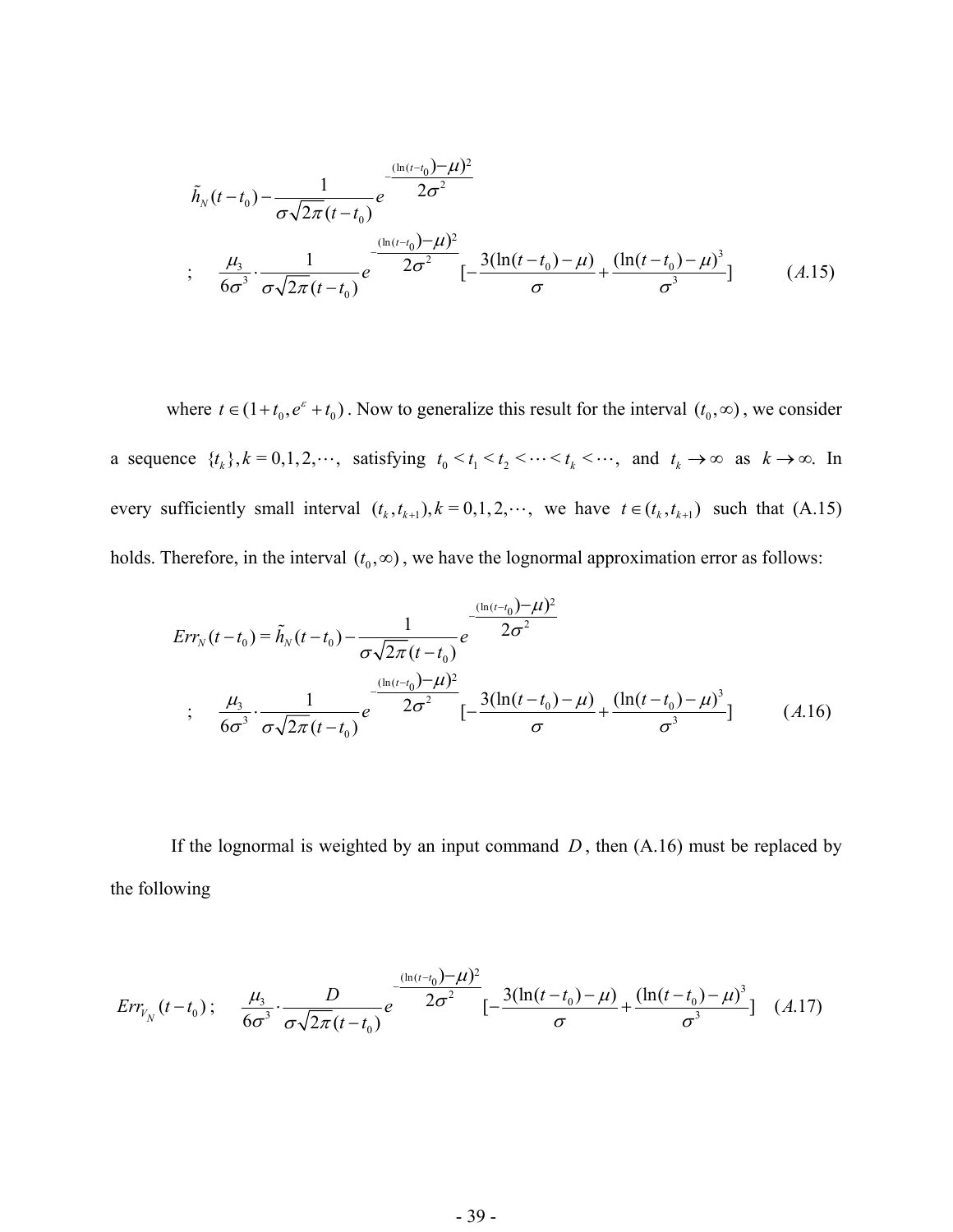which represents the convergence error on the velocity output of a neuromuscular system.

A special case of  $(A.16)$  is when the system is made up of N identical subsystems, each having identical third moments, then  $H_{l_1}(\omega) = H_{l_2}(\omega) = \cdots = H_{l_N}(\omega)$  $\mu_{11} = \mu_{12} = \cdots = \mu_{1N}, \sigma_1^2 = \sigma_2^2 = \cdots = \sigma_N^2, \mu_{31} = \mu_{32} = \cdots = \mu_{3N}, \mu_{51} = \mu_{52} = \cdots = \mu_{5N}, \cdots$  $\sigma_0^2 = \sigma_i^2$ ,  $\mu_{3_0} = \mu_{3_i}$ ,  $i = 1, 2, \dots, N$ , then  $\mu_3 = N\mu_{3_0}$ ,  $\sigma^2 = N\sigma_0^2$  and the error of these special condi-, and Denoting tions can be expressed by:

> $\int_{30}^{3}$  1  $\exp(-(\ln(t-t_0)-\mu)^2)$  $^{0/3}$  6 $\sigma^3$   $\sqrt{N}$   $\sigma \sqrt{2\pi}(t + 1)$   $^{\text{exp}(t)}$   $2\sigma^2$  $(t-t_0); \frac{\mu_{3_0}}{6\sigma_0^3\sqrt{N}} \cdot \frac{1}{\sigma\sqrt{2\pi}(t-t_0)} \exp(-\frac{(\ln(t-t_0)-\mu)^2}{2\sigma^2})$ 3  $^{0}$ ,  $\mu$ ,  $^{1}$   $^{1}$ ,  $^{0}$  $\left[-\frac{3(\ln(t-t_0)-\mu)}{\sigma}+\frac{(\ln(t-t_0)-\mu)^3}{\sigma^3}\right]$  (*A.*18)  $Err_{N}(t-t_0); \frac{\mu_{30}}{t_0} \cdot \frac{1}{\sqrt{2\pi}} \cdot \frac{1}{\sqrt{2\pi}} \exp(-\frac{(\ln(t-t_0))}{2\sqrt{2\pi}})$  $N \quad \sigma\sqrt{2\pi (t-t)}$  $\mu_{3}$  1  $\ln(t-t_0) - \mu$  $(-t_0)$ ;  $\frac{\mu_{3_0}}{6\sigma_0^3 \sqrt{N}} \cdot \frac{1}{\sigma \sqrt{2\pi (t-t_0)}} \exp(-\frac{(\ln(t-t_0)-\mu)^2}{2\sigma^2}) \times$  $-\frac{3(\ln(t-t_0)-\mu)}{\sigma}+\frac{(\ln(t-t_0)-\sigma^3)}{\sigma^3}$ ;

where 
$$
\sigma_0 = \int_{-\infty}^{\infty} (l - \mu_{1i})^2 h_i(e^t) dl
$$
,  $\mu_{30} = \int_{-\infty}^{\infty} (l - \mu_{1i})^3 h_i(e^t) dl$ ,  $i = 1, 2, \dots, N$ .

It must be noted however that such a formula is useless in our model since the hypothesis of *N* identical subsystems does not make sense here.